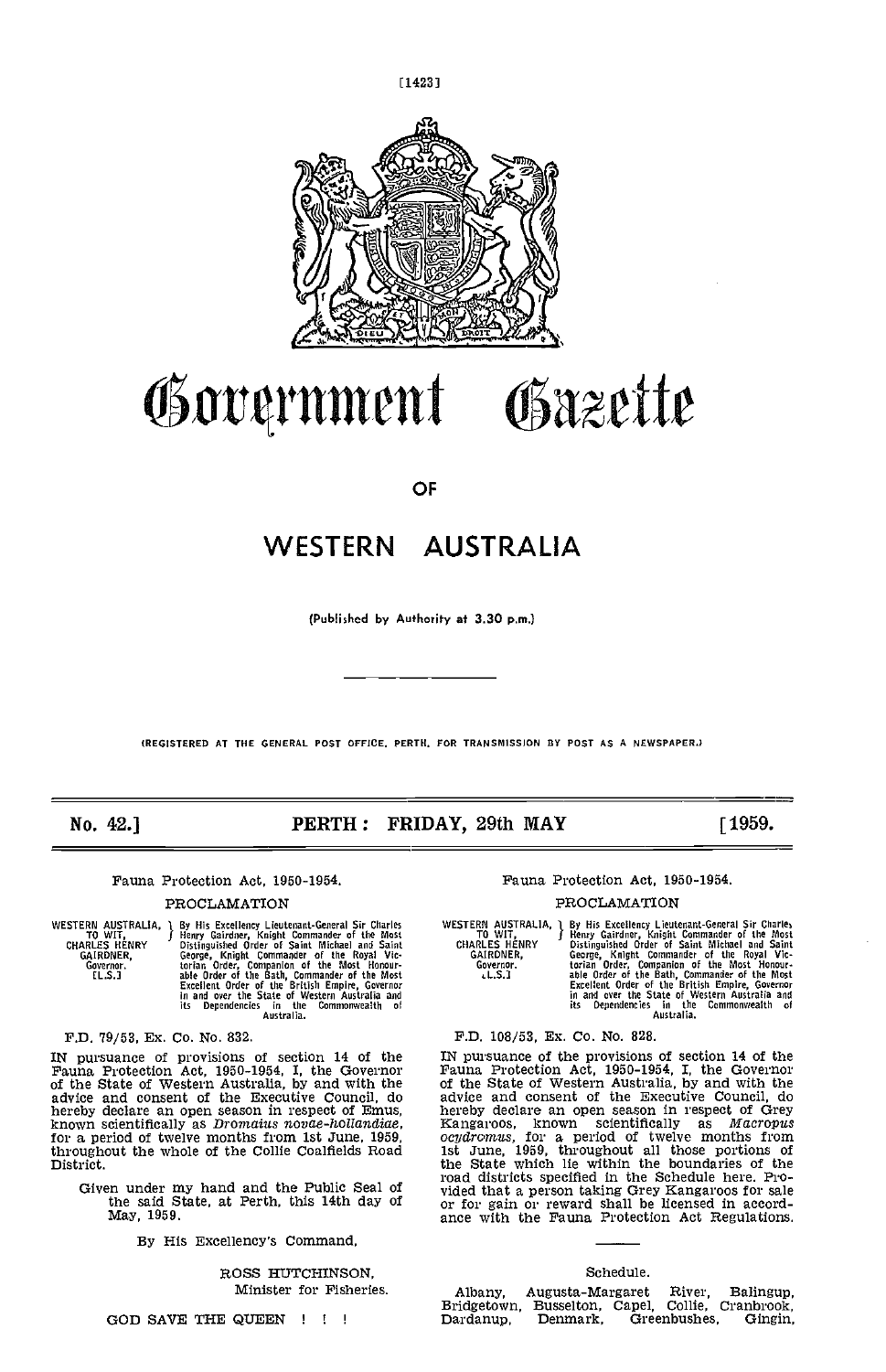Kojonup, Manjimup, Nannup, Plantagenet, Preston, Upper Blackwood, West Arthur and Wooda- nilling (west of the Great Southern Railway).

Given under my hand and the Public Seal of the said State, at Perth, this 14th day of  $M\alpha$ , 1959.

By His Excellency's Command,

# ROSS HUTCHINSON,

Minister for Fisheries.

GOD SAVE THE QUEEN ! ! !

# Factories and Shops Act, 1920-1957.

#### PROCLAMATION

WESTERN AUSTRALIA, 1 By HY<br>
TO WIT, CHARLES HENRY Bistin<br>
CHARLES HENRY GAIRDNER, Georg<br>
GAIRDNER, Georg<br>
Governor. torian<br>
L.S.] able

P By His Excellency Lieutenant-General Sir Charles<br>
J Henry Gairdner, Knight Commander of the Most<br>
Distinguished Order of Saint Michael and Saint<br>
George, Knight Commander of the Royal Vic-<br>
torian Order, Companion of the

F. and S. 366/54.

WHEREAS it is enacted by section 115 of the Making a false return: Not less than £2 nor more Factories and Shops Act, 1920-1957, that the ex-<br>pression "Public Holiday" shall mean certain days<br>Return forms may be obtained a pression Fund Funday State interaction and the pression of the said Act: Now, therefore a public holiday for the purposes and any other day of the purposes and Frederick Council and Governor, acting by and with the advice of the Executive Council, do hereby proclaim and declare that Monday, the 1st day of June, 1959, shall be a public holiday throughout the State for the purposes of section 115 of the Factories and Shops Act, 1920-1957, and small shops) and warehouses, shall be closed.

Given under my hand and the Public Seal of the said State at Perth, this 14th day of May, 1959.

By His Excellency's Command,

C. C. PERKINS, Minister for Labour.

GOD SAVE THE QUEEN <sup>I</sup>

#### LAND AGENTS ACT, 1921.

Application for License in the First Instance.

To the Court of Petty Sessions at Perth.

I, RONALD KEITH PARKINSON, of 16 Archdeacon THE<br>Street, Nedlands, Salesman, having attained the follov age of 21 years, hereby apply on behalf of Nedlands<br>
Estate Agency, a firm of which I am a member, for a license to carry on the business of a land agent under the Land Agents Act, 1921, The Gram principal place of business will be at 105 Rokeby **Road, Subiaco, C**<br>Road, Subiaco, C

Dated the 15th day of May, 1959.

R. K. PARKINSON.

#### Appointment of Hearing.

I hereby appoint the 23rd day of June, 1959, at<br>
10 o'clock in the forenoon, as the time for the hearing of the foregoing application at the Court<br>
of Petty Sessions at Perth.<br>
10 o'clock in the foregoing application at th

Dated the 15th day of May, 1959.

# S. WHEELER, Clerk of Petty Sessions.

Objection to the granting of the application may be served on the applicant and the Clerk of Petty Sessions at any time prior to seven days before the date appointed for the hearing.

#### Western Australia.

LAND TAX ASSESSMENT ACT, 1907-1956.

Land Tax-Notice to Make Returns.

NOTICE is hereby given that every person who at noon on 30th June, 1959, bought or sold any land whatever in Western Australia during the preceding twelve months and who was deemed the owner within the meaning of the said Act, is required to make and furnish to me at the Office of the Commissioner of Taxation, Perth, on or before the 31st day of July, 1959, a land tax return in the pre-

Prescribed Form of Return.

Form A—For use by any person who during the year ended 30th June, 1959-

- (a) bought or sold any land during the year; (b) added improvements to land already owned;
- acquired any land from the Crown under leasehold conditions.

#### Penalties.

Failure to furnish return: Not less than £2 nor more than £100.

Making a false return: Not less than £2 nor more than £100 and treble the amount of the tax.

Department, Perth, or at any Post Office in Western

Dated at Perth this 19th day of May, 1959.

T. C. H. POWELL,

Commissioner of Taxation.

96-102 Barrack Street, Perth.

#### Crown Law Department, Perth, 27th May, 1959.

HIS Excellency the Governor in Executive Council has appointed the following persons as Sworn Valuators under the Transfer of Land Act, 1893-1950:

Stanley Robert Shepherd, Perth. Roy Osmond Weston, Midland Junction.

THE Hon. Attorney General has appointed Con- stable Keith Smith as Bailiff of the Moora Local Court at New Norcia as from the 21st May, 1959.

THE Hon. Attorney General has appointed the following persons as Commissioners for Declara-tions under the Declarations and Attestations Act, 1913-1953:

Giorgio De Zordi, Beaconsfield, Predrick Carless, South Perth. George Carl Monsello, North Perth.

R. C. GREEN,<br>Under Secretary for Law.

# ABATTOIRS ACT, 1909-1954.

# Interpretation Act, 1918-1957.

NOTICE is hereby given under subsection (3) of<br>section 36 of the Interpretation Act, 1918-1957, that<br>by a resolution of the Legislative Council on the<br>12th November, 1958, regulations 2A and 2B made<br>under the Abattoirs Act the Government Gazette on the 15th August, 1958, and laid on the Table of the House on the 19th August, 1958, were disallowed.

R. C. GREEN,<br>Under Secretary for Law.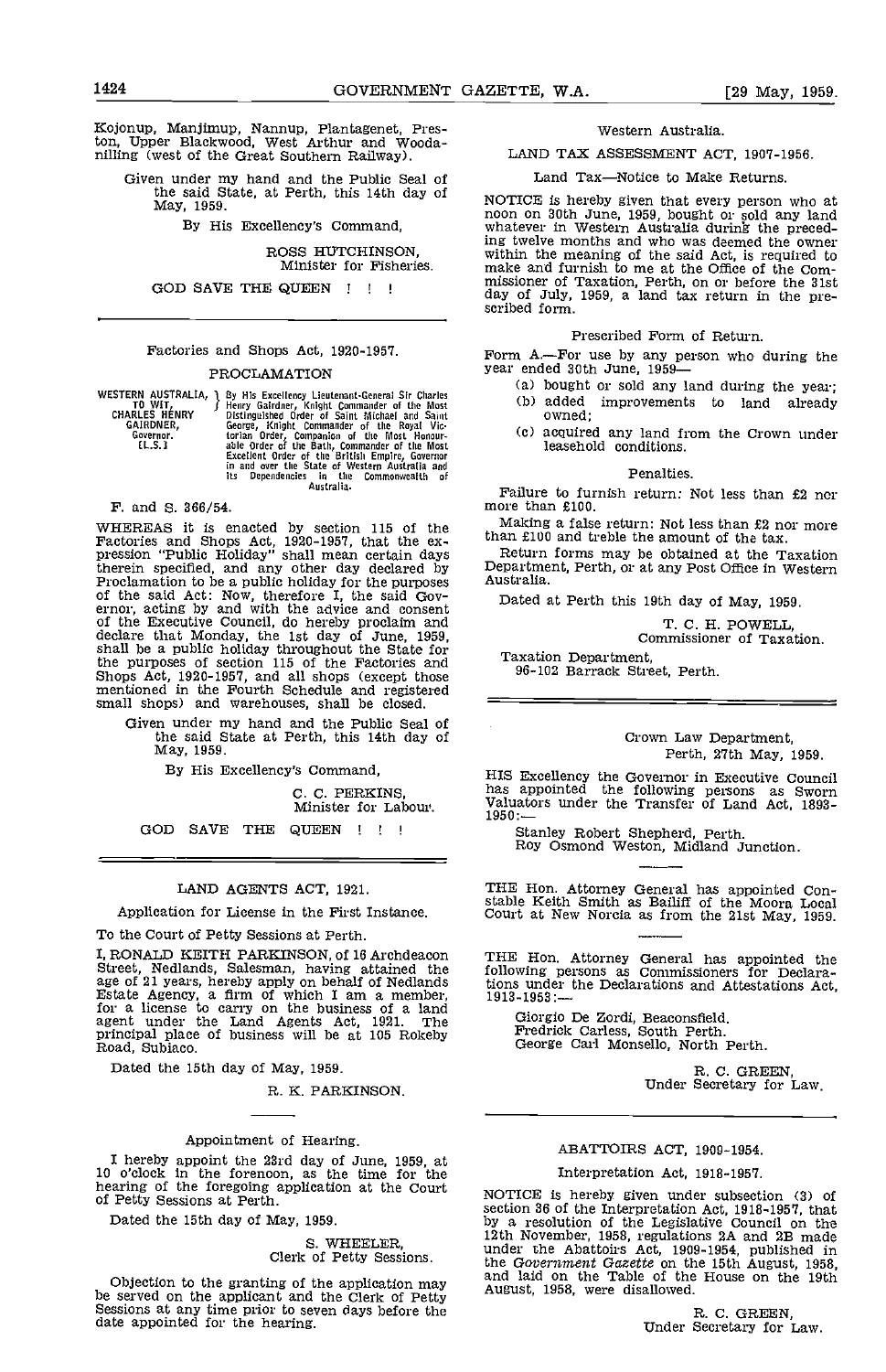## VAOANOIES IN THE PUBLIC SERVICE

| Department.                                                |              |          | Position.                                                                                                                                                          | Class.                               | Salary.                                                  | Date<br>Returnable. |
|------------------------------------------------------------|--------------|----------|--------------------------------------------------------------------------------------------------------------------------------------------------------------------|--------------------------------------|----------------------------------------------------------|---------------------|
| Metropolitan Water Supply                                  |              |          | Clerk, Drawing Office, Engineering Division<br>(Item 1383/R59)                                                                                                     | $C-II-2$                             | Margin £407–£437                                         | 1959<br>29th May    |
| Do.                                                        | do,          | do,      | Clerk (Applications and Enquiries), Account-                                                                                                                       | $C-II. -3$                           | Margin £482-£527                                         | do.                 |
| Do.                                                        | do,          | do.      | ing Division (Item 1206/R59)<br>Senior Engineer, Water Supply and Main-<br>tenance, Engineering Division (Item 1343/                                               | $P-I - 3$                            | Margin £1542–£1592                                       | do.                 |
| Do.                                                        | do.          | do.      | R59)<br>Clerk (Meter Reading), Accounting Division<br>$(Item \ 1295/R59)$                                                                                          | $C-II-2$                             | Margin £407–£437                                         | do,                 |
| Do.                                                        | do,          | do.      | Senior Meter Reader, Accounting Division<br>(Item 1297/R59)                                                                                                        | $G-II-2$                             | Margin £407–£437                                         | do.                 |
| Do.                                                        | do.          | do.      | Clerk (Consumers' Ledgers), Accounting Di-<br>$vision$ (Item $1184/R59$ )                                                                                          | $C-II. -2$                           | Margin £407–£437                                         | do.                 |
| State Housing Commission<br>Fisheries<br>Lands and Surveys |              | <br>     | Clerk (Records) (Item 1462/R59)<br><br>Inspector, Grade 2 (Item 3293/R59)<br>Senior Draftsman (Cartographic), Mapping<br>Branch, Surveyor General's Division (Item | $C-II-1$<br>$G-II-1$<br>$P-II - 6/7$ | Margin £347–£377<br>Margin £347–£377<br>Margin £752–£932 | do,<br>do.<br>do.   |
| Mines-Government Chemic-<br>al Laboratories                |              |          | 2813/R59)<br>Analyst and Rescarch Officer, Grade 1, Foods,<br>Drugs and Toxicological Division (Item                                                               | $P-II - 8/9$                         | Margin $£977 - £1112$                                    | do.                 |
| Education                                                  |              |          | $3631/R59)$ (d)<br>Typist, Perth Technical College, Technical<br>Education Division (Item 2300/R59)                                                                | $C-III-1$                            | Margin £260–£283                                         | do.                 |
| Chief Secretary's-Tourist<br>Bureau                        |              |          | Clerk (Melbourne) (new Item)<br>$\cdots$<br>                                                                                                                       | $C-IV.$                              | 53%—Margin £91<br>(under 2l)<br>Margin £153-£317         | do,                 |
| Agrioulture                                                |              |          | Manager, Kimberley Rescarch Station, North-                                                                                                                        | $G-II-2/3$                           | (over 2l)<br>Margin £407-£527                            | do.                 |
| Do.                                                        | <br>         |          | West Branch (Item $3239/R59$ ) (a) (e)<br>Laboratory Assistant, Plant Research Di-<br>vision (Item $3186/R59$ ) (a)                                                | G-X.                                 | 53%—Margin £91<br>(under 21)<br>Margin £153–£317         | do.                 |
| Mines-Government Chemic-<br>al Laboratorics                |              |          | Mineralogist and Research Officer, Grade 2,<br>Mineralogy, Mineral Technology and Geo-                                                                             | $P-II-2/7$                           | $(0 \nu c \mathbf{r} 21)$<br>Margin £437-£932            | do.                 |
| Education                                                  | $\sim$       |          | chemistry Division (Item $3665/R59$ ) (a) (f)<br>Assistant Superintendent of Home Science<br>(Item $2214/RS9$ ) (a)                                                |                                      | P-III.-11 Margin £1153-£1198<br>(g)                      | 5th June            |
| Lands and Surveys                                          |              |          | Senior Draftsman (Original Plans and Dia-<br>grams), Mapping Branch, Surveyor Gen-<br>eral's Division (Item 2801/R59)                                              | $P-II - 6/7$                         | Margin £752-£932                                         | do.                 |
| Do.                                                        | do,          |          | Accounts<br>Clerk-in-Charge<br>(Agriculture),<br>Branch (Item 2605/R59) (b)                                                                                        | $C-II-6$                             | Margin £752–£797                                         | do,                 |
| Chief Secretary's                                          | $\cdots$     |          | Clerk (Staff and Salaries), Accounts Branch<br>(Item 3799/R59)                                                                                                     | $C-II-2$                             | Margin £407–£437                                         | do,                 |
| Mines                                                      |              |          | Research Metallurgist, Grade 2, School of<br>Mines, Kalgoorlie (Item 3564/R59) $(h)$ $(a)$                                                                         | $P-II-2/7$                           | Margin £437-£932                                         | do,                 |
| Child Welfare<br>Chief Secretary's                         | $\cdots$<br> | <br>     | Clerk, Accounts (Item $378/R59$ )<br>$\cdots$<br>Deputy Superintendent, Fremantle Prison<br>(Item 3869/R59)                                                        | C-II.-2<br>$G-II - 5/6$              | Margin £407–£437<br>Margin £662-£797                     | 12th June<br>do.    |
| Metropolitan Water Supply                                  |              |          | Engineering Survey Draftsman, Drawing<br>Office, Engineering Division (Item 1423)                                                                                  | $P-II-4$                             | Margin £572-£617                                         | do.                 |
| Do.                                                        | do.          | do.      | R59)<br>Accounting Machinist, Accounting Division<br>$(Item \ 1225/RS9)$                                                                                           | C-III.-1                             | Margin £260-£283                                         | do.                 |
| Public Works                                               |              | $\cdots$ | Designing Engineer, Grade 2 (Main Roads),<br>Drawing Office (Item 937/R59)                                                                                         | $P-TI - 8/9$                         | Margin £977-£1112                                        | do.                 |
| Public Health                                              |              | $\cdots$ | Virologist (new Item) $(a)$ $(i)$<br>$\cdots$<br>                                                                                                                  | $P-I. -7$                            | Margin £1992–£2052<br>ог                                 | 26th June           |
|                                                            |              |          |                                                                                                                                                                    | $P-I - 3/5$                          | Margin £1542-£1812<br>(j)<br>ог                          |                     |
|                                                            |              |          |                                                                                                                                                                    | $P-I-1$                              | Margin £1342-£1392<br>ог                                 |                     |
|                                                            |              |          |                                                                                                                                                                    | $P-TI - 8/9$                         | Margin £977-£1112<br>$\left( k\right)$                   |                     |

(a) Applications also called outside the Service under section 24.<br>(b) Possession of an Accountancy qualification by examination will be regarded as an important factor when judging<br>relative efficiency. relative efficiency.<br>(d) Considerable experience in the examination of food, drugs, toxicology and industrial hygiene.

Diploma of a recognised Agricultural College essential.<br>University degree in Science with Chemistry and/or Geology as a major subject, or approved equivalent qualifica tions.

Plus Variable Allowance of £158. Degree or diploma in Metallurgy with emphasis on Primary Metallurgy. Some plant or research experience de. sirable.

Either a recognised medical or science degree and at least one year's experience in Virus Laboratory work, in addition to Bacteriological experience.<br>
(i) Medical degree, according to qualifications and practical experience in Virology.<br>
(k) Science degree, according to qualifications and practical experience in Virology.

Applications are called under section 34 of the Public Service Act, 1904–1956, and are to be addressed to the Public<br>Service Commissioner and should be made on the prescribed form, obtainable from the offices of the variou of Departments.<br> **E. J. TOWNSING.**<br> **E. J. TOWNSING.** 

29th May, 1959. **Public Service Commissioner.** Public Service Commissioner.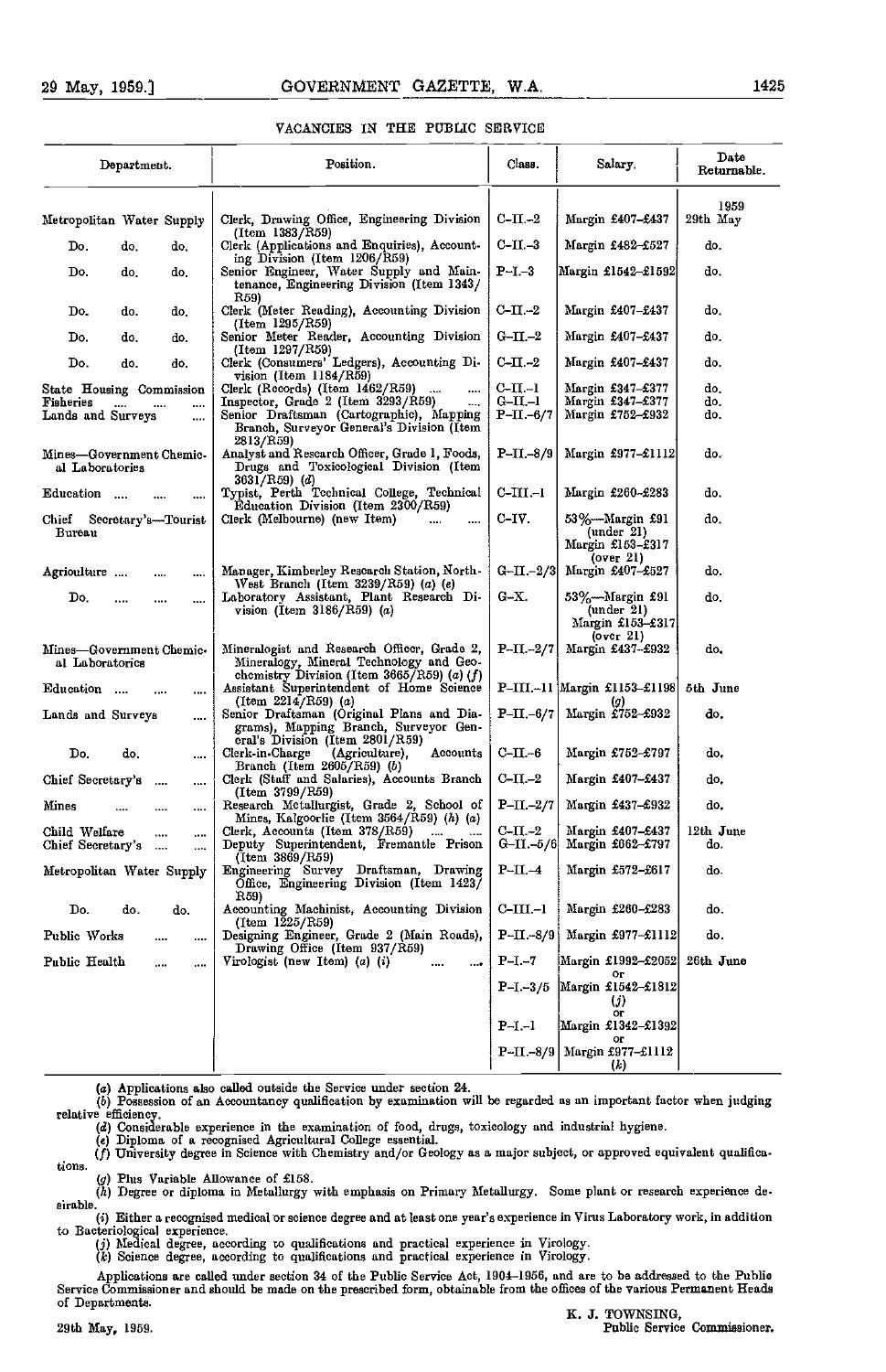#### Public Service Commissioner's Office, Perth, 27th May, 1959.

HIS Excellency the Governor in Executive Council has approved of the following promotions:

Ex. Co. 849, P.S.C. 530/58—N. Kirby, Engineer-<br>ing Survey Draftsman, Drawing Office, Survey a per Drafting Section, Metropolitan Water Supply Department, to he Senior Engineering Survey Draftsman, P-II-6/7, Drawing Office, Survey Drafting Section, Metropolitan Water Supply Depart- ment, as from 14th May, 1959.

Ex. Co. 849, P.S.C. 420/59.— J. Calleja, Trust  $\overline{S}$ . J. Calleja, Trust  $\overline{S}$ . J. Department, to be Clerk, C-II-2, Records and Cor-respondence, Crown Law Department, as from 14th May, 1959.

And has created the following position under section 32 of the Public Service Act, 1904-1956:

Ex. Co. 846—Clerk-Typist (Receptionist), C-V, Graylands Day Hospital, Mental Health Services, as from 17th April, 1959.

K, J. TOWNSING, Public Service Commissioner.

## HEALTH ACT, 1911-1957.

Department of Public Health, Perth, 22nd May, 1959.

PH.D. 1023/40.

THE cancellation of the appointment of Mr. F. S. [IROO]<br>Senior as Health Inspector for the Drakesbrook [16th June, 1959, at 3.30]<br>Road Board is hereby notified. [Reference Land Agent, Beverley:

LINLEY HENZELL, Commissioner of Public Health.

#### CANCER COUNCIL OF WESTERN AUSTRALIA ACT, 1958.

HIS excellency the Governor in Executive Coun-<br>cil, acting pursuant to section 6 of the Cancer<br>Council of Western Australia Act, 1958, has been<br>pleased to appoint the persons mentioned in the<br>Schedule hereto to be members Council of Western Australia, and to fix the 1st day of June, 1959, as the commencing day of the day of June, 1959, as the commencing day of the term of appointment.

#### Schedule.

#### Nominator shown in Parentheses.

- Mr. L, E. LeSouef and Dr. A. J. M. Nelson, Radio-therapist (Board of Management of Royal Perth Hospital).
- Dr. Ellison Minchin (Board of Management of Fre- mantle Hospital).
- Dr. B. W. Nairn (Board of Management of Prin-<br>cess Margaret Hospital).<br>Dr. H. C. Callagher (Board of Management of King Edward Memorial Hospital).
- 
- Dr. A. A. Merritt and Dr. F. C. Macaulay, general practitioner (British Medical Association).
- Professor R. E. J. ten Seldam, pathologist; Professor C, W. D. Lewis and Professor C. J. B. Clews, physicist (Senate of the University of Western Australia).
- Dr. W. S. Davidson, Deputy Commissioner of Pub-<br>lic Health, and Mr. J. J. Devereux (Minister the<br>of Public Health).
- Mr. D. W. Brisbane and Mr. R. A. Forsaith (Minister of Public Health).

# LINLEY HENZELL Commissioner of Public Health.

## NATIVE WELFARE ACT, 1905-1954. (Regulation 135.)

Department of Native Welfare, Perth, 27th May, 1959.

IT is hereby notified for general information that a permit to Superintend a Mission has been issued as follows:

La Grange Mission: Rev. Father Francis Hue- gel.

Beagle Bay Mission: Rev. Father Werner Kriener.

St. Joseph's Hostel: Rev. Father Joseph Kearney.

S. G. MIDDLETON,<br>Commissioner of Native Welfare.

#### GOVERNMENT LAND SALES.

THE undermentioned allotments of land will be offered for sale at public auction on the dates and at the places specified below, under the pro- visions of the Land Act, 1933-1956, and its regu- lations:

#### **JURIEN BAY.**

12th June, 1959, at 3.30 p.m., at the Lands and Surveys Department, Cathedral Avenue, Perth:- Jurien Bay—Town (A) (B) 9, lr, 8p., £90; 17, lr, 9p., £80; 57, lr, 25p., £80; 58, lr. 8p., £80.

#### BROOKTON.

16th June, 1959, at 3.30 p.m., at the Government

Brookton-Town 330, lr., £60.

#### MERREDIN.

17th June, 1959, at 10 a.m., at the Clerk of Courts, Merredin:-

Merredin-Town (A) (B) 795, lr.,  $£40$ .

#### COOROW.

18th June, 1959, at 3.30 p.m., at the Rural and<br>Industries Bank, Carnamah:— Coorow-Town 40, lr., £20.

#### CARNAMAH.

18th June, 1959, at 3.30 p.m., at the Rural and Industries Bank, Carnamah:—

Carnamah-Town 20, lr. £50.

#### LAKE GRACE.

18th June, 1959, at 3.30 p.m., at the Rural and Industries Bank, Lake Grace: Lake Grace-Town 202, lr. 1.4p., £55.

#### THREE SPRINGS.

19th June, 1959, at 3.30 p.m., at the Receiving Office, Rural and Industries Bank, Three Springs: Three Springs-Town (A) (B) 165, lr. 1.6p.,

£65.

Building conditions.

(B) Special conditions.

All improvements on the land offered for sale are the property of the Crown, and shall be paid for as the Minister may direct, whose valuation shall be final and binding on the purchaser.

Plans and further particulars of these sales may be obtained at this office and the offices of the various Government Land Agents. Land sold to a depth of 200 ft. below the natural surface except in mining districts, where it is granted to a depth of 40 feet or 20 feet only.

N. A. YOUNG,<br>Acting Under Secretary for Lands.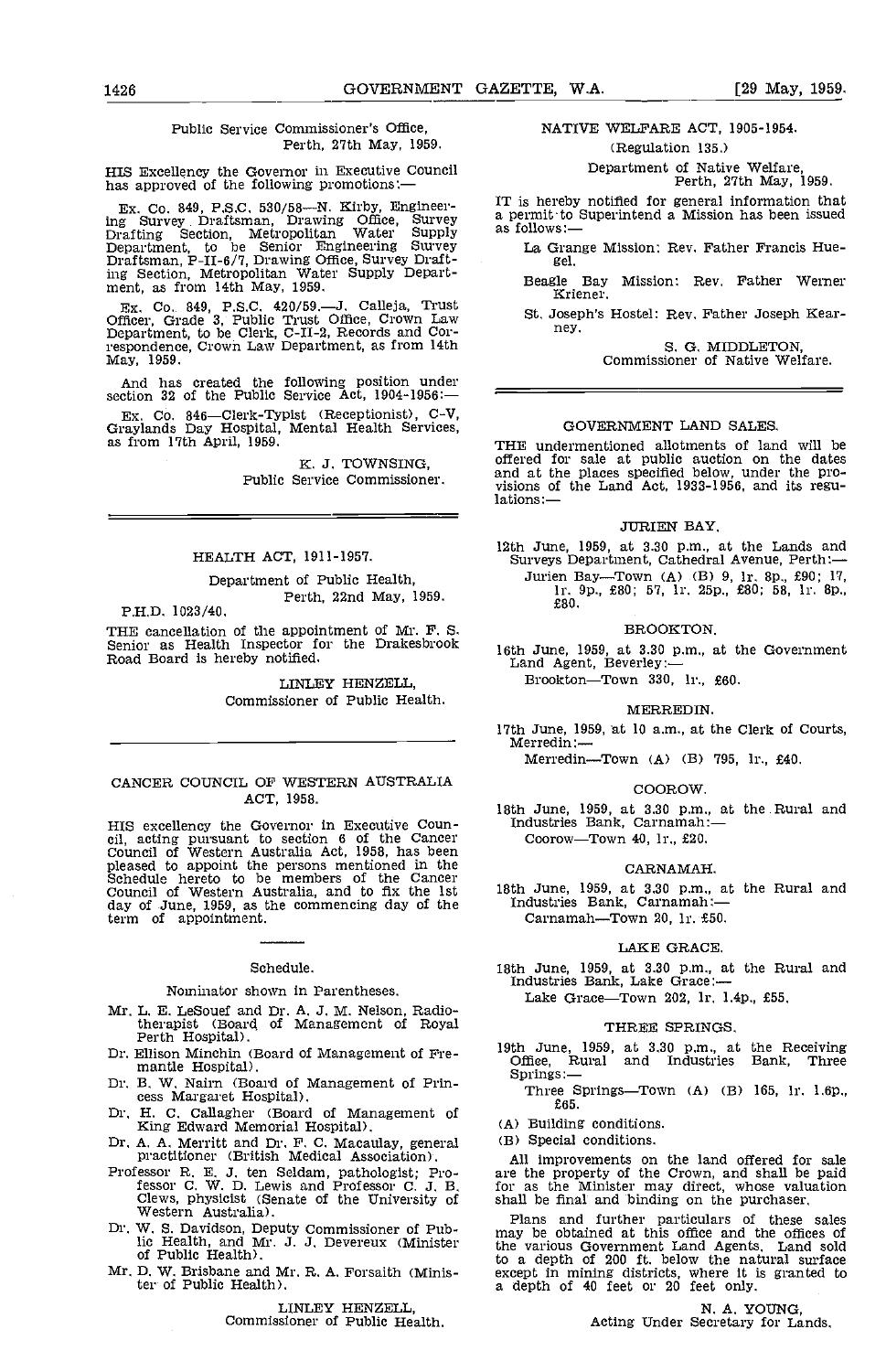#### FORFEITURES.

THE undermentioned leases have been cancelled under section 23 of the Land Act, 1933-1954, due to non-payment of rent or other reasons.

N. A. YOUNG,<br>Acting Under Secretary for Lands.

Name; Lease; District; Reason; Corres.; Plan.

## BUSH FIRES ACT, 1954-1958.

Appointment of Officers Authorised to Issue Clover Volume 841, folio 14, appearing Burning Permits.<br>
Burning Permits.<br>
Duck Board ber, 1958, is hereby cancelled.

Bush Fires Board.

Perth, 26th May, 1959.<br>The Corres. No. 559.<br>IT is hereby notified for general information that IT is hereby notified for general information that the Bush Fires Board has appointed the under- mentioned person, under the provisions of the Bush Fires Act and the regulations made thereunder, to issue permits for the purpose of burning clover in the following road districts:-

Brookton: G. C. Gericke.

Augusta-Margaret River: A. T. Armstrong, J. Lefroy and H. G. Shepherdson.

Brookton: P. J. Hurley and J. A. Smallman.

Greenbushes: J. Glennie.

Harvey: W. R. Eckersley, W. M. Berry, E. Holt- house, J. Rice, R. Offer, H. R. Clifton and J. R. Thew.

Preston: A. D. A. King.

A. SUTHERLAND, Secretary, Bush Fires Board.

#### OPEN FOR LEASING.

#### Kalbarri Lots.

Department of Lands and Surveys, Perth, 27th May, 1959.

Corres. No. 2350/51, Vol. 2.

HIS Excellency the Governor in Executive Council has been pleased to approve, under section 117 of the Land Act, 1933-1958, of Kalbarrri Lots 83 to 100 inclusive being made available for leasing for THE N<br>residential purposes only for a term of 10 years over o<br>at a rental of £12 per annum for each lot subject under<br>to the following conditions:— Road<br>(a) Applicants mu

- (a) Applicants must be *bona fide* persons engaged in the fishing industry and who are registered fishermen.<br>
(b) The lessee pay the cost of survey.
- 
- (c) The lease will terminate immediately on along the lessee ceasing to be engaged in the  $\frac{L_{\text{obs}}}{(L_{\text{obs}})}$
- fishing industry. (b)<br>
(d) Compensation will not be payable at the the complete the complete that termination or earlier determination of the lease for any improvements effected<br>on the lease.

Applications, accompanied by a deposit of £7, must be lodged at the Lands and Surveys Depart- ment, Perth, on or before Wednesday, 24th June, 1959.

In the event of there being more applications  $\begin{bmatrix} 1, N \\ \text{f,} & \text{f,} \\ \text{f,} & \text{f,} \\ \text{f,} & \text{f,} \end{bmatrix}$ be granted shall be decided by the Land Board. (Plan Kalbarri Townsite.)

N. A. YOUNG,<br>Acting Under Secretary for Lands.

#### NOW OPEN.

#### Newdegate Lot 89.

Department of Lands and Surveys, Perth, 27th May, 1959.

Corres. No. 3227/58.

Heathcote, C. A. H.; 347/8906; Nelson 10265; con-<br>
available for sale in fee simple for the purpose of<br>
ditions; 1263/52; 442C/40, F4.<br>
McKenzie, H. J.; 347/1069; Williams 13419; aban-<br>
dende; 1028/36; 409D/40, B3.<br>
O'Haga IT is hereby notified that His Excellency the Governor in Executive Council has been pleased to approve, under section 45A of the Land Act, 1933-1958, of Newdegate Lot 89 being made now available for sale in fee simple for the purpose of a Drum Filling Depot, priced at £200. (Plan New-<br>degate Townsite.)

N. A. YOUNG,<br>Acting Under Secretary for Lands.

#### CANCELLATION.

L. & S. Corr. 3196/52.

THE Minister for Works gives notice that the Notice of Intention to Resume portion of Williams<br>Location 11806 as contained in Certificate of Title,<br>Volume 841, folio 14, appearing on page 3179 of the<br>Government Gazette (N

Dated this 27th day of May, 1959.

N. A, YOUNG, Acting Under Secretary for Lands.

# ROAD DISTRICTS ACT, 1919-1956.

# Closure of Road.

The following appointments have been can-<br>celled:—<br>celled:— I, I, ARCHMALD BASTIAN, being the portion of road hereunder described passes, have applied to the Three Springs Road Board to close the said portion of road, viz...

Three Springs. Corr. 433/23.

T115. The whole of road No. 11291 along the southern boundaries of lots M730 and 731 of Victoria Location 1933. (Plan 123/80, F4.)

#### A. BASTIAN.

I, Claude Edwin Maley, on behalf of the Three Springs Road Board, hereby assent to the above application to close the road therein described.

C. E. MALEY,<br>Chairman, Three Springs Road Board.

18th May, 1959.

# ROAD DISTRICTS ACT, 1919-1956.

# Closure of Road.

THE Minister for Lands, being the owner of land over or along which the portions of roads here-<br>under described pass, has applied to the Capel<br>Road Board to close the said portions of roads,<br>viz.:—<br>Capel.

Corres. 1841/91.

C.547. (a) The whole of Runnymede Street along the north-western boundaries of Gwindinup Lots 1 and 14.

(b) That portion of Greenham Street abutting the northern boundary of Gwindinup Lot 27.

The right-of-way abutting the south-western boundaries of Gwindinup Lots 1 to 5 inclusive.

(Plan Gwindinup Townsite.)

F. C. SMITH, for Minister for Lands.

I, Norman Roy Payne, on behalf of the Capel Road Board, hereby assent to the above applica tion to close the roads therein described.

N. R. PAYNE, Chairman Capel Road Board.

8th May, 1959.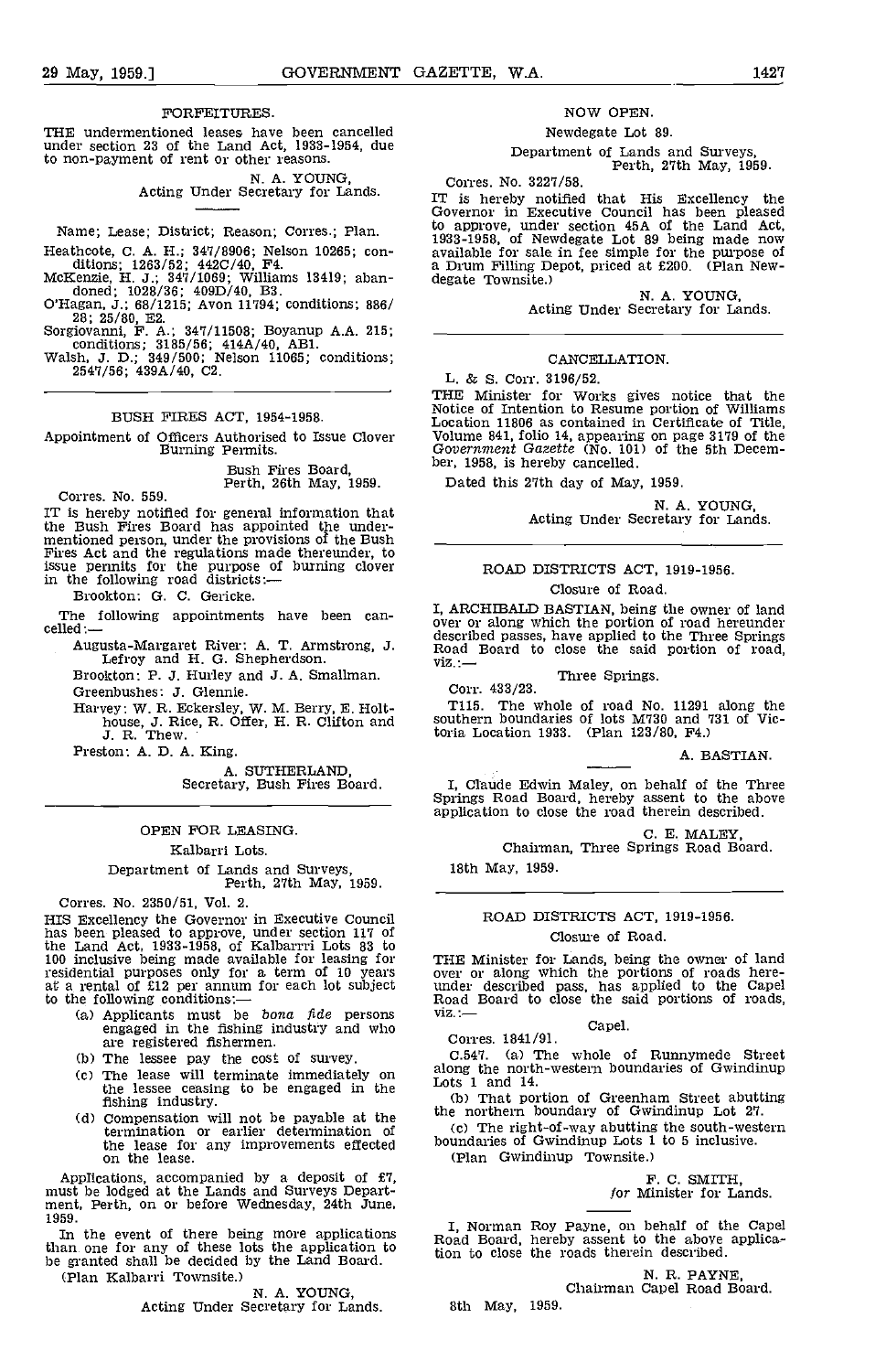# LAND OPEN FOR SELECTION

Perth Land Agency

Department of Lands and Surveys, Perth, 29th May, 1969.

IT is hereby notified, for general information, that the areas scheduled hereunder are available for selection under Part V of the Land Act, 1933-1956, and the regulations appertaining thereto, subject to the provisions of the said Act.

Applications must be lodged at the Department of Lands aad Surveys, Perth, not later than the date specified, but may be lodged before such date, if so desired.

All applications lodged on or before such date will be treated as having been received on the closing day, and if there are more applicants than one for any bloolc, the applioation to be granted will be determined by the Land Board. Should any lands remain unselected such will continue available until applied for or otherwise dealt with.

If a Land Board sitting becomes necessary, the applicants for the blocks will be duly notified of the date, time, and place of the meeting of the Board, and there shall be an interval of at least seven days between the closing date and the sitting of the Board.

All indigenous marketable timber, including sandalwood and mallet, is reserved to the Crown, subject to the provisions of Clause 14 of the Regulations.

#### OPEN ON AND AFTER WEDNESDAY, 24TH JUNE, 1959

**SCHEDULE** 

| Location                                 | Area                    |                         |                | Price per Acre                                                                            |                        | Plan                           | Corres. No.                 | Classification<br>File  | Deposit<br>required |                         |
|------------------------------------------|-------------------------|-------------------------|----------------|-------------------------------------------------------------------------------------------|------------------------|--------------------------------|-----------------------------|-------------------------|---------------------|-------------------------|
|                                          |                         |                         |                |                                                                                           |                        |                                |                             |                         |                     |                         |
| Avon 23777 (a) (b)<br>                   | a.<br>300               | $\frac{r}{0}$           | $\frac{p}{20}$ | $\begin{array}{cc} \texttt{f. g. d.} \\ \texttt{1} & \texttt{2} & \texttt{0} \end{array}$ |                        | 345/80 B. 3                    | 113/54                      | 739/28 pp. 28<br>and 30 | $\frac{c}{2}$       | 8 d.<br>$2\quad 5$      |
| Denmark Estate, Lots 513<br>and $522(a)$ | 100<br>(As one holding) | $\overline{0}$          | 10             |                                                                                           | 1160                   | $452C/40$ D. 4                 | 2187/57                     | 58/31 p. 4              |                     | 1138                    |
| Melbourne $3593(a)$ (b) (c)              | 3,637                   | $\overline{2}$          | 3              |                                                                                           | -9<br>$\blacktriangle$ | 63/80 A. 2                     | 4156/55                     | Sheet 655               | 5                   | $1 \quad 8$             |
| Oldfield 85 $(a)$ $(d)$ $(e)$<br>$\sim$  | [abt.1, 455]            | $\overline{\mathbf{0}}$ |                | $(Ex$ Survey Fee)                                                                         | 5                      | $421/80$ A. 3                  | 978/29                      | 1201/14 p. 13           | 27                  | $\mathbf 0$<br>$\Omega$ |
| Plantagenet 4537 (c) (e)                 | 884                     | -3                      | 14             |                                                                                           | з                      | 445/80 A. 1                    | 4484/54                     | 1018/28 p. 14           | 2 18 5              |                         |
| 4573<br>$\cdots$                         | 184                     | $\boldsymbol{2}$        | 5              | 11                                                                                        |                        |                                |                             | 4637/28 p. 8            | 118                 | -5                      |
| $\bullet \bullet$<br>4227(a)<br>$\cdots$ | 160                     | 0                       | 0              | $1 \quad 6$                                                                               | $\Omega$               | 452D/40C.4                     | $\bullet\bullet$<br>2177/31 | 2177/31 p. 14           | 1.16                | 9                       |
| $\bullet\bullet$<br>6273 (d) $(f)$       | 925<br>labt.            | 0                       |                |                                                                                           |                        | 451C/40                        | 1245/57                     |                         | 21                  | 7<br>6                  |
| $\pmb{\cdot}$<br>Sussex 1498 (a)<br>     | 317                     |                         |                | <br>6                                                                                     | $\mathbf 0$            | 441A/40 B. 1                   | 2584/57                     | 7171/50 p. 10           | $\bf{2}$            | 6<br>5                  |
| Victoria 10093 (a) (c)<br>$\cdots$       | 4,668                   |                         | 38             |                                                                                           | 6<br>3                 | 94/80 F. 4 and<br>$95/80$ A. 4 | 2720/53                     | $2720/53$ p. 8          | 5 11                | -3                      |
| 8445(a)<br>"<br>$\cdots$                 | 1,308                   | 0                       | 8              |                                                                                           | 0                      | 160/80 D.E. 1 & 2              | 2681/58                     | 6294/26 p. 7            | 3                   | 8<br>0                  |
| 4043(a)<br>,,<br>$\cdots$                | 2,499                   |                         | 5              | $\frac{6}{5}$                                                                             | 0                      |                                |                             | 3831/29 p. 4            | 4                   | 4<br>0                  |
| Yilgarn A.A. Lot 25 (b)                  | 159                     | 3                       | 0              | $\mathbf 0$                                                                               | $\mathbf 0$            | $36/80$ 'E. 3                  | $\bullet\bullet$<br>2967/30 | 2967/30 p. 28           | 116                 | 9                       |
| A.A. Lot 26 (b)<br>$\mathbf{r}$          | 159                     | 3                       | 0              | $\mathbf 0$                                                                               | $\Omega$               | $^{\bullet}$                   | $\bullet$                   | 2967/30 p. 27           | 116                 | -9                      |

(a) Exempt from Road Board Rates for two years from date of approval of application.<br>
(b) Subject to payment for improvements (if any).<br>
(c) Subject to examination of survey.<br>
(d) Subject to eurvey.

Subject to survey. Subject to mining conditions.

Subject to classification and pricing.

#### TOWN PLANNING AND DEVELOPMENT ACT, 1928-1958.

#### Perth Road Board.

Town Planning Scheme No. 3.

#### T.P.B. 853/2/20/3.

IT is hereby notified for public information, in to accordance with section 7 of the Town Planning cu and Development Act, 1928-1938, that the Ferth subdivision by the subdivision shown on Plancolar Doad Board Town Plancolar Town Plancolar Consequent Catalients of the Scheme as is not now the pro-<br>
West Australian of the 7

#### Perth Road Board.

Town Planning Scheme No. 3.<br>
Resolved that the Perth Road Board, in pur-<br>
Resolved that the Perth Road Board, in pur-<br>
land being at present vested in Her Majesty.<br>
suance of section 7 of the Town Planning and<br>
Development Development Act, 1928-1957, prepare the above<br>Town Planning Scheme with reference to an area<br>situate wholly within the road district of Perth<br>and enclosed within the inner edge of a blue<br>border on the plans now produced to

N. A. YOUNG, Acting Under Secretary for Lands.

#### Details of Scheme No. 3.

- Area: This Scheme shall apply to the land  $1.$ contained within the blue border on the plans of the Scheme attached hereto.
- General Objects; The general objects of the Scheme are to improve and develop the area to the best possible advantage and in parti- cular to replace the existing unsatisfactory subdivision by the subdivision shown on Plan
- Acquisition of Land: Such of the land in the<br>area of the Scheme as is not now the pro-<br>perty of the Board shall be resumed or other-<br>wise acquired for the purpose of this Scheme.<br>The land shown coloured green on Plan<br>No. 2 the land coloured red en the same Plan, such land being at present vested in Her Majesty.
- Resurvey or Area: The area shall be resur-<br>veyed according to the design shown on Plan
- resurvey of the area will be dealt with as follows:

Each owner will be offered one new lot for each lot previously owned, as nearly as may be in the position of the land resumed from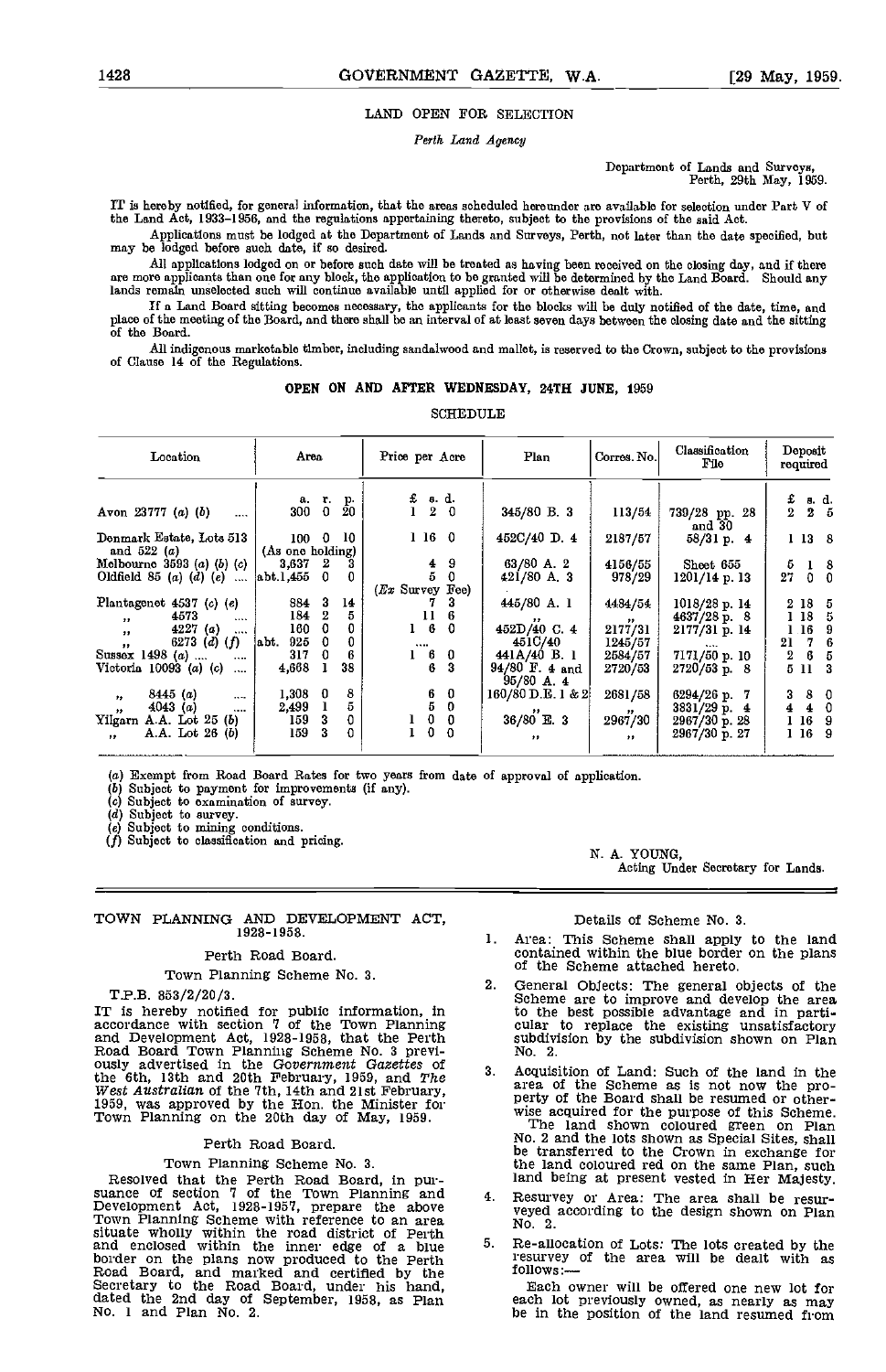him and where possible having the same amenities of view, corner position and the like. The offer will be made subject to the Station owner releasing the Board from all claims 1959. for compensation in respect of the resumption  $\frac{1}{1000}$ .

6. Encumbrances on Titles: In the event of any Room,<br>land in the area being subject to a registered 26th M<br>mortgage charge or lease or to a caveat to<br>protect the interest of the purchaser, mort-<br>gagee, chargee or lessee, t transfer a new lot to the owner unless subject to similar encumbrances or with the consent of Mail persons entitled to the benefit of the encumbrances.

I certify that the foregoing is a copy of minute the Bistrafe of ordinary meeting of the Perth Road Board May, 19<br>held on 2nd September, 1958. Arma

Dated this 4th day of September, 1958.

(Sgd.) S. C. SPENCE,

Chairman. (Sgd.) LLOYD KNUCKEY, Secretary.

Recommended

J. A. HEPBURN, Chairman, Town Planning Board

Approved

L. A. LOGAN, Minister for Town Planning.

# PUBLIC WORKS TENDERS.

Tenders, closing at Perth, 2.30 p.m., on dates at the mentioned hereunder, are invited for the following. All tenders to be on a firm basis. Rise and Fall Clause will not apply.

Bornholm School and Quarters-Repairs and Renovations (13664); 2nd June, 1959; conditions may be seen at the Contractors' Room, P.W.D., Perth and Albany, on and after 19th May, 1959.

Burekup School—Repairs and Renovations Bore C<br>(13665); 2nd June, 1959; conditions may be seen Subjac at the Contractors' Room, P.W.D., Perth and Bun- bury, on and after 19th May, 1959.

Geraldton Public Buildings—External Repairs<br>and Renovations (13666); 2nd June, 1959; conditions may be seen at the Contractors' Room, P.W.D., Perth and Geraldton, on and after 19th May, 1959.

Pingaring School and Quarters—Repairs and Renovations (13667); 2nd June, 1959; conditions may be seen at the Contractors' Room, P.W.D., Watheroo School—Additions (1368); Perth and Narrogin, on and after 19th May, 1959. 195

Stoneville—Padbury Boys' Farm—New Kitchen of Cour and Dining Room (13668); 2nd June, 1959; con-<br>ditions may be seen at the Contractors' Room, P,W.D., Perth, on and after 19th May, 1959. and

Brookton School and Quarters-Repairs and Renovations (13670); 9th June, 1959; conditions may be seen at the Contractors' Room, P.W.D., Perth and Northam, and at Police Station, Brookton, on and after 26th May, 1959.

East Kimberley Stock Route Drilling (13363);<br>
9th June, 1959; conditions may be seen at the Perth, on and after 9th June, 1959.<br>
2011 Contractors' Room, P.W.D., Perth, Derby and Busselton School—Repairs and Wyndham, on and

Fitzroy Crossing Hospital-Additions and Alterations (13669); 9th June, 1959; conditions may be seen at the Contractors' Room, P.W.D., Perth,

Geraldton, Derby (District Engineer), and Port Hedland (District Supervisor), and at Police Station, Fitzroy Crossing, on and after 20th May, 1959.

Kulin School—Additions, 1959 (13672); 9th June, 1959; conditions may be seen at the Contractors' Room, P.W.D., Perth and Narrogin, on and after 26th May, 1959.

Maddington School—Additions, 1959 (13673);<br>9th June, 1959; conditions may be seen at the Contractors' Room, P.W.D., Perth, on and after 26th May, 1959.

Norseman Junior High (Timber Framed) School – Repairs and Renovations (13674); 9th June, 1959; conditions may be seen at the Contractors' Room, P.W.D., Perth and Kalgoorlie, and Mining Resistrar's Office, Norseman, on and

Armadale Hospital-New Septic Tank Installation and Drainage (13677); 16th June, 1959; con- ditions may be seen at the Contractors' Room, P.W.D., Perth, on and after 2nd June, 1959.

Bruce Rock Hospital—Additions, 1959 (13675); 16th June, 1959; conditions may be seen at the Contractors' Room, P.W.D., Perth and Merredin, and Clerk of Courts, Bruce Rock, on and after 26th May, 1959.

Bunbury—Stirling Maternity Hospital—New Hot<br>and Cold Water System Installation (13678); 16th June, 1959; conditions may be seen at the Contrac-tors' Room, P.W.D., Perth and Bunbury, on and after 2nd June, 1959.

Dumbleyung School and Quarters—Repairs and Renovations (13679); 16th June, 1959; conditions may be seen at the Contractors' Room, P.W.D., Perth and Narrogin, and at Police Station, Dumble- yung, on and after 2nd June, 1959

Geraldton Police Inspector's Quarters—Repairs<br>and Renovations (13680); 16th June, 1959; conditions may be seen at the Contractors' Room, P.W.D.,<br>Perth and Geraldton, on and after 2nd June, 1959.

Jandakot School—Repairs and Renovations<br>(13681); 16th June, 1959; conditions may be seen<br>at the Contractors' Room, P.W.D., Perth, on and after 2nd June, 1959.

Jerramongup School—Additions (13682); 16th June, 1959; conditions may be seen at the Contractors' Room, P.W.D., Perth and Albany, on and after 2nd June, 1959.

Sinking of Bores, Supply and Installation of Bore Casing, Screens, etc., Development and Pump<br>Testing for the New Government Printing Office, Subiaco (13685); 16th June, 1959; conditions may<br>be seen at the Contractors' Roo

The Rural and Industries Bank of Western Australia—New Head Office Banking Premises, Barrack Street, Perth (13676); 16th June, 1959; conditions may be seen at the Contractors' Room, P.W.D.,

Watheroo School—Additions (13683); 16th June,<br>1959; conditions may be seen at the Contractors'<br>Room, P.W.D., Perth and Geraldton, and at Clerk of Courts, Moora, on and after 2nd June, 1959.

Bridgetown Medical Officer's Quarters—Repairs<br>and Renovations (13687); 23rd June, 1959; condi-<br>tions may be seen at the Contractors' Room,<br>P.W.D., Perth and Bunbury, and at Clerk of Courts,<br>Bridgetown, on and after 9th Jun

Bullsbrook School and Quarters-Repairs and Renovations (13689); 23rd June, 1959; conditions may be seen at the Contractors' Room, P.W.D.,

Busselton School—Repairs and Renovations  $(13688)$ ;  $23rd$  June,  $1959$ ; conditions may be seen at the Contractors' Room, P.W.D., Perth and Bun- bury, and at Courthouse, Busselton, on and after 9th June, 1959.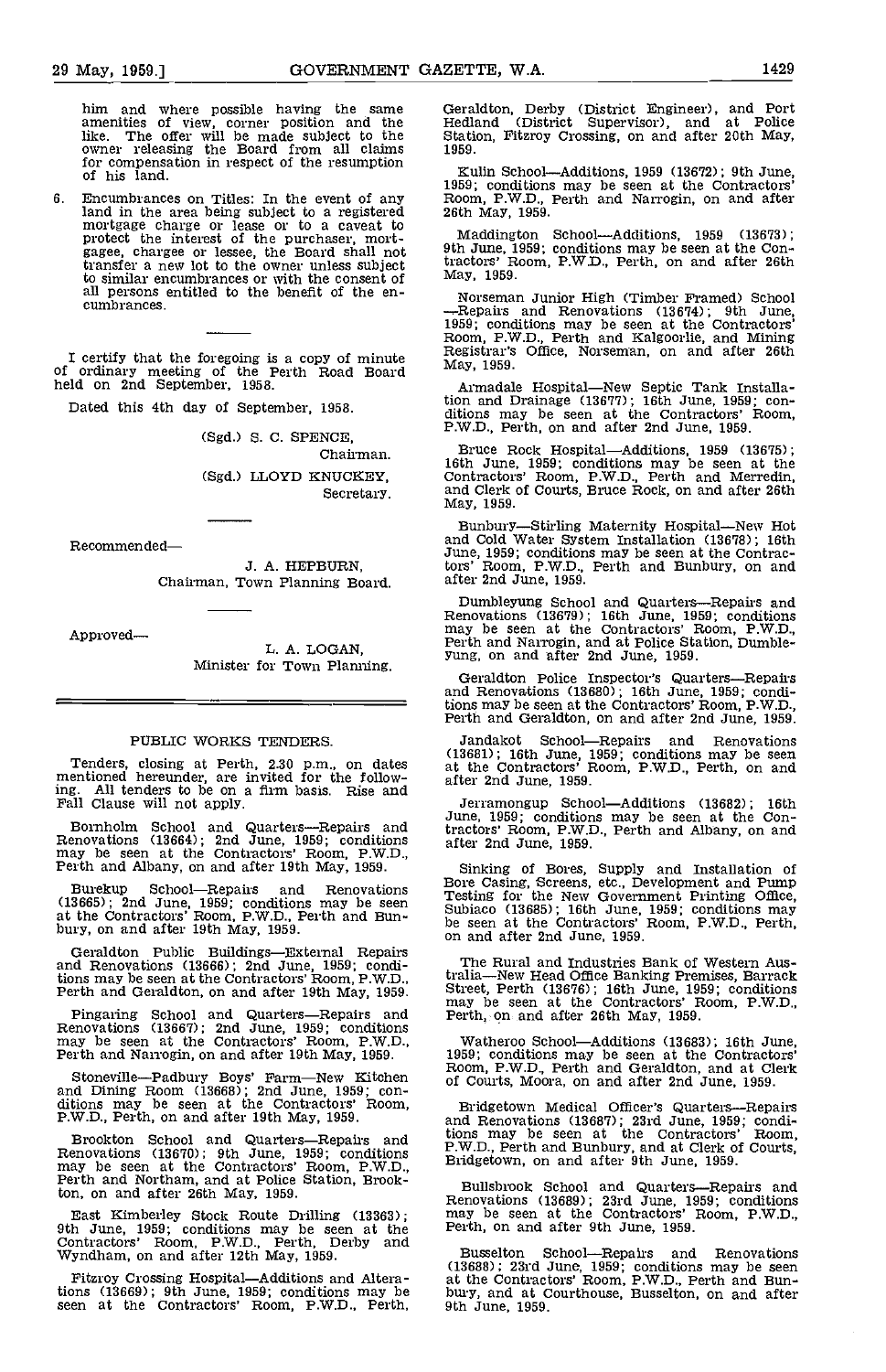June, 1959; conditions may be seen at the Contractors' Room, P.W.D., Perth and Geraldton, and at Police Station, Carnamah, on and after 9th June, 1959.

Cranbrook Police Station and Quarters—Repairs <sup>Eng</sup><br>and Renovations (13691); 23rd June, 1959; conditions may be seen at the Contractors' Room, P.W.D., Perth and Albany, on and after 9th June, 1959.

Narrogin Hospital—Extensive Additions (13659); 23rd June, 1959; conditions may be seen at the Contractors' Room, P.W.b., Perth and Narrogin, on and after 12th May, 1959.

New Albany Regional Hospital—Fibrous Plaster<br>Work and Acoustic Tiling (13686); 23rd June, 1959;<br>conditions may be seen at the Contractors' Room,<br>P.W.D., Perth, and at Hospital Site, Spencer Park,<br>Albany, on and after 9th J

Carnamah School—Additions (13690); 23rd Onslow Hospital—Nurses' Quarters—Alterations Since The Separation (13684); 23rd June, 1959; conditions<br>may be seen at the Contractors' Room, P.W.D.,<br>Perth, Geraldton, Onslow (District Officer), Port<br>Hedland (District Supervisor), Carnaryon (District<br>Engineer), on and

> Tenders are to be addressed to "The Hon. the Minister for Works, Public Works Department, The Barracks, St. George's Place, Perth," and must be indorsed "Tender." The highest, lowest or any tender will not necessarily be accepted.

By order of the Hon. Minister for Works.

J. McCONNELL

Acting Under Secretary for Works.

29th May, 1959.

M.R.D. 71/50

#### Main Roads Act, 1930-1955; Public Works Act, 1902-1956

#### NOTICE OF INTENTION TO TAKE OR RESUME LAND

THE Minister for Works hereby gives notice, in accordance with the provisions of scction 17 (2) of the Public Works Act, 1902–1955, that it is intended to take or resume, under section 17 (1) of that Act, the pieces or parcels of land described in the<br>Schedule hereto, and being all in the Glen Forrest, Swan and Greenmount Districts, for the work, namely, widenings, Midland Junction Merredin Southern Cross Road, and that the said pieces or parcels of land are<br>marked off on Plan M.R.D., W.A., 2200, which may be inspected at the Office of the Commissioner of Mai Street, Perth.

### SCHEDULE

| No. | Owner or Reputed Owner                                                 | Occupier or Reputed<br>Occupier            | Description                                                                                                                                                        | Arca                                                              |
|-----|------------------------------------------------------------------------|--------------------------------------------|--------------------------------------------------------------------------------------------------------------------------------------------------------------------|-------------------------------------------------------------------|
|     |                                                                        |                                            |                                                                                                                                                                    |                                                                   |
| 1   | Albert Russell<br><br>$\cdots$                                         | A. Russell<br>                             | Portion of Glen Forrest Lots 158 and 159 (Certi-                                                                                                                   | a. r. p.<br>$2-\bar{15}$<br>0.                                    |
| 2   | Albert Russell<br>.<br>$\cdots$                                        | A. Russell<br>$\cdots$<br>.                | ficate of Title Volume 1019, Folio 590)<br>Portion of Glen Forrest Lot 160 (Certificate of                                                                         | (approx.)<br>$0 - 0 = 25$                                         |
| 3   | Edward Nelson Brown                                                    | E. N. Brown<br>$\ddotsc$<br>               | Title Volume 1057, Folio 749)<br>Portion of Glen Forrest Lot 161 (Certificate of                                                                                   | (approx.)<br>$0^-0$ 18                                            |
| 4   | James Fenwick Wilson and<br>Jean Chalmers Wilson                       | J. F. and J. C. Wilson                     | Title Volume 1044, Folio 682)<br>Portion of Glen Forrest Lot 163 (Certificate of<br>Title Volume 1143, Folio 582)                                                  | (approx.)<br>$0^-2$ 18                                            |
| 5.  | Charles Albert William Mc-<br>Kinnon and Joyce Cather-<br>ine McKinnon | Joss Nobles and Hilda<br>Nobles            | Portion of Glen Forrest Lot 164 (Certificate of<br>Title Volume 700, Folio 913)                                                                                    | (approx.)<br>$0^{\circ}0^{\circ}14.7$<br>(approx.)                |
| 6   | Daphne Youle Sadlier                                                   | D. Y. Sadlier<br>$\sim$<br>                | Portion of Swan Location 2195 (Certificate of<br>Title Volume 1205, Folio 50)                                                                                      | $0\quad 0\quad 18$<br>(approx.)                                   |
| 7   | June Youle Mercer                                                      | J. Y. Mercer<br>$\mathbf{r}$<br>$\cdots$   | Portion of Swan Location 2195 and being part<br>of Lot 7 the subject of Diagram 21956 (Certi-                                                                      | $0^-0^-$<br>- 2<br>(approx.)                                      |
| 8   | John Oswald Edward Shel-<br>ton and Janet Isobel<br><b>Shelton</b>     | J. O. E. and J. I. Shelton                 | ficate of Title Volume 1205, Folio 49)<br>Portion of Swan Location 2193 (Certificate of<br>Title Volume 961, Folio 110)                                            | $0 \quad 1 \quad 14$<br>(approx.)                                 |
| 9   | James Burnet Atkinson                                                  | J. B. Atkinson<br>$\cdots$                 | Portion of Swan Locations 1946 and 1997                                                                                                                            | $1\quad 1$<br>-9                                                  |
| 10  | George Frederick Smith<br>and Sybil Ena Smith                          | T. B. Conlon<br><b>College</b><br>$\cdots$ | (Certificate of Title Volume 1045, Folio 552)<br>Portion of Swan Location 2021 (Certificate of                                                                     | $\langle$ approx. $\rangle$<br>0 <sub>1</sub><br>7                |
| 11  | George Frederick Smith<br>and Sybil Ena Smith                          | $G. F.$ and S. E. Smith                    | Title Volume 989, Folio 199)<br>Portion of Swan Location 2021 (Certificate of                                                                                      | $(\text{approx.})$<br>$0 - 0 = 32$                                |
| 12  | William John Inchley                                                   | W. J. Inchley<br>                          | Title Volume 989, Folio 198)<br>Portion of Swan Location 2019 (Certificate of                                                                                      | (approx.)<br>$0 - 1 = 25$                                         |
| 13  | Roland Charles Greenway<br>and Evelyn Maude Green-                     | R.C. and E.M. Greenway                     | Title Volume 1031, Folio 974)<br>Portion of Greenmount Lot 91 (Certificate of<br>Title Volume 1111, Folio 694)                                                     | (approx.)<br>$0^{\circ}0^{\circ}28$<br>$\left($ approx. $\right)$ |
| 14  | wav<br>Ronald Charles Greenway<br>and Evelyn Maude Green-              | R. C. and E. M. Greenway                   | Portion of Greenmount Lot 91 (Certificate of<br>Title Volume 1105, Folio 358)                                                                                      | $0\quad 0\quad 19$<br>(approx.)                                   |
| 15  | $\mathbf{v}\mathbf{a}\mathbf{v}$<br>Claude George William Eayrs        | C. G. W. Eayrs<br>$\cdots$                 | Portion of Greenmount Lot 92 and being part<br>of Lot 5 on Diagram 18750 (Certificate of                                                                           | $0\quad 25$<br>0.<br>(approx.)                                    |
| 16  | Hilda Muriel Godfrey                                                   | H. M. Godfrey<br>$\cdots$                  | Title Volume 1176, Folio 328)<br>Portion of Swan Location 2020 (Certificate of                                                                                     | $0 \t 0 \t 19$                                                    |
| 17  | John Sheehan and Eileen<br>Gifforn Sheehan                             | J. and E. G. Sheehan                       | Title Volume 909, Foho 200)<br>Portion of Greenmount Lots 92 and 93 and<br>being part of Lot 7 on Diagram 19899 (Cer-<br>tificate of Title Volume 1186, Folio 372) | $(\text{approx.})$<br>$0^-1$ 19<br>(approx.)                      |

Dated this 25th day of May, 1959.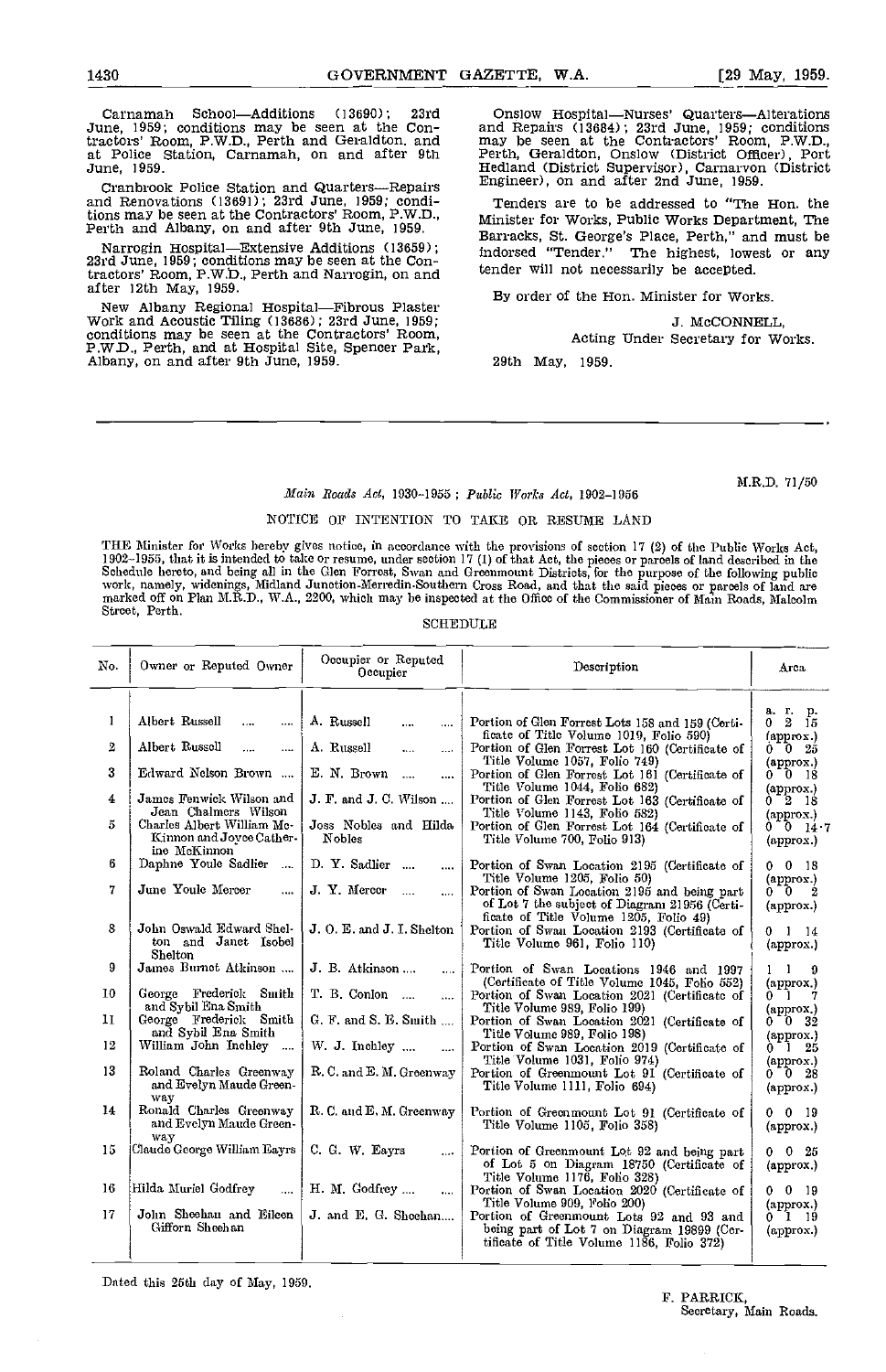M.R.D. 317/53

# Main Roads Act, 1930-1955; Public Works Act, 1902-1956

# NOTICE OF INTENTION TO TAKE OR RESUME LAND

THE Minister for Works hereby gives notice, in accordance with the provisions of section 17 (2) of the Public Works Act, 1902-1956, that it is intended to take or resume under section 17 (1) of that Act, the pieces or parcels of land described in<br>the Schedule hereto and being all in the Nelson District, for the purpose of the following publi

### SCHEDULE<sub>R</sub>

| No. |                                   | Owner or Reputed Owner   Occupier or Reputed Occupier | Description                                                                      | Агеа        |
|-----|-----------------------------------|-------------------------------------------------------|----------------------------------------------------------------------------------|-------------|
|     | Netta Charlotte Maitland<br>Lange | Victor Adolph Lange and   V. A. and N. C. M. Lange    | Portion of Nelson Location 6386 (Certificate<br>of Title Volume 1126, Folio 801) | а. г.<br>52 |

Dated this 21st day of May, 1959.

# F. PARRICK,

Secretary, Main Roads.

M.R.D. 548/47

# Main Roads Act, 1930-1955; Public Works Act, 1902-1956

## NOTICE OF INTENTION TO TAKE OR RESUME LAND

THE Minister for Works hereby gives notice, in accordance with the provisions of section 17 (2) of the Publie Works Act,<br>1902–1956, that it is intended to take or resume, under section 17 (1) of that Act, the pieces or par the Schedule hereto, and being all in the Swan District, for the purpose of the following public work, namely, widening and<br>deviating Midland Junction-Meekatharra Road, and that the said pieces or parcels of land are marke W.A. 2375, which may he inspected at the Office of the Commissioner of Main Roads, Malcolm Street, Perth.

## SCHEDULE

| No. |                                                                                                                                       | Owner or Reputed Owner Occupier or Reputed Occupier                                                  | Description                                                                                                                      | Агса                                        |
|-----|---------------------------------------------------------------------------------------------------------------------------------------|------------------------------------------------------------------------------------------------------|----------------------------------------------------------------------------------------------------------------------------------|---------------------------------------------|
| 1   | The<br>West<br>Australian<br>Executor<br>Trustee<br>å.<br>Agency Company Limited<br>and Brian Simpson                                 | The<br>West<br>Australian<br>Executor<br>Trustee<br>&<br>Agency Company Limited<br>and Brian Simpson | Portion of Swan Location 1 and being part<br>of Lots 3 and 4 on Plan 6519 (Certificate<br>of Title Volume 1197, Folio 606)       | а. г.<br>P.<br>$3\bar{8}\cdot 6$<br>3<br>3. |
| 2   | Joe Pavlinovich<br>$\cdots$                                                                                                           | J. Pavlinovich<br>$\cdots$<br>$\cdots$                                                               | Portion of Swan Location 1 and being part<br>of Lot 221 on Plan 1906 (Certificate of<br>Title Volume 1038, Folio 401)            | 3<br>$38 - 4$<br>0.                         |
| 3   | John Arthur Hallat<br>$\cdots$                                                                                                        | J. A. Hallat<br>$\cdots$                                                                             | Portion of Swan Location 1 and being part<br>of Lots 27 and 28 on Diagram 6058 (Cer-<br>tificate of Title Volume 859, Folio 183) | $2\quad 0$<br>$39-2$                        |
| 4   | Charlotte Anne Pullman                                                                                                                | C. A. Pullman<br>$\cdots$                                                                            | Portion of Swan Location 1 (Certificate of<br>Title Volume 1197, Folio 600)                                                      | 2<br>$\overline{2}$<br>-14                  |
| 5   | Patrick Nolan<br>$\mathbf{L}$<br>$\cdots$                                                                                             | P. Nolan<br>$\cdots$                                                                                 | Portion of Swan Location 2 and being part<br>of Lot 1 on Plan 2769 (Certificate of Title)<br>Volume 367, Folio 150)              | $0\quad 2$<br>- 8                           |
| 6   | Frederick William Alfred<br>Noack, George Alexander<br>Robert Noack, Raymond<br>Albert Peter Noack and<br>Erie Arthur Norman<br>Noack | F. W. A., G. A. R., R. A. P.<br>and E. A. N. Noack                                                   | Portion of Swan Location 2 and being part<br>of Lot 10 on Diagram 19233 (Certificate of<br>Title Volume 1177, Folio 37)          | $\mathbf{1}$<br>$9-9$<br>$\bf{0}^-$         |
|     | James Esmond Anderson                                                                                                                 | J. E. Anderson<br>$\cdots$<br>$\cdots$                                                               | Portion of Swan Location 2 and being part<br>of Lot 9 on Diagram 19233 (Certificate of<br>Title Volume 1177, Folio 38)           | $33 - 7$<br>$^{2}$<br>0.                    |

Dated this 27th day of May, 1059.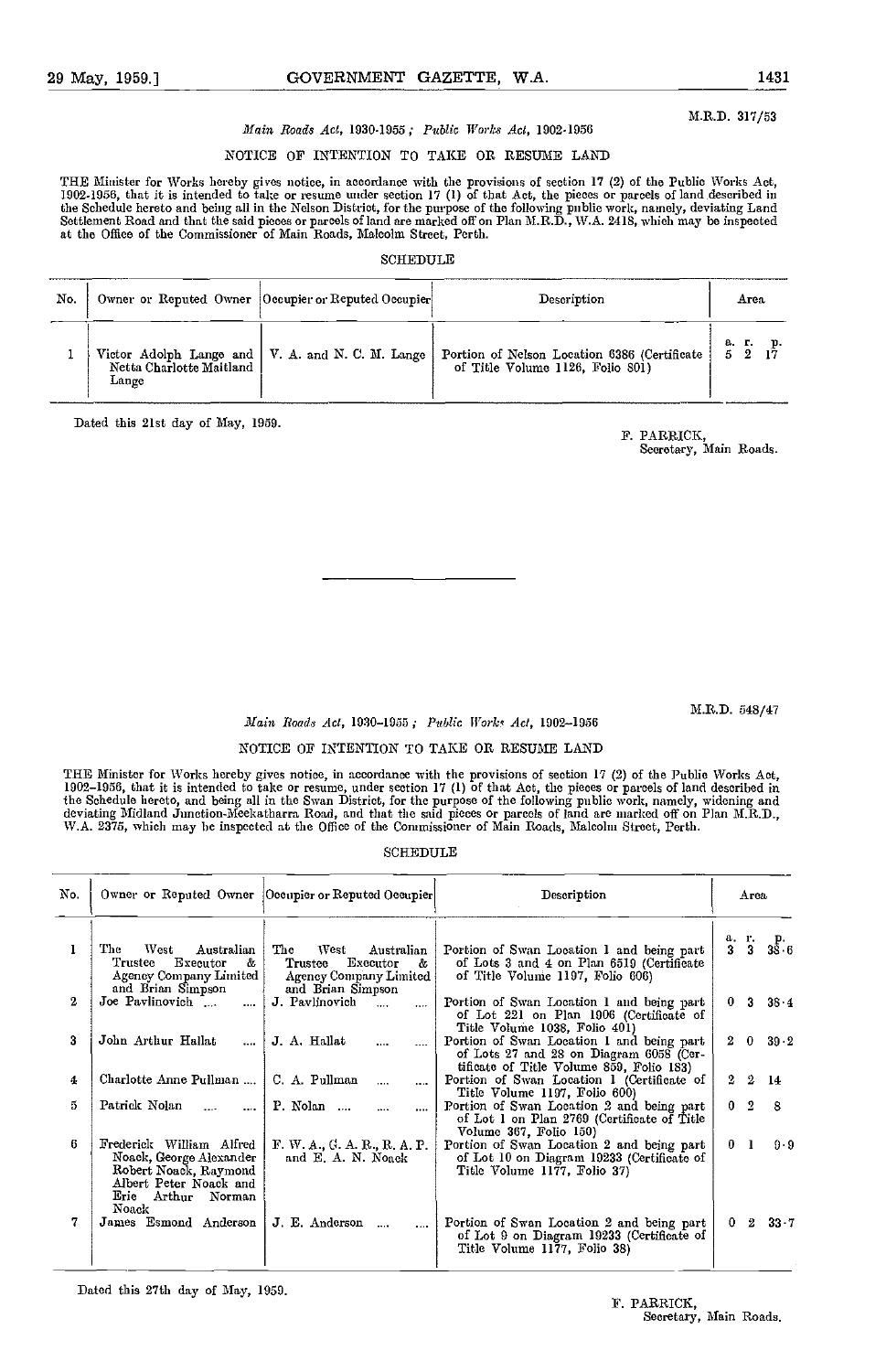M.R.D. 748/51

# Main Roads Act, 1930-1955; Public Works Act, 1902-1956

# NOTICE OF INTENTION TO TAKE OR RESUXE LAND

THE Minister for Works hereby gives notice, in accordance with the provisions of section 17 (2) of the Public Works Act,<br>1902–1956, that it is intended to take or resume under section 17 (1) of that Act the pieces or parce Schedule hereto, and being all in the Victoria District for the purpose of the following public work, namely,widening Moora-<br>Geraldton Road, and that the said pieces or parcels of land arc marked off on Plan M.R.D.,W.A. 14 at the office of the Commissioner of Main Roads, Malcolm Street, Perth.

### SCHEDULE

| No. | Owner or Reputed Owner  | Occupier or Reputed<br>Occupier | Description                                                                        | Area                                 |
|-----|-------------------------|---------------------------------|------------------------------------------------------------------------------------|--------------------------------------|
|     | Edward Jonathan Edwards | E. J. Edwards<br>$\cdots$       | Portion of Victoria Location 8238 (Certificate<br>of Title Volume 1154, Folio 614) | а. г.<br>$30 - 1$<br>$\Omega$<br>- 0 |

Dated this 26th day of May, 1959.

F. PARRICK,

Secretary, Main Roads.

L. & 5. 11956/10

# Public Works Act, 1902-1956; Road Districts Act, 1919-1956

# NOTICE OF INTENTION TO TAKE OR RESUME LAND

THE Minister for Works hereby gives notice, in accordance with the provisions of section 17 (2) of the Public Works Act, 1902–1956, that it is intended to compulsorily acquire, on behalf of the Kellerberrin Road Board, under section 17 (1) of that<br>Act, the several pieces or parcels of land described in the Schedule hereto, and being all in t

#### **SCHEDULE**

| Owner or Reputed Owner        | Occupier or Reputed Occupier | Description                                   | Агоа                      |
|-------------------------------|------------------------------|-----------------------------------------------|---------------------------|
| David Jones, Bessie May Jones | D. J., B. M. and T. D. Jones | Portion of Kwolyin Agricultural Area Lot 22   | 136                       |
| and David Tegid Jones         |                              | (Certificate of Title Volume 1161, Folio 203) | $\mathbf{0}$ $\mathbf{0}$ |

Dated this 27th day of May, 1959.

N. A. YOUNG,

Acting Under Secretary for Lands.

L. & S. 3196/52

# Public Works Act, 1902-1956; Road Districts Act, 1919-1956

### NOTICE OF INTENTION TO TAKE OR RESUME LAND

THE Minister for Works hereby gives notice, in accordance with the provisions of section 17 (2) of the Public Works Act, 1902–1956, that it is intended to compulsorily acquire, on behalf of the Marradong Road Board, under section 17 (1) of that<br>Act, the several pieces or parcels of land described in the Schedulc hereto, and being all in the Purposes, and that the said pieces or parcels of land are marked off on Plan L.S., WA. 350, which may be inspected at the Office of the Minister for Lands, Perth, and at the Office of the Marradong Road Board.

### **SCHEDULE**

| Owner or Reputed Owner                                       | Occupier or Reputed Occupier | Description                                                                                                                                                           | Агеа            |
|--------------------------------------------------------------|------------------------------|-----------------------------------------------------------------------------------------------------------------------------------------------------------------------|-----------------|
| Laurence Joseph Gordon Batt   L. J. G. Batt<br>Crown<br><br> | <br>Vacant<br>1.1.1<br>      | Portion of Williams Location 11806 (Certificate<br>of Title Volume 841, Folio 13)<br>Portion of Williams Location 120 (Certificate<br>of Title Volume 767, Folio 154) | а. г.<br>$13-1$ |

Dated this 27th day of May, 1959.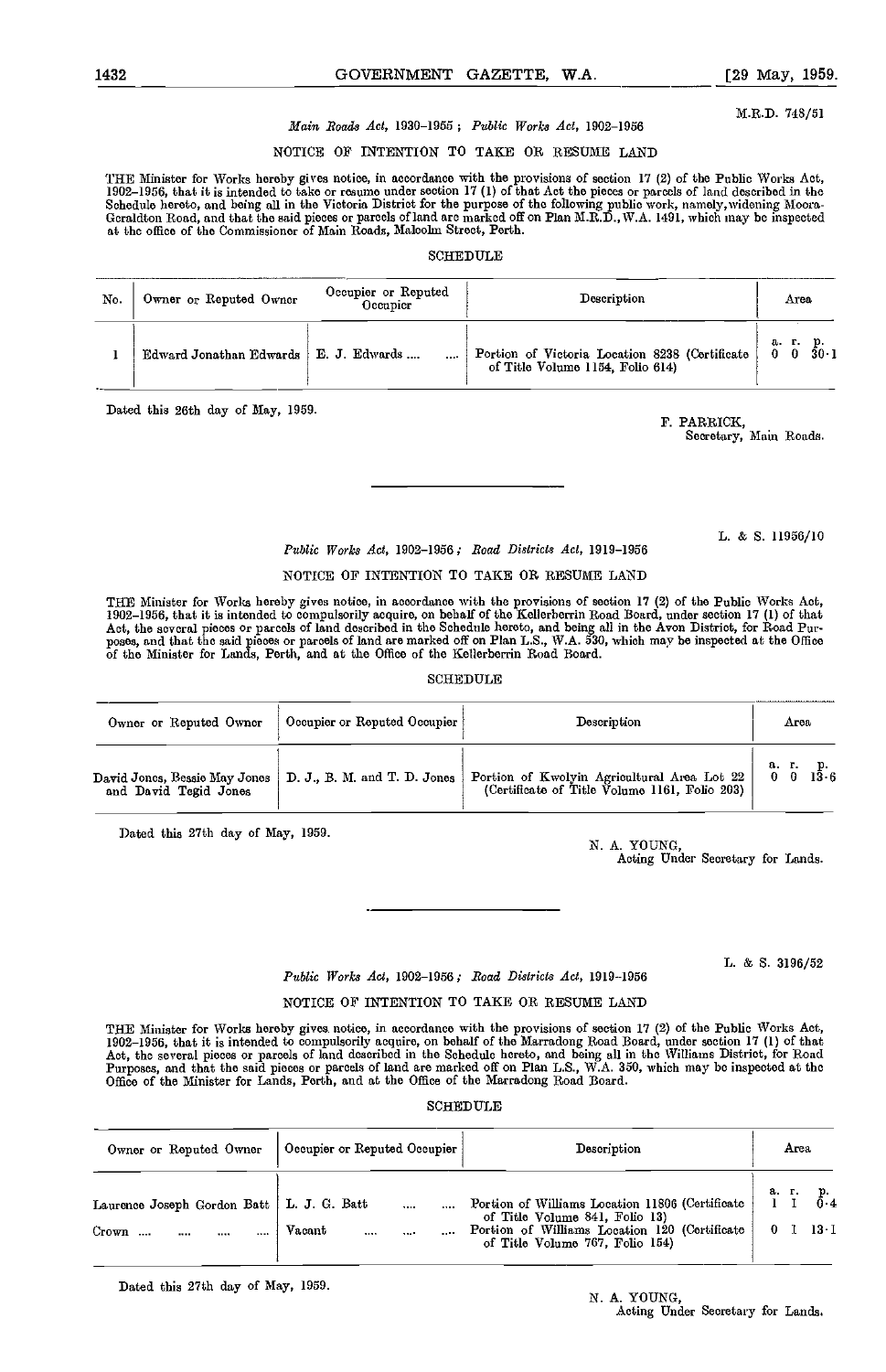L. & 5. 970/21

# Public Works Act, 1902-1956; Road Districts Act, 1919-1956

NOTICE OF INTENTION TO TAKE OR RESUME LAND

THE Minister for Works hereby gives notice, in accordance with the provisions of section 17 (2) of the Public Works Act,<br>1902–1956, that it is intended to compulsorily acquire on behalf of the Dumbleyung Road Board, under Act, the several pieces or parcels of land described in the Schedule hereto, and being all in the Williams District, for Road<br>Purposes, and that the said pieces or parcels of land are marked off on Plan L.S., W.A. 528, whi Office of the Minister for Lands, Perth, and at the office of the Dumbleyung Road Board.

#### SCHEDULE

| Owner or Reputed Owner  | Occupier or Reputed Occupier | Description                                                                         | Атеа.                                  |
|-------------------------|------------------------------|-------------------------------------------------------------------------------------|----------------------------------------|
| Michael Bernard Kissane | M. B. Kissane<br>$\cdots$    | Portion of Williams Location 13025 (Certificate<br>of Title Volume 1189, Folio 621) | а г.<br>р.<br>29 · 3<br>0 <sub>3</sub> |

Dated this 27th day of May, 1959. N. A. YOUNG,

Acting Under Secretary for Lands.

#### METROPOLITAN WATER SUPPLY, SEWERAGE AND DRAINAGE DEPARTMENT.

TENDERS are invited for the supply and erection M.V at the Sewage Treatment Works, Subiaco, Western Australia, of two floating, spirally-guided type, steel MOTI<br>gas holders (22,000 cubic feet each), or alternative 96 of equipment.

Copies of conditions of contract, etc., are obtain- able from the Engineer's Clerk, M.W.S.S. & D. Dept., St. George's Place, Perth, WA.

Tenders addressed to the undersigned at St. George's Place, Perth, WA., and marked "Tender for Gas Holders" will be received up to 5 p.m. FrIday, 19th June, 1959.

No tender necessarily accepted.

B. J. CLARKSON, Under Secretary.

#### METROPOLITAN WATER SUPPLY, SEWERAGE 8158/59 AND DRAINAGE DEPARTMENT.

#### M.W.S. File 1257/58.

IN accordance with the provisions of the Metro-<br>politan Water Supply, Sewerage and Drainage Act,  $8050/59-1909-1956$ , it is hereby notified that sewers and sout<br>other apparatus have been completed, and are now  $8157/59$ other apparatus have been completed, and are now available for use in extension to Reticulation Area<br>No. 12, Victoria Park, within the boundaries of the City of Perth, to serve lot 4, Raleigh Street, corner of Archer Street.

The owner of the above property is hereby  $\frac{8042}{100}$ <br>notified that such property is capable of being connected to the sewer and is required, therefore, 814<br>to connect his premises to the sewers within 30 days from the date of service of prescribed notice; and is also notified that sewerage rates will, in accord- ance with the by-laws, be enforced from 1st September, 1959, if premises not previously connected, and be payable in advance. If premises are con- nected prior to 1st September, 1959, rates will be charged from date of connection.

A plan of the works to be carried out at the  $\rule{1em}{0.15mm}$  westerly property must first be obtained from the Department.

Dated this 29th day of May, 1959, at the office of the Department, St. George's Place, Perth.

B. J. CLARKSON, Under Secretary.

# METROPOLITAN WATER SUPPLY, SEWERAGE AND DRAINAGE DEPARTMENT.

M.W.S. 1629/58.

NOTICE is hereby given, in pursuance of section 96 of the Metropolitan Water Supply, Sewerage and Drainage Act, 1909-1056, that water mains have been laid in the undermentioned streets in the districts indicated.

# City of Fremantle.

8449/58—Hope Street, from lot 26 to lot 27—east-erly.

8174/59-Rees Street, from lot 8 to lot 7-easterly.

#### City of Perth.

8101/59—Harris Street, from lot 28 to lot 35—south-erly.

#### South Perth Municipality.

- 8272/56—Morrison Road, from Eleanor Street to lot 323—northerly.
- 8124/59-Right of Way south of Unwin Crescent, from lot 247 to lot 245-north-westerly.
- 8158/59-Mount Henry Road, from Roebuck Drive to lot 34-southerly.

#### Belmont Park Road District.

- 8050/59-Frederick Street, from lot 16 to lot 22south-westerly.
- -Durban Street, from lot 2 to lot 3-southwesterly.
- 8129/59-Knutsford Avenue, from lot 70 to lot 68north-westerly.
- 8042/59—Brighton Road, from Great Eastern High-<br>way to lot 28—northerly.
- 8141/59—Williamson Street, from lot 31 to Esther<br>Street—north-westerly. Esther Street, from<br>Williamson Street to lot 8—south-westerly.

#### Canning Road District.

- 8122/59-Redcliffe Street, from lot 345 to lot 349north-westerly.
- 8237/58-Apsley Road, from Riley Road to lot 1261

#### Gosnells Road District.

- 8088/59—Attfield Street, from lot 20 to Blackburn<br>Street—north-westerly. Blackburn Street, from Attfield Street to lot 22-north-easterly.
- 8035/59-Clancy Way, from lot 245 to Melvin Avenue—easterly. Melvin Avenue, from Clancy<br>Way to lot 308—northerly.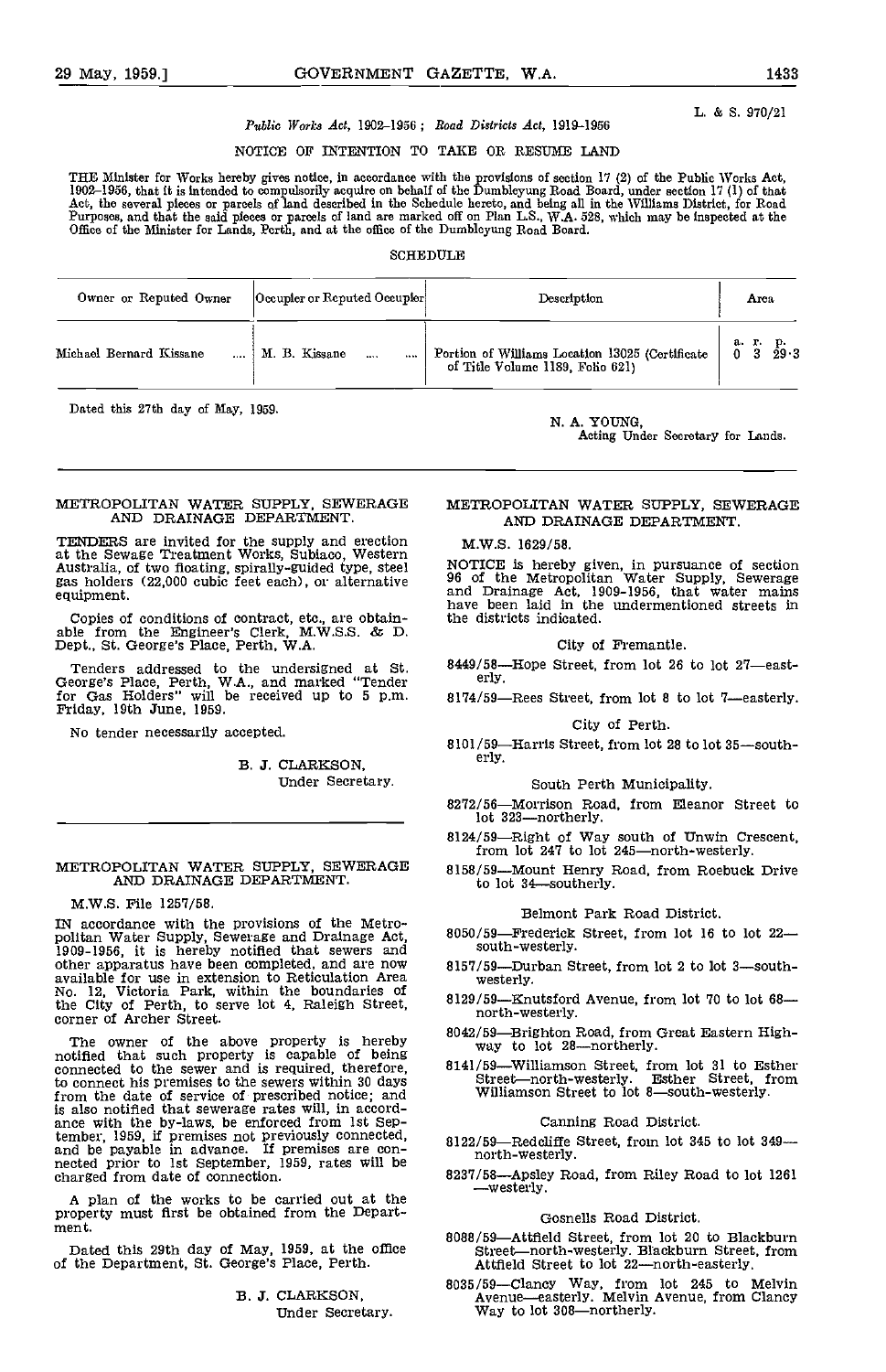Kwinana Road District.

8002/59-Fredric Street, from Rockingham Road to lot 355-easterly.

Melville Road District.

- 
- 
- 
- 
- 8069/59—Welby Road, from Kitchener Road to lot 72—southerly. Charleson Road, from Welby Road to Schacht Street—easterly. Schacht (c)<br>Road to Schacht Street—easterly. Schacht (c)<br>Street, from Charleson Road to lot 71—south-
- erly. 8069/59Olive Street, from Welby Road to Bolas Courtwesterly. Bolas Court, from Olive
- Street to lot 92—southerly.<br>8208/59—Williams Road, from lot 12 to Guy Place  $\begin{array}{c} \text{(a)} \\ \text{(b)} \end{array}$ 8208/59—Williams Road, from lot 12 to Guy Place —southerly. Guy Place, from Williams Road to lot 33—easterly.
- 

Perth Road District.

8066/59-David Street, from lot  $71$  to lot  $72$ -westerly.

 $8068/59$ —Ungaroo Road, from lot 1630 to lot 1631— approsouth-easterly day. south-easterly.

And the Minister for Water Supply, Sewerage (c)<br>and Drainage is, subject to the provisions of the matel<br>Act, prepared to supply water from such mains appro to lands within rateable distance thereof.

Dated this 29th day of May, 1959.

B. J. CLARKSON, Under Secretary.

# WATER BOARDS ACT, 1904-1953. Bunbury Water Board.

NOTICE is hereby given of the intention of the At<br>Bunbury Water Board to undertake the construc- Sewer tion of the works hereinafter described by virtue of the powers contained under the provision of the oscion 41 of the Water Boards Act, 1904-1953.

Description of Proposed Works, and Locality in Which the Same will be Constructed.

Laying new mains within the Bunbury Water Area in Spencer Street, Balgore Way, Gurinda Street, and Timperley Road, together with all necessary valves, fittings, hydrants, etc., as indi-<br>cated on Plan B.W.B. 131. Also the purchase of<br>motor vehicles and meters, and the purchase and installation of pumps in reserves off Wisbey and Thomas Streets.

The Purpose for Which the Proposed Works are to be Constructed and the Parts of the Water Area to be Supplied with Water.

To improve the existing supply of the Bunbury Council of the City of Perth resolved on the 11th Water Area and to provide water to those portions May, 1959, that the following new omnibus stands of the Water Area abutting

The Times and Places at Which the Plans, Speci- fications and Books of Reference may be Inspected,

At the offices of the Minister for Water Supply, Sewerage and Drainage, Public Works Department, Perth, and at the offices of the Bunbury Water Board, Stephen Street. Bunbury, for one month after the 29th May, 1959.

W. E. McICENNA, Chairman.

R. HOUGHTON, Secretary.

#### COUNTRY AREAS WATER SUPPLY ACT, 1947-1957.

P.W.W.S. 411/58.

8091/59—Mullings Place, from Kitchener Road to Mullings Waysoutherly. Mullings Way, from Mullings Waysoutherly. Mullings Way, from Mullings Place to lot 54—easterly.<br>8130/59—Doongalla Road, from lot 111 to lot 48—<br>8130/59 NOTICE is hereby given of the intention of the Minister for Water Supply, Sewerage and Drainage to undertake the construction of the works hereinafter described by virtue of the powers contained under the provisions of the Country Areas Water Supply Act, 1947-1957.

The Description of the Proposed Waterworks.

8092/59—Marmion Street, from Norma Road to pt. lot 42—easterly.<br>
pt. lot 42—easterly.<br>
8082/59—Peter Street, from Ormond Street to lot publies of eight-inch nominal diameter steel<br>
151—south-easterly.<br>
(b) The constructio The laying of approximately four miles 48 chains of eight-inch nominal diameter steel pipes,

(b) The construction of a one-half  $(\frac{1}{2})$  million gallons capacity reinforced concrete circular tank complete with all pipes, valves and appurtenances..

 $(c)$  The construction of a pumping station complete with pipe connections to  $(a)$  above.

The Localities in the Country Water Area in which the Proposed Waterworks will be Constructed.

8159/59—Willcock Street, from lot 564 to Canning Highway Highway—north-westerly.<br>Highway—north-westerly. 61 Aven Location 22047 thence southerly into Aven Commencing at a point in road No. 6163 on the eastern boundary of Koorda Townsite near the south-western corner of Avon Location 19160 and proceeding in a generally easterly direction along that road to a point near the south-western corner of Avon Location 22047 thence southerly into Avon Location 19390 to a point approximately 36 chains Location 19390 to a point approximately 36 chains<br>from its northern boundary.<br>(b) In Avon Location 19390 and situated approxi-

In Avon Location 19390 and situated approxi- mately 50 chains from its western boundary and approximately 36 chains from its northern boun-

dary.<br>Io In Avon Location 22660 and situated approxi- to In Avon Location 22660 and situated approxiapproximately two chains from its southern boun-<br>dary.

All as shown in red on Plan P.W.D., W.A. 36787.

The Purpose for which the Proposed Waterworks are to be Constructed and the Parts of the Country Water Area which are Intended to be Supplied with Water.

To supply water to the farmlands along the route of the main.

The Times when and the Places at which Plans, Sections and Specifications may be Inspected.

At the office of the Minister for Water Supply, Sewerage and Drainage, St. George's Place, Perth, at the Water Supply Office, Wyalkatchem, and at the office of the Koorda Road Board, for one month on and after the 1st day of June, 1959, between the hours of 10 a.m. and 4 p.m.

G. P. WILD,<br>Minister for Water Supply,<br>Sewerage and Drainage.

Perth, 22nd April, 1959.

#### CITY OF PERTH.

#### Stands for Public Vehicles.

NOTICE is hereby given that under section 251 of the Municipal Corporations Act 1906-1956 the Council of the City of Perth resolved on the 11th<br>May, 1959, that the following new omnibus stands<br>be approved: —<br>(C58) A stand for the picking up and setting

- down of passengers only on the north side of Hay Street, commencing at a point 130 feet west of the western building alignment of Victoria Avenue and extending westwards for a distance of 100 feet. A stand for the picking up and setting
- down of passengers only on the north side of Adelaide Terrace, commencing at a point 100 feet east of the eastern building align-<br>ment of Bennett Street and extending eastwards for a distance of 45 feet.

(Sgd.) W. A. McI. GREEN,<br>Town Clerk.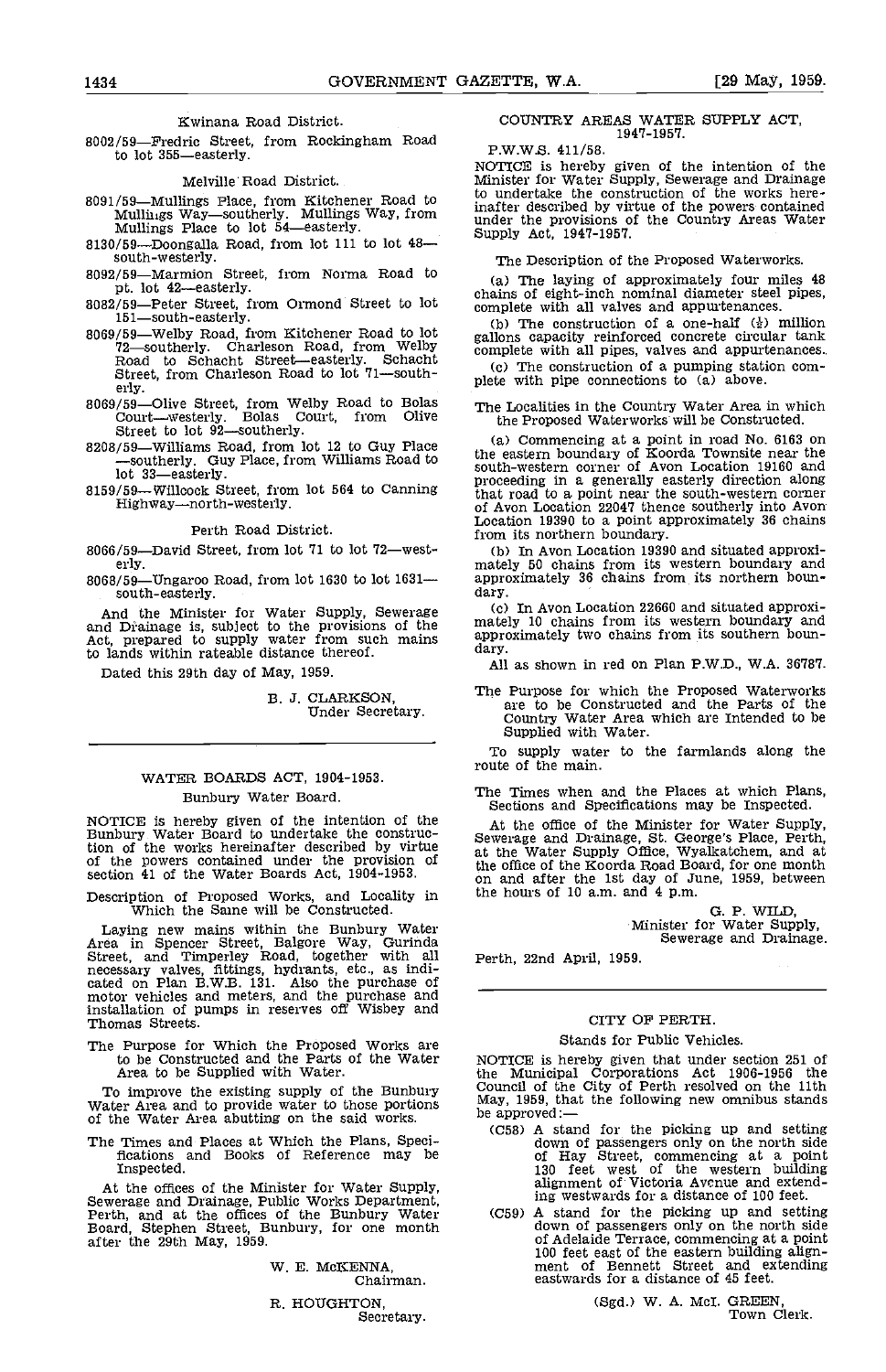# MUNICIPAL CORPORATIONS ACT, 1906-1956.

#### Municipality of Kalgoorlie.

# Notice of Intention to Borrow.

### Proposed Loan (No. 23) of £20,000.

PURSUANT to section 449 of the Municipal Cor- porations Act, 1906-1956, the Municipality of Kalgoorlie hereby gives notice that it proposes to borrow, by the sale of debentures, money on the following terms and for the following purpose:<br>f20,000, for 15 years, with interest at the rate of<br>f5 10s. per cent. per annum, repayable at the<br>Commonwealth Savings Bank of Australia, Perth,<br>by 30 equal half-yearly instal

cost thereof and statement required by section 448 are open for inspection of ratepayers at the office  $\overline{r}$  The amount of £2,000 is proposed to be raised of the Council for one month after the last publication of this notice during office hours,

R. G. MOORE,

Mayor.

G. 0. EDWARDS, Town Clerk.

#### MANJIMUP ROAD BOARD.

#### Traffic Inspectors' Appointments.

IT is hereby notified for general information that the appointments as Traffic Inspectors of Messrs. James Archer, James Eashford, Ernest Albert Edwards, James Flanagan, Michael Joseph Hart,<br>William Arthur Kammann, Arthur Ralph Kelly,<br>John Thomas Lanning, Raymond George Lock,<br>Melville Shirley Muir, George Henry South, John<br>Edward Weston and Frederick Ernest Wiseman hereby cancelled.

> M. DUNN, Secretary.

#### SERPENTINE-JARRAHDALE ROAD BOARD.

PURSUANT to section 298 of the Road Districts and Board hereby gives notice that it proposes to borrow and all the Board hereby gives notice that it proposes to borrow kerbing, by money, by the sale of debentures, on the f terms and for the following purposes:  $£4,000$ , for Plan 15 years, at  $5\frac{1}{2}$  per cent., payable at the Treasury, cost of perth, by half-yearly instalments of principal and ments interest. Purpose: £4,000 for road construction money and bitumen work.

Special benefit will be conferred on the whole district.

statement required by section 297 are open for inspection at the office of the Board, during the usual business hours, from 1st June to 30th June, usual business hours, from 1st June to 30th June,<br>1959.

Dated this 15th day of May, 1959.

G. L. LADHAMS, Chairman.

J. GLENNIE, Secretary.

#### CANNING ROAD BOARD

#### Appointment of Poundkeeper.

IT is hereby notified for general information that Michin<br>Mr. William Leyland has been appointed Pound- Date<br>keeper of the Canning Road District pounds and ranger to the Canning Road Board, vice Albion Francis Chester, resigned.

J. W. COLE, Chairman.

#### ROAD DISTRICTS ACT, 1919-1950.

#### Brookton Road Board.

### Notice of Intention to Borrow.

#### Proposed Loan (No. 17) of £2,000.

NOTICE is hereby given that the Brookton Road Board proposes to borrow the sum of £2,000 to be expended on works and undertakings in the Brookton Road District, the said works and undertakings being the provision of septic tank installations and the erection of water closets on the Brookton Recreation Ground, at the Brookton Hall, the resi- dence on lot 101 and the power station.

The plans, specifications and estimates of the cost of the said works and initial expenses of raising the proposed loan are available for inspection at the office of the Board during ordinary office hours.

The amount of £2,000 is proposed to be raised by the sale of debentures repayable with interest by 30 equal half-yearly instalments over a period of 15 years. The debentures shall bear interest at a rate not exceeding  $5\frac{1}{2}$  per cent. per annum. The amount of the said debentures and interest thereon is to be paid at the Bank of New South Wales, Brookton.

Dated this 15th day of May, 1959.

J. M. BOND, Chairman.

D. A. WALKER, Secretary.

## ROAD DISTRICTS ACT, 1919-1956.

Perth Road Board.

#### Notice of Intention to Borrow.

Proposed Loan (No. 103) of £25,000.

NOTICE is hereby given that at a meeting held on 26th May, 1959, the Perth Road Board resolved to borrow the sum of twenty-five thousand pounds to be expended on works and undertakings in the Perth Road District, the said works and undertakings being road construction, road widening, re- grading, reconstruction, re-conditioning, concrete kerbing, bitumen surfacing, footpath construction, footpath re-conditioning and stormwater drainage.

Plans and specifications and the estimates of the<br>cost of the said works and undertakings and state-<br>ments showing the proposed expenditure of the<br>money to be borrowed, including the cost of super-<br>vision and initial expen the raising of the loan, are open for inspection at the office of the Perth Road Boaard for one month from the publication hereof, between the hours of 10 a.m. and 4 p.m. on week days except Saturdays, Plans and specification and estimates and the 10 a.m. and 4 p.m. on week days except Saturdays.

The amount of £25,000 is proposed to be raised by the sale of debentures, repayable with interest by the sale of debentures, repayable with interest by 30 equal half-yearly instalments over a period of 15 years after the date of the issue thereof, in lieu of the formation of a sinking fund. The debentures shall bear interest at a rate of five pounds ten shillings per cent, per annum (£5 10s, per cent.), payable half-yearly. The amount of the said debentures and interest thereon is to be paid at the office of the Board, Cedric Street, corner Balcatta Beach Road, Osborne Park.

The works and undertakings for which the loan is proposed to be raised will, in the opinion of the Board, be of special benefit to the whole of the Perth Road District, and any loan rate applicable to such loan will be levied on the rateable land within the said district.

Dated this 26th day of May, 1959.

R. C. WEST, Chairman. L. P. KNUCKEY, Secretary.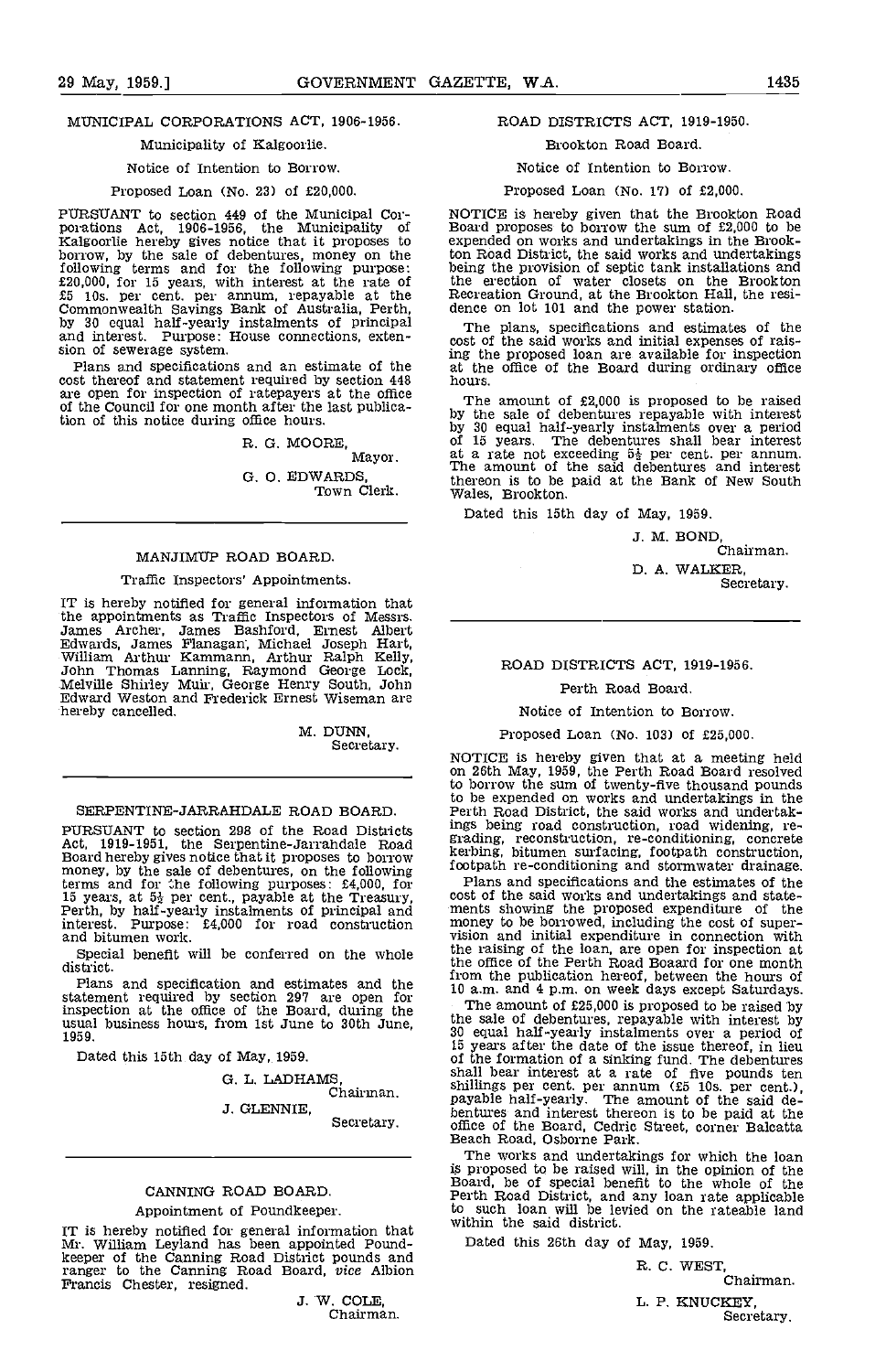# ROAD DISTRICTS ACT, 1919-1956. Melville Road Board.

# Notice of Intention to Borrow.

#### Proposed Loan (No. 69) of £21,000.

PURSUANT to section 298 of the Road Districts  $F_{R_2}$ Act, 1919-1956, the Melville Road Board hereby  $2.97\frac{\text{ESTI}}{2.97\frac{\text{SSTI}}{\text{SSTI}}}$ gives notice that it proposes to borrow, by the sale<br>of debentures, money on the following terms and for office the following purpose: f21,000, for 20 years, with<br>interest at the rate of f5 10s. per cent. per annum,<br>repayable at the office of the Superannuation Board,<br>Perth, by 40 equal half-yearly instalments of prin-<br>cipal and int under section 291 being road construction, re- construction, kerbing and widening, road drainage including purchase of drainage sites and footpath construction, and expenses of raising loan, etc., as per schedule at Board's office. Plans and specifications and an estimate of the

cost thereof and statement required by section 297 are open for inspection by ratepayers at the office are the Board for one month after the last publication of this notice, during office hours.

The allocation to the various Wards is as follows: PURE<br>Bicton Ward, £9,800; Applecross Ward, £2,800; Mt. Act,<br>Pleasant Ward, £2,800; Country Ward, £2,800; hereb<br>Palmyra Ward, £2,800. The loan rate applicable to the s this loan will be allocated accordingly.

Dated this 20th day of May, 1959.

A. H. BRACKS, Chairman.

3. E. ELLIS Secretary.

# ROAD DISTRICTS ACT, 1919-1950.

Brookton Road Board.

Notice of Intention to Borrow.

#### Proposed Loan (No. 18) of £3,000.

NOTICE is hereby given that the Brookton Road notice, during office hours.<br>Board proposes to borrow the sum of £3,000 to be The works and undertal expended on works and undertakings in the Brookton Road District, the said works and undertakings boar<br>being the provision of septic tank installations Park<br>and the erection of water closets on the various loan private properties in the Brookton Townsite as re-<br>quested by the owners thereof. The plans, specifications and estimates of the

The plans, specifications and estimates of the cost of the said works and initial expenses of raising the proposed loan are available for inspection at the office of the Board during ordinary office hours.

The amount of £3,000 is proposed to be raised<br>by the sale of debentures repayable with interest<br>by 30 equal half-yearly instalments over a period<br>of 15 years. The debentures shall bear interest at<br>rate not exceeding  $5\frac{$ Brookton. Repayment of the loan will be made by the property owner concerned and no loan rate will be required.

Dated this 25th day of May, 1959.

J. M. BOND,<br>Chairman. D. A. WALKER, Secretary.

## ROAD DISTRICTS ACT, 1919-1954.

#### Nyabing-Pingrup Road Board.

Notice of Intention to Borrow.

#### Proposed Loan (No. 16) of £6,000.

PURSUANT to section 298 of the Road Districts 18/ Act, 1919-1954, the Nyabing-Pingrup Road Board Monet by gives notice that it proposes to borrow by 18/4/5 the sale of debentures, money on the following

terms and for the following purpose:  $£6,000$ , for eight years, with interest at the rate of  $£5$  8s. 9d. eight years, with interest at the common-<br>wealth Bank of Australia, Perth, by 16 half-yearly instalments of principal and interest.

Purpose: Purchase of a road grader. Estimates and the statement required by section 297 are open for inspection of ratepayers at the office of the Board for one month after the last publication of this notice, during office hours.

JOHN ANDREWS PATERSON, Chairman.

REGINALD HOWARD SMITH, Secretary.

#### ROAD DISTRICTS ACT, 1919-1954.

#### Belmont Park Road Board.

#### Notice of Intention to Borrow.

#### Proposed Loan of £40,000.

PURSUANT to section 298 of the Road Districts Act, 1919-1954, the Belmont Park Road Board hereby gives notice that it proposes to borrow by the sale of debentures, money on the following terms and for the following purposes: Forty thous-<br>and pounds (£40,000), for fifteen (15) years, with interest at the rate of five pounds ten shillings (25 lOs.) per cent, per annum, repayable at the Commonwealth Bank, Perth, Western Australia, by 30 equal half-yearly instalments of principal and interest. Purposes: For the construction, recon- struction and sealing, with kerbing and drainage where necessary, of various roads and footpaths together with expenses In connection with raising of the moneys.

Plans and specifications and an estimate of the cost thereof and statement required by section 297 are open for inspection of ratepayers at the office of the board, 211 Great Eastern Highway, Belmont Park, for one month after the publication of this

The works and undertakings for which the loan is proposed to be raised will, in the opinion of the board, be of benefit to the whole of the Belmont Park Road District and any rate applicable to such loan will be levied on all rateable land in the district.

Dated this 25th day of May, 1959.

P. J. FAULKNER, Chairman.

W. G. KLENK, Secretary.

#### ROAD DISTRICTS ACT, 1919-1956.

#### Road Board Elections.

# Department of Local Government, Perth, 26th May, 1959.

IT is hereby notified, for general information, in accordance with section 92 of the Road Districts Act, 1919-1956, that the following gentlemen have been elected members of the undermentioned road been elected members of the undermentioned road boards to fill the vacancies shown in the particulars hereunder:—

Date of Election; Member Elected: Surname, Christian Name; Ward; Occupation; How vacancy occurred: (a) Effiuxion of time, (b) Resignation, (c) Death; Name of Previous Member; Remarks.

#### Coolgardie Road Board.

- 18/4/59; Baker, John Patrick; Country; Prospector; (a); Baker, 3. P.; unopposed.
- 18/4/59; Lister, George Francis; Country; Salt Merchant; (a); Lister, 0. F.; unopposed.
- 18/4/59; Dugan,, Charles; Town; Water Supply Employee; (a) Dugan, C.; unopposed.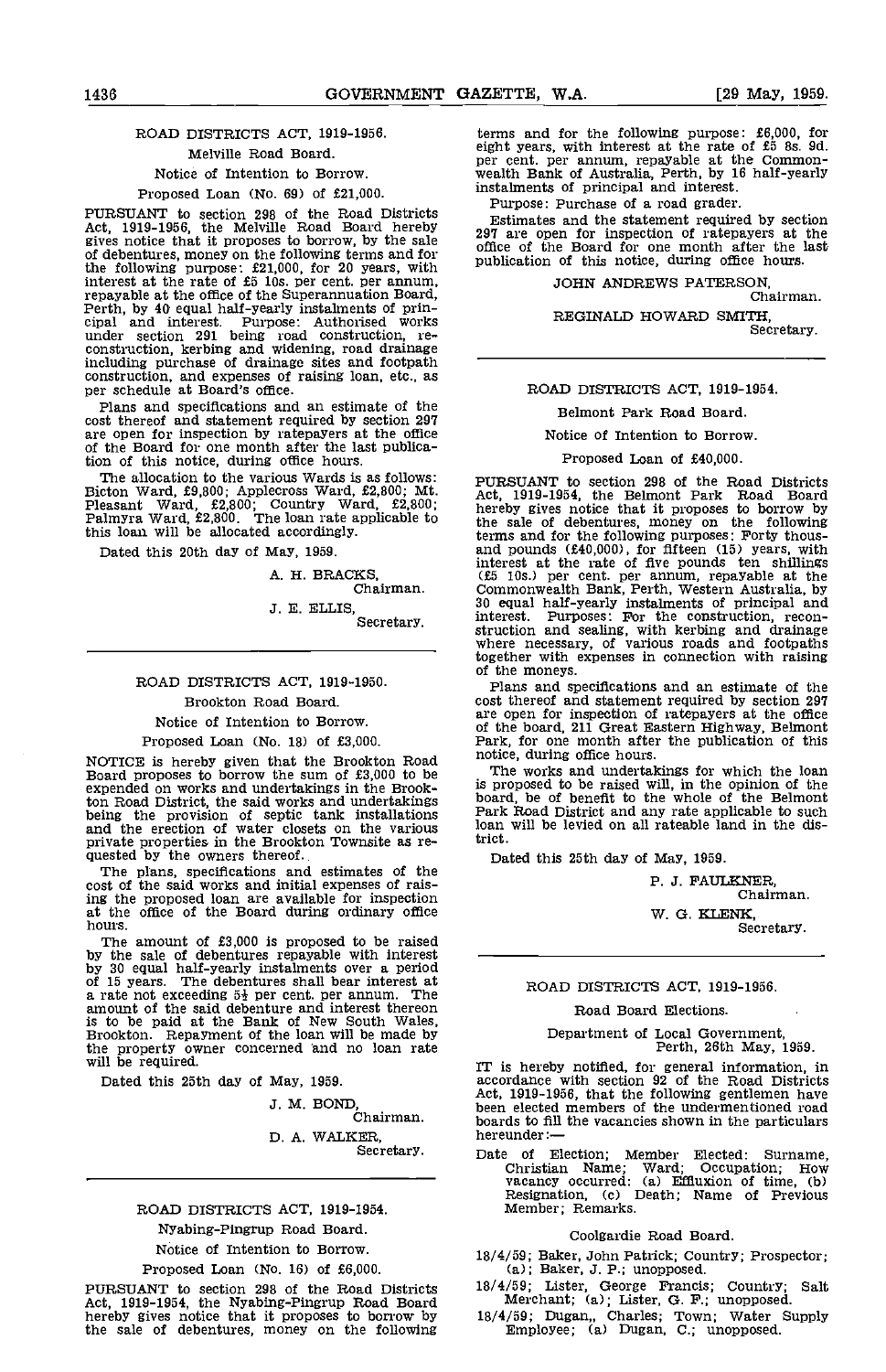Laverton Road Board.

- 18/4/59; Green, Gavin Naylor; Morgans; Pastoral- 1st; (a); Green, G. N.; unopposed.
- 18/4/59; Barrett, James Henry' Beria; Pastoralist; (a); Barrett, J. H.; unopposed.
- 18/4/59; Hill, Peter Augustine; Laverton; Pastoralist; (a); Hill, P. A.; unopposed.
- $18/4/59$ ; Roberts, Thomas Alexander; South; Storekeeper; (b); Tonkin, R. G.

#### Leonora Road Board.

- 18/4/59; Mazza, Victor; Gwalia; Storekeeper; (a); Mazza, V.; unopposed.
- 18/4/59; James, Eric; Leonora; Manager; (a); James, E.

#### Manjimup Road Board.

- 18/4/59; Flanagan, James; Northcliffe; Retired; (a); Flanagan, J.; unopposed.
- 18/4/59; Kammann, William Arthur; Warren; Farmer; (a); Kammann, W. A.; unopposed.
- 18/4/59; Lanning, John Thomas; Perup; Cafe and Motel Proprietor; (a); Reeve, C. A.; unopposed.
- 18/4/59; Weston, John Edward; Manjimup; Garage Hand; (a); Weston, J. E.

Marble Bar Road Board.

- 18/4/59; Smith, Kevin Lewis;  $-$ ; Manager; (a); Smith, K. L.
- 18/4/59; Knight, Bruce McKenzie; -; Manager; (a); Knight, J. C.

Marradong Road Board.

- 18/4/59; Fairhead, Fred; North; Agent/Farmer; (a); Fairhead,F.
- 18/4/59; Batt, Arthur James; South; Farmer; (a); Batt, A. J.; unopposed.

Meekatharra Road Board.

18/4/59; Payne, Eric A.; Country; Pastoralist; (a); Payne, E. A.

Melville Road Board.

- 18/4/59; shearer, Lionel Robson; Bicton; automotive fitter;  $(a)$ ; Shearer, L. R.; unopposed.
- 18/4/59; Carroll, Ronald Francis; Palmyra; Com- pany Manager; (a); Lee, J. H.
- 18/4/59; Hughes, Walter Lindsay; Applecross; Assistant Bus. Manager; (a); Hughes, W. L.; unopposed.
- 18/4/59; Jahn, Mervyn Arthur; Country; Fitter; (a); Martin, J.
- 18/4/59; Madden, Alan Gerald; Mt. Pleasant; Tech- nician; (a); Madden, A. G.; unopposed.

- Merredin Road Board.<br>18/4/59; Cadd, Edmund Colin; Central; Draper;
- 

Mingenew Road Board.

- 18/4/59; Colegate, Robert Russell; Yandanooka; Farmer; (a); Colegate, R. R.; unopposed.
- 18/4/59; Newton, Robert Fergus; Guranu' Farmer; (a); Newton, R. F.; unopposed.

Mount Magnet Road Board.

- 18/4/59; Burrows, Neil; Country; Carrier; (a); Burrows, N.; unopposed.
- 18/4/59; Thobaven, Peter; Town; Storekeeper; (a); Thobaven, P.; unopposed.
- 18/4/59; Drew, Francis Gerard; Town; Pastoralist; (a); Drew, F. G.; unopposed.

Mount Marshall Road Board.

- 18/4/59; Gillett, Bertram Merrett; Nth. Bencubbin; Farmer; (a); Gillett, B. M.
- 18/4/59; Davies, Selwyn; Welbungin; Farmer; (a); Walker, G. F. W.; unopposed.
	- Denotes extraordinary election.

(Sgd.) GEO. 5. LINDSAY, Secretary for Local Government.

### ROAD DISTRICTS ACT, 1919-1956.

## Road Board Elections.

# Department of Local Government, Perth, 26th May, 1959.

IT is hereby notified, for general information, in accordance with section 92 of the Road Districts Act, 1919-1956, that the following gentlemen have been elected members of the undermentioned road boards to fill the vacancies shown in the parti-<br>culars hereunder:—

Date of Election; Member Elected: Surname, Christian Name; Ward; Occupation; How Vacancy Occurred: (a) Effiuxion of time, (b) Resignation, (c) Death; Name of Previous Member; Remarks.

#### Kalgoorlie Road Board.

- 18/4/59; Cruickshank, Alexander; --; Rotary Machinist; (a); Cruickshank, A; unopposed.
- 18/4/59; Absolon, John Melville; -; Taxi Proprietor; (a); Absolon, J. M.; unopposed.
- 18/4/59; Daws, Charles Pearson; -; Foreman Fitter; (a); Daws, C. P.; unopposed.

#### Menzies Road Board.

- 18/4/59; Roberts, Stanley Kevin; Menzies; Paztoralist; (a); Lane, C. W.
- 18/4/59; Williams, John Henry; Menzies; Contrac-tor; (a); Collins, P. J.

#### Mukinbudin Road Board.

- 18/4/59; Shadbolt, Raymond Walter; Wattoning; Farmer; (a); Shadbolt, R. W.; unopposed.
- 18/4/59; Cruikshank, James; Wilgoyne; Farmer; (a); Cruikshank, J.; unopposed.
- 18/4/59; Whitcher, Robert; Bonnie Rock; Farmer; (a); Whitcher, R.; unopposed.

#### Mundaring Road Board.

- 18/4/59; Murray, Victor Jack; Greenmount; Business Superintendent; (a); Murray, V. J.; unopposed.
- 18/4/59; McKee, Robert Reginald; Darlington; Estate Agent; (a); McKee, R. R.; unopposed.
- 18/4/59; Thompson, John Robert; Glen Forrest; Farmer; (a); Thompson, J. R.; unopposed.
- 18/4/59; Coyne, Michael Desmond; Mundaring; Hotel Keeper; (a); Coyne, M. D.; unopposed.
- 18/4/59; Barbour, Edward James; Chidlow; Farmer; (b); Cashmore, R. W.

#### Murchison Road Board.

- (a); Cadd, E. C.; unopposed.<br>
18/4/59; Elliott, William Edward; South; Station<br>
Hind, E.; unopposed.<br>
18/4/59; Central; Calistic Manager; (a); Elliott, W. E.; unopposed.<br>
18/4/59; Keogh, Joseph William Simon; North; 18/4/59; Elliott, William Edward; South; Station Manager; (a); Elliott, W. E.; unopposed.
	- 18/4/59; Keogh, Joseph William Simon; North; Station Manager; (a); Keogh, J. W. S.; un- opposed.
	- 18/4/59; Lefroy, Robert Francis Bruce; North; Station Manager; (a); Lefroy, R. F. B.; un- opposed.

#### Pinjarra Road Board.

- 18/4/59; Atkins, Edward Charles; North-East; Farmer; (a); Atkins, E. C.; unopposed.
- 18/4/59; Blythe, Herbert Bedford; South-West; Farmer; (a); Blythe, H. B.; unopposed.
- 18/4/59; Hargreaves, James Douglas; South-East; Farmer; (a); Hargreaves, J. D.; unopposed.

#### Nannup Road Board.

- 18/4/59; Dunnet, Leslie Albert; North; Farmer; (a); Dunnet, L. A.; unopposed.
- 18/4/59; Lindsay, John Edwin; Central; Agent; (a); Scott, R. H.; unopposed.
- 18/4/59; Dunnet, James Vernon; Central; Farmer; (b); Morison, I. G.; unopposed.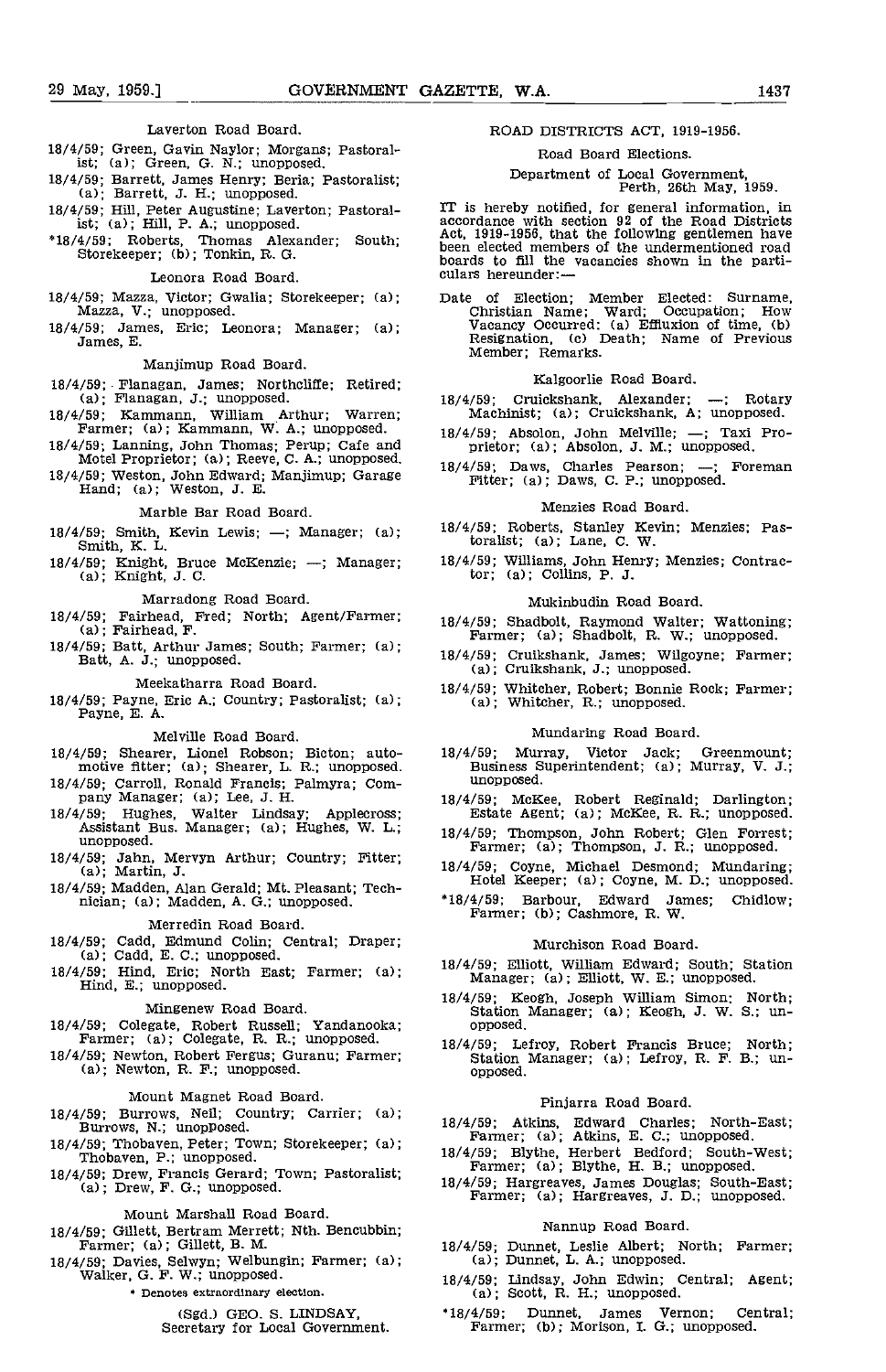### Narembeen Road Board.

- 18/4/59; Mead, Ernest Charles; North; Farmer; (a); Hatfield, H.
- 18/4/59; Martin, Lawrence Howard Frank; Cen-tral;, Farmer; (a); Draper, A. T.
- 18/4/59; Moyses, Robert Kenneth; South; Farmer; (a); Moyses, R. K.; unopposed.

#### Northam Road Board.

18/4/59; Wilding, Thomas Duncan; South; Farmer; (a); Letch, T. A. E.; unopposed. 18/4/59; Smith, Alfred James Lavander; North; Farmer; (a); Smith, A. J. L.; unopposed.

18/4/59; French, Kenneth Henry; West; Farmer; (a); Glass, J. 0.; unopposed.

Nullagine Road Board.

 $18/4/59$ ; Newland, Colin William;  $-$ ; Station  $\frac{1}{100}$ Manager; (a); Newland, C. W.; unopposed.

#### Nyabing-Pingrup Road Board.

18/4/59; Paranthoiene, David Francis Mclnerney; Central; Agent, (a); Paranthoiene, ID.; unopposed.

18/4/59; Hobley, Evan Charlton; Kuringup; Farmer; (a); Hobley, E. C.; unopposed.

\*2/5/59; Webse, Peter Henry; Kwobrup; Farmer; (a); Harvey, P.; unopposed.

#### Perenjori Road Board.

18/4/59; Farr, Arthur; Caron; Farmer; (a); Farr, A.

- 18/4/59; Gersch, Edgar Victor; Bowgada; Farmer;<br>(b); Campbell, W. J.  $\frac{C}{L}$  of line 1959 (uples otherwise stand below) the
- 18/4/59; Hehliwell, Harry; Maya; Farmer; (a); Helliwell, H.; unopposed.

\* Denotes extraordinary election.

(Sgd.) GEO. S. LINDSAY, Secretary for Local Government.

#### ROAD DISTRICTS ACT, 1919.

#### Wanneroo Road Board.

Alteration of Wards and Increase of Membership.

Department of Local Government, Perth, 20th May, 1959.

#### L.G. 160/57, Part A.

IT is hereby notified for general information that it is the intention of His Excellency the Governor,  $\overline{C}$ ; acting under the powers conferred by the Road  $\overline{m}$ <br>Districts Act, 1919, to — dr

- transfer from the South Ward of the Wanneroo Road District to the Central Ward all those portions of the South Ward situate north of the northern side of road No. 1609;
- redivide the district into Wards by severing from the South Ward and constituting<br>as a new Ward to be known as the South-<br>West Ward, the land specified in the<br>Schedule hereto; Schedule hereto;<br>(3) declare that the number of members for
- the district shall be increased from nine to eleven; and
- determine that the two additional members shall be allocated to the New South-West Ward.

Plans showing the transfer of territory from the  $\frac{\text{excep}}{\text{South}}$ <br>South Ward to the Central Ward and the redivision  $\frac{\text{town}}{\text{Wa}}$ into Wards involving the South and South-West<br>Wards respectively, may be perused at the office of is the Department of Local Government.

#### (Sgd.) L. A. LOGAN, Minister for Local Govermnent.

### Schedule.

Area to be excised from the South Ward and constituted as the South-West Ward.

All that portion of land bounded by lines starting from a point on the high water mark of the Indian Ocean situate in prolongation westerly of the northern side of road number 1609 and extending generally east-north-easterly to and along that side to the south-western corner of Perthshire Location 101; thence south-south-westerly to and along the western boundary of location 108 to the north- western corner of Swan Location 1879; thence generally southerly along the eastern side of road number 424 to the northern side of Beach Road (road number 246); thence generally westerly along that side and onwards to the high water mark of the Indian Ocean aforesaid; and thence generally northerly along that high water mark to the starting point.

Including all adjacent islands.

(Public Plans  $1A/40$  and Watermans Bay (sub. 40).

#### THE STATE ELECTRICITY COMMISSION OF WESTERN AUSTRALIA.

Perth, 14th May, 1959.

Publication of Amended Approval and Test Specifications.

Electricity Act Regulations-Part X.

Approval of Electrical Appliances.

NOTICE is hereby given that as from the 1st day of June 1959 (unless otherwise stated below), the following Approval and Test Specifications published by the Standards Association of Australia quoted in respect to each class of electrical appliance listed hereunder shall apply, and be the Published Specification in lieu of the Published Specification listed against such class of electrical appliance in the Government Gazette published on the 9th September, 1955, 23rd December, 1955, 29th Novem- ber, 1957, and 24th December, 1958.

- Prescribed Class of Electrical Appliance and Published Specification.
- Flexible Electric Heating Pad.—C149-1954 Ap., and Amendments 1 to 5. (Amendment No. 5—September, 1958, not to apply until 1st September, 1960).
- Extra-low Voltage Transformers.—Cl26-1958 Ap.<br>(Not to apply until 1st January, 1961.)
- Plugs and Plug Sockets.—C112-1958 Ap. (Not to apply until 1st January, 1960—Reference to C112-1958 Ap. in notice published in *Govern-* ment Gazette. 24th December, 1958, is with- drawn and C112-1955 Ap. and amendments shall apply until 1st January, 1960, the application date for new Published Specification.)

J. G. BLOCKLEY,

Secretary.

#### VERMIN ACT, 1918-1958.

Bridgetown, Nannup, Pingelly, Brookton, Cubalhing, Wagin, Marradong, Narrogin and Wongan- Balhidu Vermin Districts.

NOTICE is hereby given pursuant to section 102A of the Vermin Act, 1918-1958, that the prohibition on the taking of rabbits or catching by any means except poisoning in the vermin districts of Bridgetown, Nannup, Pingelly, Brookton, Cubalhing, Wagin, Marradong, Narrogin and Wongan-Bahlidu is cancelled from the date of publication of this notice.

G. K. BARON HAY,<br>Chairman, Agriculture Protection Board. 25th May, 1959.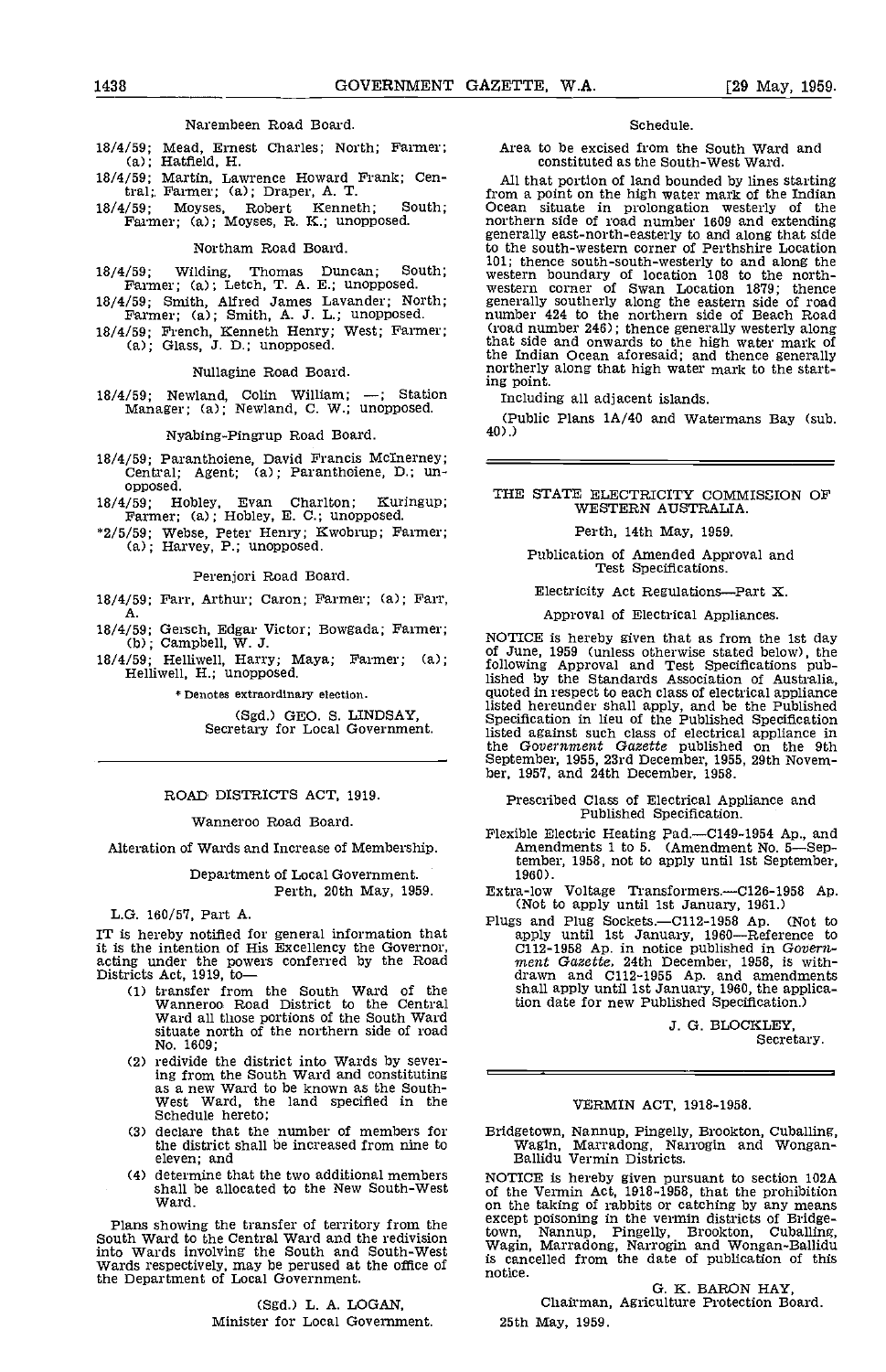### WESTERN AUSTRALIAN GOVERNMENT TENDER BOARD

### Tenders for Government Supplies

| Date of<br>Advertising |         | Schedule<br>No. |           | Supplies Required                                                                                                                                     | Date of<br>Closing                             |
|------------------------|---------|-----------------|-----------|-------------------------------------------------------------------------------------------------------------------------------------------------------|------------------------------------------------|
| 1959                   |         | 248A, 1959      |           | Steel Pipes, 36 in. aud 30 in. Nominal Diameter                                                                                                       | 1959<br>Extended to                            |
| Apr. 24                |         |                 | $\cdots$  | $\cdots$<br>$\cdots$                                                                                                                                  | June 4                                         |
| Арг.                   | 24      | 249A, 1959      |           | Steel Pipes, 12 in.-4 in. Nominal Diameter<br>$\cdots$<br><br>$\cdots$<br>                                                                            | Extended to<br>Juue<br>$\overline{\mathbf{4}}$ |
| Арг.                   | 7       | 199A, 1959      | $\cdots$  | 440 volt Switchgear for Bunbury Generating Station. (Documents chargeable                                                                             |                                                |
|                        |         |                 |           | at £1 4s. for first set and 5s. 3d. each for auy subsequeut issue)                                                                                    | 4<br>June                                      |
| Арг.                   | 3       | 200A, 1959      |           | 3,000 volt Switchgear for Buubury Geuerating Station. (Documeuts charge-                                                                              |                                                |
|                        |         |                 |           | able at £1 1s. for first set aud 5s. 3d. each for any subsequent issue)<br>$\cdots$                                                                   | June<br>4                                      |
| May                    | 8       | 330A, 1959      |           | 6 in., 8 iu., 10 in., 18 in. and 24 in. Cast Iron Sluice Valves and 6 in. and 8 in.                                                                   |                                                |
|                        |         |                 |           | Cast Irou Reflux Valves<br>$\cdots$<br>$\cdots$<br>$\cdots$<br>$\cdots$<br>$\cdots$<br>$\cdots$<br>$\cdots$                                           | 4<br>June                                      |
| May                    | 19      | 352A, 1959      | $\ddotsc$ | Electric Bath Heaters<br>$\ldots$<br>$\cdots$<br>$\sim$ $\sim$<br>$\cdots$<br>1.111<br>$\cdots$<br>$\cdots$<br>$\cdots$                               | 4<br>June                                      |
| May                    | 19      | 353A, 1959      | $\cdots$  | Electric Stoves<br>$\sim 10^{-10}$<br>and the state of the state of the<br>$\cdots$<br>$\sim 100$<br><b>TABLE</b><br>$\cdots$<br>$\cdots$<br>$\cdots$ | June<br>4                                      |
| $\rm{M}$ a $\rm{v}$    | 19      | 356A, 1959      | $\cdots$  | Portable Steel-framed Huts<br>$\sim$<br>$\sim$ .<br>$\cdots$<br>$\cdots$<br>$\cdots$<br>$\sim$ 0.00 $\pm$                                             | 4<br>June                                      |
| Mav                    | 15      | 356A, 1959      | $\cdots$  | 30 in. Cast Iron Sluice Valves<br>$\cdots$<br>$\sim$ $\sim$<br><br>$\cdots$<br>$\cdots$                                                               | 4<br>June                                      |
| May                    | $^{22}$ | 361A, 1959      | $\cdots$  | Uniform Shirts for Orderlies, Royal Perth Hospital<br><br><br>$\cdots$                                                                                | 4<br>$_{\rm June}$                             |
| May                    | 22      | 362A, 1959      |           | 3 h.p. Direct Current Electric Motors<br>$\cdots$<br>$\cdots$<br><br><br>$\cdots$                                                                     | 4<br>June                                      |
| May                    | 22      | 365A, 1959      |           | 7 ton Cab and Chassis Truck<br>$\cdots$ $\cdots$ $\cdots$<br>$\cdots$<br>$\cdots$<br>$\cdots$<br>$\cdots$<br>                                         | 4<br>June                                      |
| May                    | 12      | 338A, 1959      | $\cdots$  | Electric Meters<br>$\ldots$ . $\ldots$<br><br><b>Sales</b><br>$\cdots$<br>sales and<br>$\sim 100$ km s $^{-1}$<br>$\cdots$<br>$\cdots$                | June 11                                        |
| May                    | 19      | 351A, 1959      | $\cdots$  | Pumping Machinery (Raw Sludge, Station B)<br>$\cdots$<br>$\cdots$<br>$\cdots$<br>$\cdots$                                                             | - 11<br>June                                   |
| May                    | 22      | 363A, 1959      | $\cdots$  | Uuiforms for Summer, 1959-60, and Wiuter, 1960, W.A.G.R.<br>$\cdots$<br>$\cdots$                                                                      | June 11                                        |
| May                    | 22      | 372A, 1959      | $\cdots$  | Radial Line Plotter<br>$\mathbf{r}$ and $\mathbf{r}$<br>$\cdots$<br>$\cdots$<br>1.11<br>$\cdots$                                                      | June 11                                        |
| May                    | 22      | 373A, 1959      | $\cdots$  | Stringers and Corbels<br>and the<br>$\sim 100$ km s $^{-1}$<br>$\cdots$<br><b>Service</b> Contract<br>$\cdots$<br>$\cdots$<br>$\cdots$<br>$\cdots$    | June 11                                        |
| May                    | 22      | 374A, 1959      | $\cdots$  | Coffee aud Chicory (Mixed) and Coffee Essence<br>$\cdots$<br>$\cdots$<br>$\cdots$<br>$\cdots$                                                         | June 11                                        |
| May                    | $22\,$  | 375A, 1959      | $\sim$    | المستحقق المتناول<br>Piles, Stringers and Corbels<br>$\sim 10^{-10}$<br>$\cdots$<br>$\cdots$<br>$\sim$                                                | June 11                                        |
| May                    | $22\,$  | 376A, 1959      | $\cdots$  | Construction of Omnibus Bodies<br><b>Sales Contract</b><br>$\cdots$<br>$\cdots$<br>$\cdots$                                                           | - 11<br>June                                   |
| May                    | 22      | 377A, 1959      |           | Prc-stressed Concrete Beams<br>$\cdots$<br>$\cdots$<br>$\cdots$<br>$\sim$ 100 $\mu$<br>$\cdots$<br><br>                                               | - 11<br>June                                   |
| May                    | 29      | 378A, 1959      | $\cdots$  | Battery Charger, Plug Tester, Vulcanising Outfit, Valve Seat Grinder, Machine                                                                         |                                                |
|                        |         |                 |           | Hacksaw and Compression Tester<br>$\cdots$ $\cdots$<br>$\ddotsc$<br>$\sim$ $\sim$ $\sim$<br>$\cdots$<br>$\cdots$                                      | June 11                                        |
| May                    | 12      | 336A, 1959      |           | Advance Direction and Direction Signs<br>$\cdots$<br>1.0000<br>$\cdots$                                                                               | June 18                                        |
| Apr.                   | 21      | 242A, 1959      |           | Dual Fuel Eugines, Blowers, Alternator aud Associated Equipment. (Docu-                                                                               |                                                |
|                        |         |                 |           | ments chargeable at £1 1s. for first set and 5s. 3d. each for auy subsequent                                                                          |                                                |
|                        |         |                 |           | issue)<br>$\cdots$<br>$\cdots$<br>$\sim$<br>$\sim$ $\sim$<br>$\cdots$<br>$\cdots$                                                                     | 25<br>June                                     |
| May                    | 8       | 329A, 1959      |           | Railway Car and Wagon Tyres<br>$\sim 10^{-1}$<br>$\sim 10^{-11}$<br>$\cdots$<br>$\cdots$<br>$\cdots$<br>$\cdots$                                      | 25<br>June                                     |
| May                    | 22      | 364A, 1959      | $\cdots$  | Electric Overhead Travelling Crane<br><b>Service</b> Contractor<br>$\cdots$<br>$\sim$ - $\sim$<br>$\cdots$                                            | 25<br>June                                     |
| May                    | 26      | 370A, 1959      | $\cdots$  | 200 only 4-wheel Railway Wagons, Class KA<br>$\cdots$<br>$\cdots$<br>$\cdots$<br>$\cdots$                                                             | 25<br>June                                     |
| May                    | 15      | 340A, 1959      |           | 4 only 10 MVA 66/6.6 kV Transformers<br>$\cdots$<br>$\cdots$<br>$\cdots$<br>$\cdots$<br>$\cdots$                                                      | 16<br>July                                     |
| May                    | 15      | 341A, 1959      |           | $\cdots$<br>4 only 10 MVA 66/22 kV Transformers<br>$\cdots$<br>$\cdots$<br>$\cdots$<br>$\cdots$                                                       | - 16<br>July                                   |
|                        |         |                 |           |                                                                                                                                                       |                                                |

Addresses-Liaison Offices-W.A. Government Liaison Office, Room 25, 2nd Floor, M.L.C. Buildings,

305 Collins Street, Melbourne.

W.A. Government Liaison Office,<br>Room 105, 82 Pitt Street, Sydney.<br>Agent General for W.A.,<br>115 The Strand, Loudon, W.C. 2.

# For Sale by Tender

| Date of<br>Closing |         | Schedule<br>For Sale<br>No. |          |                      |                                               |                                                                              |                       |          |  | Date of<br>Advertising |    |      |
|--------------------|---------|-----------------------------|----------|----------------------|-----------------------------------------------|------------------------------------------------------------------------------|-----------------------|----------|--|------------------------|----|------|
|                    | 1959    |                             |          |                      |                                               |                                                                              |                       |          |  |                        |    | 1959 |
| 4                  | June    |                             |          |                      | $\cdots$                                      | $\cdots$<br>$\cdots$                                                         | Used Oil. $ex$ M.W.S. | $\cdots$ |  | 344A, 1959             | 15 | May  |
| 4                  | June    | $\cdots$                    | $\cdots$ | $\sim$<br>$\cdots$   |                                               | 1952 L110 International Utility (WAG 1275)                                   |                       | $\cdots$ |  | 354A, 1959             | 19 | May  |
| 4                  | June    | $\cdots$                    |          | $\sim$<br>$\cdots$   |                                               | Purchase of Sludge, Fremantle Treatment Works                                |                       |          |  | 357A, 1959             | 15 | May  |
|                    |         |                             |          |                      |                                               | Secondhand Allis Chalmers HD10 Diesel Crawler Tractor with Le Tourneau       |                       |          |  | 366A, 1959             | 22 | May  |
|                    | June 4  |                             |          | 1.111<br>$\cdots$    | <b>Contract Contract Contract</b><br>$\cdots$ | Dozer and P.C.U. $(PW 179)$                                                  |                       |          |  |                        |    |      |
|                    |         |                             |          |                      |                                               | Secondhand 55L Fiat Diesel Crawler Tractor with Le Tourneau P.C.U. and       |                       |          |  | 367A, 1959             | 22 | May  |
|                    | June 4  | $\cdots$                    | $\cdots$ | $\sim$ 100 $\sim$    |                                               | Cable-operated Angle Dozer Blade (MR 200)                                    |                       |          |  |                        |    |      |
| 4                  | June    | $\cdots$                    |          | $\cdots$             |                                               | 1951 Dodge 15 cwt. Utility (WAG 2471)                                        |                       |          |  | 368A, 1959             | 22 | May  |
|                    |         |                             |          |                      |                                               | Secoudhand 5 cub. ft. Electrolux Electric Element Refrigerator, Shop Counter |                       |          |  | 369A, 1959             | 22 | May  |
| - 4                | June    |                             | $\cdots$ | $\cdots$             | $\cdots$<br>$\cdots$                          | and 1 set Shelves, Dressed Jarrah                                            |                       |          |  |                        |    |      |
| $\overline{4}$     | June    | $\cdots$                    | $\cdots$ | $\cdots$<br>$\cdots$ | <b>Service</b> Contractor                     | 1949 Fordsou Tractor (WAG 2519)                                              |                       |          |  | 371A, 1959             | 22 | Max  |
|                    | June 11 |                             |          |                      |                                               | Scrap Iron and Steel and Miscellaneous Surplus Equipment                     |                       | $\cdots$ |  | 379A, 1959             | 29 | May  |

\* Tenders for any one or all the items will be considered under the couditions stipulated on the tender forms.<br>Tenders addressed to the Chairman, Government Tender Board, 74 Murray Street, Perth, will be received for the a

meutioued supplies uutil 10 a.m. on the dates of closing.<br>Tenders must be properly iudorsed ou euvelopes otherwise they are liable to rejection.<br>Tender forms and full particulars may be obtaiued ou application at the Teude No Tender necessarily accepted. A H TELFER, No Tender necessarily accepted.<br>
29th May, 1959. Chairman Tender Board.<br>
Chairman Tender Board.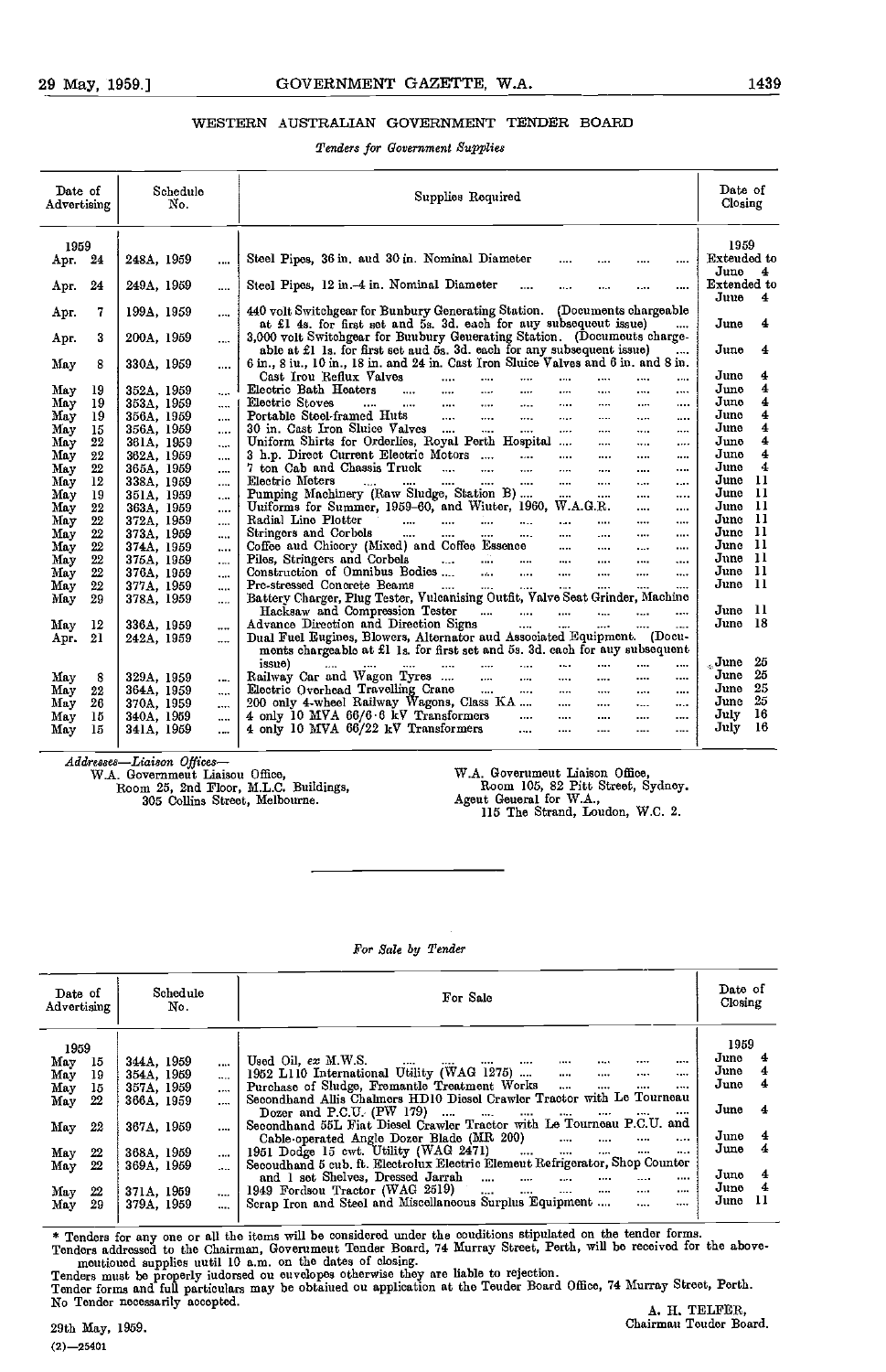# WESTERN AUSTRALIAN GOVERNMENT TENDER BOARD-continued.

Accepted Tenders

| Sched-<br>${\bf Tender}$<br>Department<br>Particulars<br>Board<br>Date<br>Rate<br>Contractor<br>ule<br>Concerned<br>No.<br>No.<br>1959<br>1546/58<br>May 21<br>923A,<br>Supply of Machinery for Wood<br>Railways<br>1958<br>Mill. as follows :-<br>Atkins (W.A.) Ltd.<br>Item 1<br><br><br><br><br><br>$\cdots$<br><br>Item 3<br><br><br>$\cdots$<br>$\cdots$<br>$\cdots$<br><br>Item 7<br><br><br><br><br><br>$\cdots$<br>Electronic<br>Industries<br>Item 2<br>£566 Stg.<br>$\cdots$<br><br><br><br>$\cdots$<br><br>$\cdots$<br>£2.283.<br>Imports Pty. Ltd.<br>Item 4<br><br><br>$\cdots$<br><br>$\cdots$<br>$\cdots$<br><br>£295 each.<br>Brown & Dureau Ltd.<br>Item 5<br>$\cdots$<br>$\cdots$<br>$\cdots$<br><br><br><br>$\cdots$<br>Item 8<br>.<br><br>$\ddotsc$<br><br><br>$\cdots$<br>$\cdots$<br>Wm. Adams & Co. Ltd.<br>Ttem 6<br>.<br>$\cdots$<br>$\cdots$<br>$\cdots$<br>$\cdots$<br>Supply of Utilities and Panel<br>530/59<br>22<br>Various<br>304A,<br>May<br>Agriculture<br>$\ddotsc$<br>$\cdots$<br><br>tion.<br>1959<br>Vans<br>21<br>216A.<br>Main Roads<br>371/59<br>May<br>Supply of Black Iron Square<br>$\cdots$<br>$\cdots$<br>$\cdots$<br>Tanks, as follows :—<br>1959<br>£25 each.<br>Alma Engineering Pty.<br>Item 1<br><br><br><br>$\cdots$<br><br>Ltd.<br>Forwood Down W.A.<br>Item 2<br>$£327s.$ each.<br><br><br><br><br>Pty. Ltd.<br>Motor Tyre Service<br>842A,<br>1218/58<br>Railways<br>Recapping, Retreading and Re-<br>do.<br><br>1958<br>pairing of Tyres as per Items<br>tion.<br>Pty. Ltd.<br>1, 2, 3 and 4 of Section " A "<br>239A.<br>£844 2s. 6d.<br>451/59<br>Malloch Bros. Ltd.<br>Mines<br>do.<br>Supply of Jack Pump Unit<br>$\cdots$<br>1959<br>366/59<br>A. G. Barker & Associ-<br>212A,<br>Public Works<br>do.<br>Supply of Sloping Tube Water<br>ates Pty. Ltd.<br>1959<br>Level Recorder, as follows :-<br>£285.<br>Item 1 (b)<br>$\cdots$<br>$\cdots$<br>$\cdots$<br>Item 2<br>£387 10s.<br>$\cdots$<br>$\cdots$<br>296A,<br>511/59<br>Various<br>Government Stores<br>do.<br>Purchase and removal of Type-<br><br>tion.<br>1959<br>writers and Adding Machines<br>and Duplicator<br>221A,<br>Medical<br>397/59<br>do.<br>Purchase and removal of Kit-<br><br><br>1959<br>chen Refuse and Waste Food.<br>as follows :—<br>F. A. James<br>Item 1<br><br><br>$\cdots$<br><br>$\cdots$<br><br><br>Item 2<br>$\cdots$<br>$\cdots$<br><br>$\cdots$<br>$\cdots$<br>$\cdots$<br>J. C. Hodgkins<br>Item 3<br>$£2$ per month.<br>$\cdots$<br><br><br>$\cdots$<br>374/59<br>Elder Smith & Co. Ltd.<br>220A,<br>Purchase and removal of Drum<br>Public Works<br>$£52$ 10s.<br>do.<br>$\cdots$<br>1959<br>Winch and Steam Boiler<br>No. 902<br>298/59<br>£879.<br>Western Trading Co<br>206A,<br>Main Roads<br>do.<br>Purchase and removal of Inter-<br>$\ddotsc$<br>1959<br>national TD9 4 cylinder<br>Diesel Crawler Tractor, No.<br>M.R. 132 (Serial No. TDCBM.<br>26395), with Angle Dozing<br>Unit (Serial No. BE309)<br>417/59<br>Western Trading Co<br>do.<br>231A,<br>Purchase and removal of Brit-<br>Public Works<br>£779.<br>1959<br>stand Grader, No. P.W.143.<br>Serial No. AP3627, with Diesel<br>Engine No. A202JA17191896X<br>with 4 only $13.00 \times 24$ and |  |  |                                       |                                                         |
|----------------------------------------------------------------------------------------------------------------------------------------------------------------------------------------------------------------------------------------------------------------------------------------------------------------------------------------------------------------------------------------------------------------------------------------------------------------------------------------------------------------------------------------------------------------------------------------------------------------------------------------------------------------------------------------------------------------------------------------------------------------------------------------------------------------------------------------------------------------------------------------------------------------------------------------------------------------------------------------------------------------------------------------------------------------------------------------------------------------------------------------------------------------------------------------------------------------------------------------------------------------------------------------------------------------------------------------------------------------------------------------------------------------------------------------------------------------------------------------------------------------------------------------------------------------------------------------------------------------------------------------------------------------------------------------------------------------------------------------------------------------------------------------------------------------------------------------------------------------------------------------------------------------------------------------------------------------------------------------------------------------------------------------------------------------------------------------------------------------------------------------------------------------------------------------------------------------------------------------------------------------------------------------------------------------------------------------------------------------------------------------------------------------------------------------------------------------------------------------------------------------------------------------------------------------------------------------------------------------------------------------------------------------------------------------------------------------------------------------------------------------------------------------------------------------------------------------------------------------------------------------------------------------------------------------------------------------------------------------------------------------------------------------------------------------------------------------------------------------------------------------------------------------------------------------------------------------------------|--|--|---------------------------------------|---------------------------------------------------------|
|                                                                                                                                                                                                                                                                                                                                                                                                                                                                                                                                                                                                                                                                                                                                                                                                                                                                                                                                                                                                                                                                                                                                                                                                                                                                                                                                                                                                                                                                                                                                                                                                                                                                                                                                                                                                                                                                                                                                                                                                                                                                                                                                                                                                                                                                                                                                                                                                                                                                                                                                                                                                                                                                                                                                                                                                                                                                                                                                                                                                                                                                                                                                                                                                                            |  |  |                                       |                                                         |
|                                                                                                                                                                                                                                                                                                                                                                                                                                                                                                                                                                                                                                                                                                                                                                                                                                                                                                                                                                                                                                                                                                                                                                                                                                                                                                                                                                                                                                                                                                                                                                                                                                                                                                                                                                                                                                                                                                                                                                                                                                                                                                                                                                                                                                                                                                                                                                                                                                                                                                                                                                                                                                                                                                                                                                                                                                                                                                                                                                                                                                                                                                                                                                                                                            |  |  |                                       | $£250$ each $Stg$ .<br>£592 each Stg.<br>£294 each Stg. |
|                                                                                                                                                                                                                                                                                                                                                                                                                                                                                                                                                                                                                                                                                                                                                                                                                                                                                                                                                                                                                                                                                                                                                                                                                                                                                                                                                                                                                                                                                                                                                                                                                                                                                                                                                                                                                                                                                                                                                                                                                                                                                                                                                                                                                                                                                                                                                                                                                                                                                                                                                                                                                                                                                                                                                                                                                                                                                                                                                                                                                                                                                                                                                                                                                            |  |  |                                       | £325 each Stg.                                          |
|                                                                                                                                                                                                                                                                                                                                                                                                                                                                                                                                                                                                                                                                                                                                                                                                                                                                                                                                                                                                                                                                                                                                                                                                                                                                                                                                                                                                                                                                                                                                                                                                                                                                                                                                                                                                                                                                                                                                                                                                                                                                                                                                                                                                                                                                                                                                                                                                                                                                                                                                                                                                                                                                                                                                                                                                                                                                                                                                                                                                                                                                                                                                                                                                                            |  |  |                                       | $£125$ $5s$ each.<br>Details on applica-                |
|                                                                                                                                                                                                                                                                                                                                                                                                                                                                                                                                                                                                                                                                                                                                                                                                                                                                                                                                                                                                                                                                                                                                                                                                                                                                                                                                                                                                                                                                                                                                                                                                                                                                                                                                                                                                                                                                                                                                                                                                                                                                                                                                                                                                                                                                                                                                                                                                                                                                                                                                                                                                                                                                                                                                                                                                                                                                                                                                                                                                                                                                                                                                                                                                                            |  |  |                                       |                                                         |
|                                                                                                                                                                                                                                                                                                                                                                                                                                                                                                                                                                                                                                                                                                                                                                                                                                                                                                                                                                                                                                                                                                                                                                                                                                                                                                                                                                                                                                                                                                                                                                                                                                                                                                                                                                                                                                                                                                                                                                                                                                                                                                                                                                                                                                                                                                                                                                                                                                                                                                                                                                                                                                                                                                                                                                                                                                                                                                                                                                                                                                                                                                                                                                                                                            |  |  |                                       |                                                         |
|                                                                                                                                                                                                                                                                                                                                                                                                                                                                                                                                                                                                                                                                                                                                                                                                                                                                                                                                                                                                                                                                                                                                                                                                                                                                                                                                                                                                                                                                                                                                                                                                                                                                                                                                                                                                                                                                                                                                                                                                                                                                                                                                                                                                                                                                                                                                                                                                                                                                                                                                                                                                                                                                                                                                                                                                                                                                                                                                                                                                                                                                                                                                                                                                                            |  |  |                                       | Rates on applica-                                       |
|                                                                                                                                                                                                                                                                                                                                                                                                                                                                                                                                                                                                                                                                                                                                                                                                                                                                                                                                                                                                                                                                                                                                                                                                                                                                                                                                                                                                                                                                                                                                                                                                                                                                                                                                                                                                                                                                                                                                                                                                                                                                                                                                                                                                                                                                                                                                                                                                                                                                                                                                                                                                                                                                                                                                                                                                                                                                                                                                                                                                                                                                                                                                                                                                                            |  |  |                                       |                                                         |
|                                                                                                                                                                                                                                                                                                                                                                                                                                                                                                                                                                                                                                                                                                                                                                                                                                                                                                                                                                                                                                                                                                                                                                                                                                                                                                                                                                                                                                                                                                                                                                                                                                                                                                                                                                                                                                                                                                                                                                                                                                                                                                                                                                                                                                                                                                                                                                                                                                                                                                                                                                                                                                                                                                                                                                                                                                                                                                                                                                                                                                                                                                                                                                                                                            |  |  |                                       |                                                         |
|                                                                                                                                                                                                                                                                                                                                                                                                                                                                                                                                                                                                                                                                                                                                                                                                                                                                                                                                                                                                                                                                                                                                                                                                                                                                                                                                                                                                                                                                                                                                                                                                                                                                                                                                                                                                                                                                                                                                                                                                                                                                                                                                                                                                                                                                                                                                                                                                                                                                                                                                                                                                                                                                                                                                                                                                                                                                                                                                                                                                                                                                                                                                                                                                                            |  |  |                                       | Details on applica-                                     |
|                                                                                                                                                                                                                                                                                                                                                                                                                                                                                                                                                                                                                                                                                                                                                                                                                                                                                                                                                                                                                                                                                                                                                                                                                                                                                                                                                                                                                                                                                                                                                                                                                                                                                                                                                                                                                                                                                                                                                                                                                                                                                                                                                                                                                                                                                                                                                                                                                                                                                                                                                                                                                                                                                                                                                                                                                                                                                                                                                                                                                                                                                                                                                                                                                            |  |  |                                       |                                                         |
|                                                                                                                                                                                                                                                                                                                                                                                                                                                                                                                                                                                                                                                                                                                                                                                                                                                                                                                                                                                                                                                                                                                                                                                                                                                                                                                                                                                                                                                                                                                                                                                                                                                                                                                                                                                                                                                                                                                                                                                                                                                                                                                                                                                                                                                                                                                                                                                                                                                                                                                                                                                                                                                                                                                                                                                                                                                                                                                                                                                                                                                                                                                                                                                                                            |  |  |                                       | $£12$ per month.<br>£35 per month.                      |
|                                                                                                                                                                                                                                                                                                                                                                                                                                                                                                                                                                                                                                                                                                                                                                                                                                                                                                                                                                                                                                                                                                                                                                                                                                                                                                                                                                                                                                                                                                                                                                                                                                                                                                                                                                                                                                                                                                                                                                                                                                                                                                                                                                                                                                                                                                                                                                                                                                                                                                                                                                                                                                                                                                                                                                                                                                                                                                                                                                                                                                                                                                                                                                                                                            |  |  |                                       |                                                         |
|                                                                                                                                                                                                                                                                                                                                                                                                                                                                                                                                                                                                                                                                                                                                                                                                                                                                                                                                                                                                                                                                                                                                                                                                                                                                                                                                                                                                                                                                                                                                                                                                                                                                                                                                                                                                                                                                                                                                                                                                                                                                                                                                                                                                                                                                                                                                                                                                                                                                                                                                                                                                                                                                                                                                                                                                                                                                                                                                                                                                                                                                                                                                                                                                                            |  |  |                                       |                                                         |
| and tubes                                                                                                                                                                                                                                                                                                                                                                                                                                                                                                                                                                                                                                                                                                                                                                                                                                                                                                                                                                                                                                                                                                                                                                                                                                                                                                                                                                                                                                                                                                                                                                                                                                                                                                                                                                                                                                                                                                                                                                                                                                                                                                                                                                                                                                                                                                                                                                                                                                                                                                                                                                                                                                                                                                                                                                                                                                                                                                                                                                                                                                                                                                                                                                                                                  |  |  | 2 only $9.00 \times 24$ wheels, tyres |                                                         |

#### APPOINTMENT.

(Under Section 6 of the Registration of Births, Deaths and Marriages Act, 1894-1956.)

#### Registrar General's Office, Perth, 27th May, 1959.

THE following appointment has been approved:-

R.G. No. 151/57—Constable William Edgar Allen, as Assistant District Registrar of Births and Deaths for the Plantagenet Registry District, to maintain an office at Gnowangerup, during the absence on R.C. leave of Constable Peter Grenville Rollo; appoint- ment to date from 6th May, 1959.

> C. A. OCKERBY, Acting Registrar General.

# REGISTRATION OF MINISTERS.

(Pursuant to Part III of the Registration of Births, Deaths and Marriages Act, 1894-1956.)

Registrar General's Office, Perth, 27th May, 1959.

# Appointments.

IT is hereby notified, for general information, that the undermentioned ministers have been duly registered in this office for the Celebration of Mar-<br>riages throughout the State of Western Australia:— R.G. No.; Date; Name; Address of Residence;<br>Registry District.

#### Roman Catholic.

2051/59; 31/5/59; Rev. Edward Kenny; the Catholic Presbytery, Lake Grace; Katanning.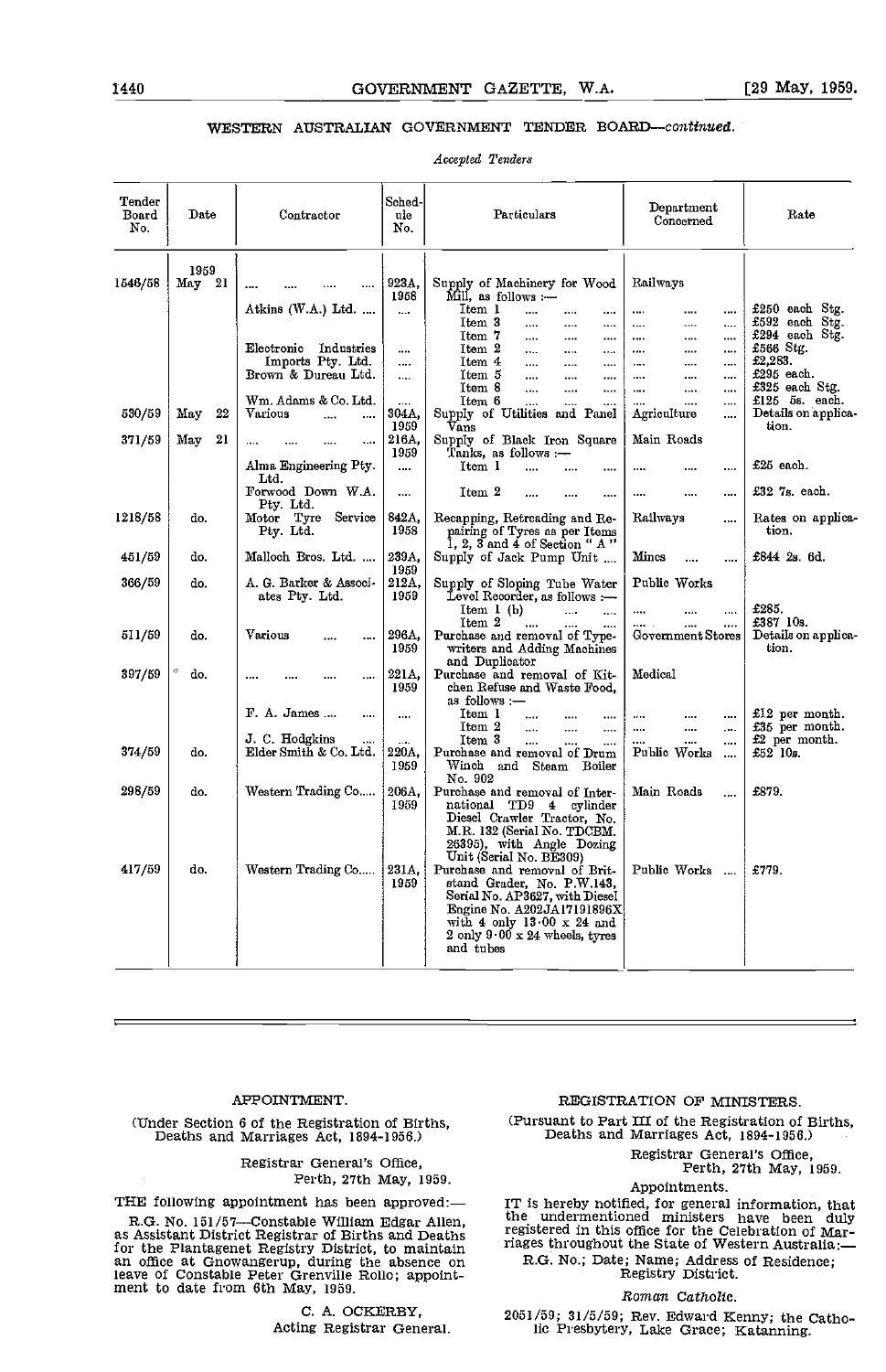### Methodist Church of Australasia. Western Australia Conference.

2048/59; 21/5/59; Missioner Horace William Hillier; the Manse, Ocean Beach Drive, Denmark; Plantagenet.

#### Presbyterian Church of Australia.

#### United Aborigines Mission.

2040/59; 1/5/59; Mr. Kenneth Siggs; United Aborigines Mission, Warburton Ranges; Mt. Margaret.

#### Cancellation.

IT is hereby published, for general information, that the name of the undermentioned minister has been duly removed from the register in this To b office of ministers registered for the Celebration on M<br>of Marriages throughout the State of Western Australia:-

R.G. No.; Date; Name; Address of Residence; Registry District.

Roman Catholic.

701/59; 30/4/59; Rev. Michael Fitzgerald; the Catholic Presbytery, Lake Grace; ICatanning.

C. A. OCKERBY,<br>Acting Registrar General.

#### COAL MINES REGULATION ACT, 1946.

Department of Mines, Perth, 21st May, 1959.

THE Hon. Minister for Mines has been pleased to re-appoint Cyril Keith Sweeney as Chairman of the Trustees of the Collie Coal Mines Accident Relief Fund Trust for a further period of twelve months as from the 12th May, 1959.

(Sgd.) A. H. TELFER, Under Secretary for Mines.

#### MINING ACT, 1904.

(Regulation 180.)

# Warden's Office, Onslow, 13th May, 1959.

TAKE notice that it is the intention of the Warden of the Goldfield mentioned hereunder, on the date and definementioned, to issue out of the Warden's Court an order authorising the cancellation of registration of the undermentioned Mining Tenements, in accordance with Regulation 180 of the Mining Act, 1904. An order may issue in the absence of the 1911 registered holder, but should he desire to object to such order he must, before the date mentioned,<br>lodge at the Warden's Office an objection containing No. of<br>the grounds of such objection, and, on the date<br>mentioned, the Warden will proceed to hear and determine the same in accordance with the date<br>mentioned, the Warden will proceed to hear and<br>determine the same, in accordance with the evi-<br>dence then submitted.

(Sgd.) N. J. MALLEY, Warden.

To be heard at the Warden's Court, Onslow, on Wednesday, 8th day of July. 1959.

No. of Area; Name of Registered Holder; Address; Reason for Resumption.

#### ASIIBURTON GOLDPIELD

# Mineral Claim.

2-Ibbotson, George Ross; c/o Norseman Gold 30-Za Mines N.L., non-payment of rent and no miner's right.

# MINING ACT, 1904. (Regulation 180.)

# Warden's Office, Carnarvon, 14th May, 1959.

2039/59; 6/5/59; Rev. John William Stewart Lang; e/o all morising the cancellation of registration c/o A.I.M. Hospital, Halls Creek; Kimberley of the undermentioned Mining Tenements, in according the cancellation 180 of th TAKE notice that it is the intention of the Warden of the Goldfleld mentioned hereunder, on the date mentioned, to issue out of the Warden's Court an order authorising the cancellation of registration of the undermentioned Mining Tenements, in ac- cordance with Regulation 180 of the Mining Act, 1904. An order may issue in the absence of the registered holder, but should he desire to object to such order he must, before the date mentioned, lodge at the Warden's Office an objection containing the grounds of such objection, and, on the date mentioned, the Warden will proceed to hear and determine the same, in accordance with the evidence then submitted.

(Sgd.) N. J. MALLEY,<br>Warden.

To be heard at the Warden's Court, Carnarvon, on Monday, the 29th day of June 1959.

No. of Area; Name of Registered Holder; Address; Reason for Resumption.

#### GASCOYNE GOLDFIELD.

Mineral Claims.

17—Kempton, Leslie Vernon, and Kempton, Robert<br>Norman; Carnarvon; non-payment of<br>rent and no miner's right.

- 16-Richards, Herbert Raeburn; Ardingly Road, Mullewa; no miner's right.
- 4McDonald, Allan, McDonald, Eliza, and Bohan, Patrick; Mangaroon Station, via Car- narvon; no miner's right.

#### MINING ACT, 1904. (Regulation 180.)

Warden's Office, Cue, 30th April, 1959.

TAKE notice that it is the intention of the Warden of the Goldfleld mentioned hereunder, on the date mentioned, to issue out of the Warden's Court an order authorising the cancellation of registration of the undermentioned Mining Tenements, in ac- cordance with Regulation 180 of the Mining Act, 1904. An order may issue in the absence of the registered holder, but should he desire to object to such order he must, before the date mentioned, lodge at the Warden's Office an objection containing the grounds of such objection, and on the date mentioned, the Warden will proceed to hear and determine the same in accordance with the evidence then submitted.

# (Sgd.) C. FISHER, Warden.

To be heard at the Warden's Court. Cue, on Tuesday, the 23rd day of June, 1959.

No. of Area; Name of Registered Holder; Address; Reason for Resumption.

#### MURCHISON GOLDPIELD

#### Cue District.

Residence Areas.<br>212—Zadow, Elsie May; Cue; no miner's right.

318 Murphy, Stanley Roy; Cue; no miner's right. Water Right.

58—Hannan, Albert Edward Charles; Big Bell; non-<br>payment of rent.

#### Mineral Claims.

- 26-Zadow, John Claude; Cue; non-payment of i ent.
- 29-Zadow, John Claude; Cue; non-payment of rent.
- 30—Zadow, John Claude, Cue; and Ball, Reginald Arthur; 4 Challenger Road, Manning Park; non-payment of rent.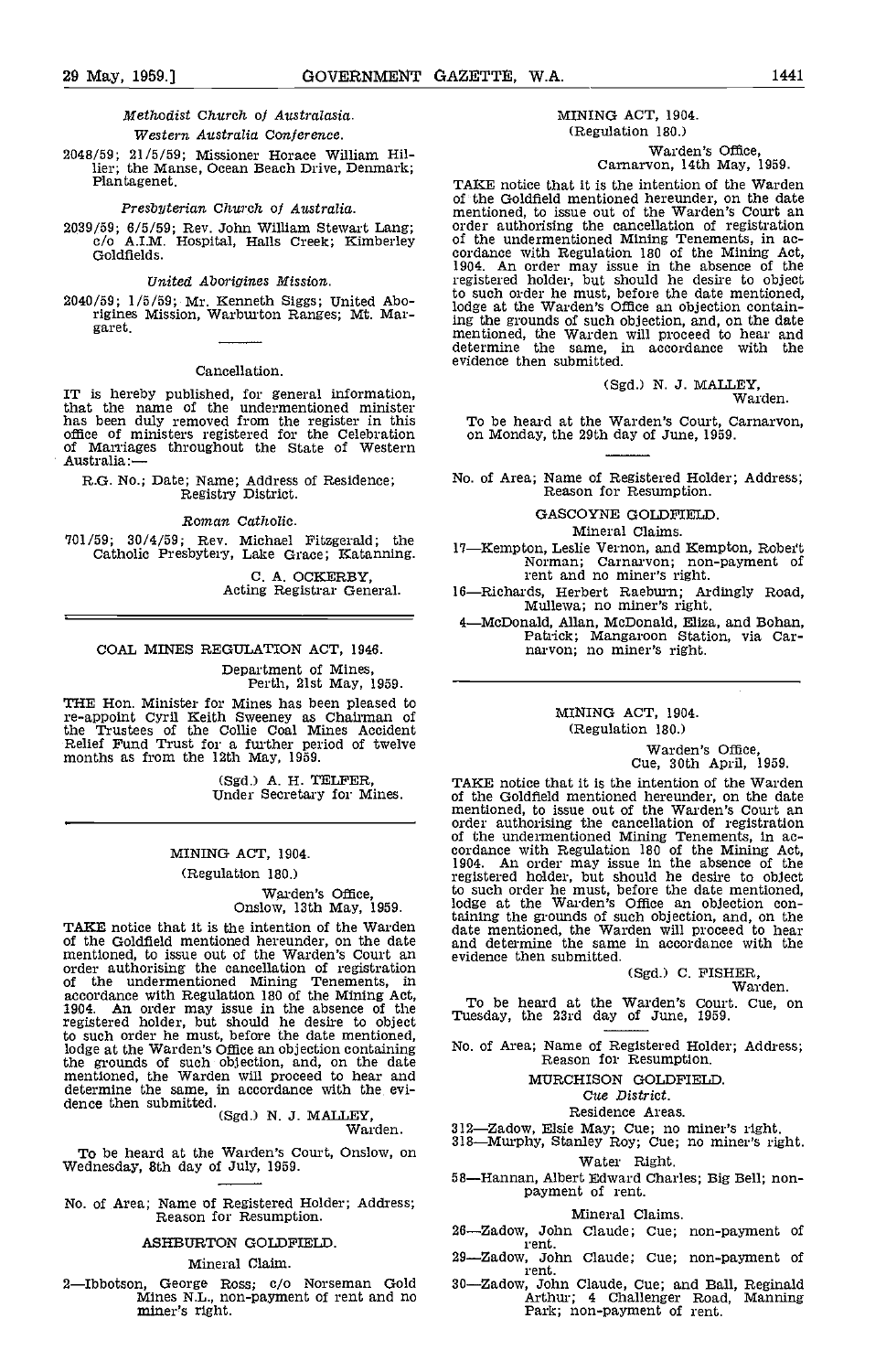- 37—Scahill, Ernest, Coolgardie; Forman, Francis<br>
Gloster, and Jackson, Horace Benson;<br>
c/o R. P. S. Burt, Cue; non-payment of<br>
rent.
- 38—Scahill, Ernest, Coolgardie; Forman, Francis<br>Gloster, and Jackson, Horace Benson;<br>c/o R. P. S. Burt, Cue; non-payment of 3031 rent.
- 39—Scahill, Ernest, Coolgardie; Forman, Francis<br>
Gloster, and Jackson, Horace Benson;<br>
c/o R. P. S. Burt, Cue; non-payment of<br>
rent.
- 57—Ball, Reginald Arthur; 4 Challenger Road, Manning Park; non-payment of rent.

#### Day Dawn District.

- Garden Areas.<br>20D—Sheedy, Daniel Gladstone; c/o H. Parker,
- 21D—Sheedy, Daniel Gladstone; c/o H. Parker, Cue; non-payment of rent.<br>23D—Zadow, John Claude; Cue; non-payment of rent.
- 23D-Zadow, John Claude; Cue; non-payment of

# MINING ACT, 1904. (Regulation 180.) Warden's Office, Kalgoorlie, 15th April, 1959.

TAKE notice that it is the intention of the Warden of the Goldfield mentioned hereunder, on the date mentioned, to issue out of the Warden's Court an order authorising the cancellation of registration of the undermentioned Mining Tenements, in accordance with Regulation 180 of the Mining Act, 1904. An order may issue in the absence of the registered holder, but should he desire to object  $_{\text{refM}}$ to such order he must, before the date mentioned, lodge at the Warden's Office an objection containing the grounds of such objection, and, on the date mentioned, the Warden will proceed to hear and determine the same, in accordance with the evidence then submitted.

(Sgd.) M. HARWOOD, Warden.

To be heard at the Warden's Court, Kalgoorlie, on Monday, the 22nd day of June, 1959.

No. of Area; Name of Registered Holder; Address; Reason for Resumption.

#### EAST COOLGARDIE GOLDFIELD

## East Coolgardie District.

#### Garden Areas.

- 185E-Passerelli, Francesco (deceased); c/o Public Trustee 184 St. George's Terrace, Perth; non-payment of rent.
- rent.
- 188E-Condren, Patrick James; Boulder City Dairy, Dwyer Street, Boulder; non-payment of rent.

Water Rights.

- 275E-Passerelli, Francesco (deceased); c/o Public Trustee, 184 St. George's Terrace, Perth;<br>non-payment of rent.
- 296E—Lakewood Firewood Co. Pty. Limited; Post Office, Lakewood; non-payment of rent and no miner's right.
- 3OlELakewood Firewood Co. Pty. Limited; Post Office, Lakewood; non-payment of rent and no miner's right.
- and no miner's right.<br>302E—Lakewood Firewood Co. Pty. Limited; Post<br>Office, Lakewood; non-payment of rent<br>and no miner's right.
- 303ELakewood Firewood Co. Pty. Limited; Post Office, Lakewood; non-payment of rent and no miner's right.

#### Mineral Claim.

18E—Scott and English (Australasia) Pty. Limited;<br>10 Tamar Street, East Perth; nonpayment of rent and no miner's right.

#### Residence Area.

303E-Moncrieff, Charles; Leslie Spence, Executor of Estate of late Charles Moncrieff, 58<br>Forrest Street, Boulder; no miner's right.

#### Bulong District.

Mineral Claim.

3Y-Jones, Robert Load Cecil; Box 166, Kalgoorlie; non-payment of rent.

#### NORTH EAST COOLGARDIE GOLDFIELDS.

#### Kanowna District.

#### Garden Areas.

52X-Naismith, Bernard Thomas Clive; P.O. Box 206, Kalgoorlie; non-payment of rent.

57X-Taylor, George, and Taylor, Lindsay George; c/o B. Naismith, P.O. Box 206, Kalgoorlie; non-payment of rent and no miner's right.

Water Right.

84X-Carter, Wesley Wallace; Mt. Vetters Station, Bardoc; non-payment of rent.

#### BROAD ARROW GOLDFIELD

#### Business Area.

70WFinlayson, Mattie Carveth; c/o Mrs Scott, Ora Banda Hotel, Ora Banda; non- payment of rent and no miner's right.

Water Rights.<br>76W—Argus, John; Ora Banda; non-payment of rent.

102W-Carter, Wesley Wallace; Mt. Vetters Station, Bardoc; non-payment of rent.

- 108W-Carter, Wesley Wallace; Mt. Vetters Station, Bardoc; non-payment of rent.
- 109WArgus, Richard Frederick; Ora Banda; non- payment of rent.

#### NORTh COOLGARDIE GOLDFIELD.

#### Menzies District.

#### Garden Area.

- 67Z—Heppingstone, Charles Robert; 19 Howard Street, Perth; non-payment of rent and no miner's right.
- 71Z-Burns, Louisa; Menzies; non-payment of rent and no miner's right.

#### Ularring District.

- Water Rights.<br>25U—Halford, William Charles, and Halford,<br>Maurice Holman; c/o P.O. Box 81, Kal-<br>goorlie; non-payment of rent.
- 187E—Condren, Patrick James; Boulder City Dairy, Maurice Holman; c/o P.O. Box 81, Kal-<br>Dwyer Street, Boulder; non-payment of<br>188E—Condren, Patrick James; Boulder City Dairy, Dwyer Street, Boulder; non-payment of<br>Dwyer Stre
	- 39U—Halford, William Charles, and Halford, Maurice Holman; c/o P.O. Box 81 Kalport goorlie; non-payment of rent. 40UHalford,  $\frac{1}{2}$
	- 47U—Cock, William Alfred, and Cock, Frederick<br>John; Agnew, via Leonora; non-pay-<br>ment of rent and no miner's right.<br>50U—Cock, William Alfred, and Cock, Frederick
	- 50U-Cock, William Alfred, and Cock, Frederick John; Agnew, via Leonora; non-pay-<br>ment of rent and no miner's right.

#### NORTH COOLGARDIE GOLDFIELD.

# Yerilla District.

Water Right.<br>54R—Yerilla Station Pty. Limited; 11 Saunders Street, Mosman Park; non-payment of rent.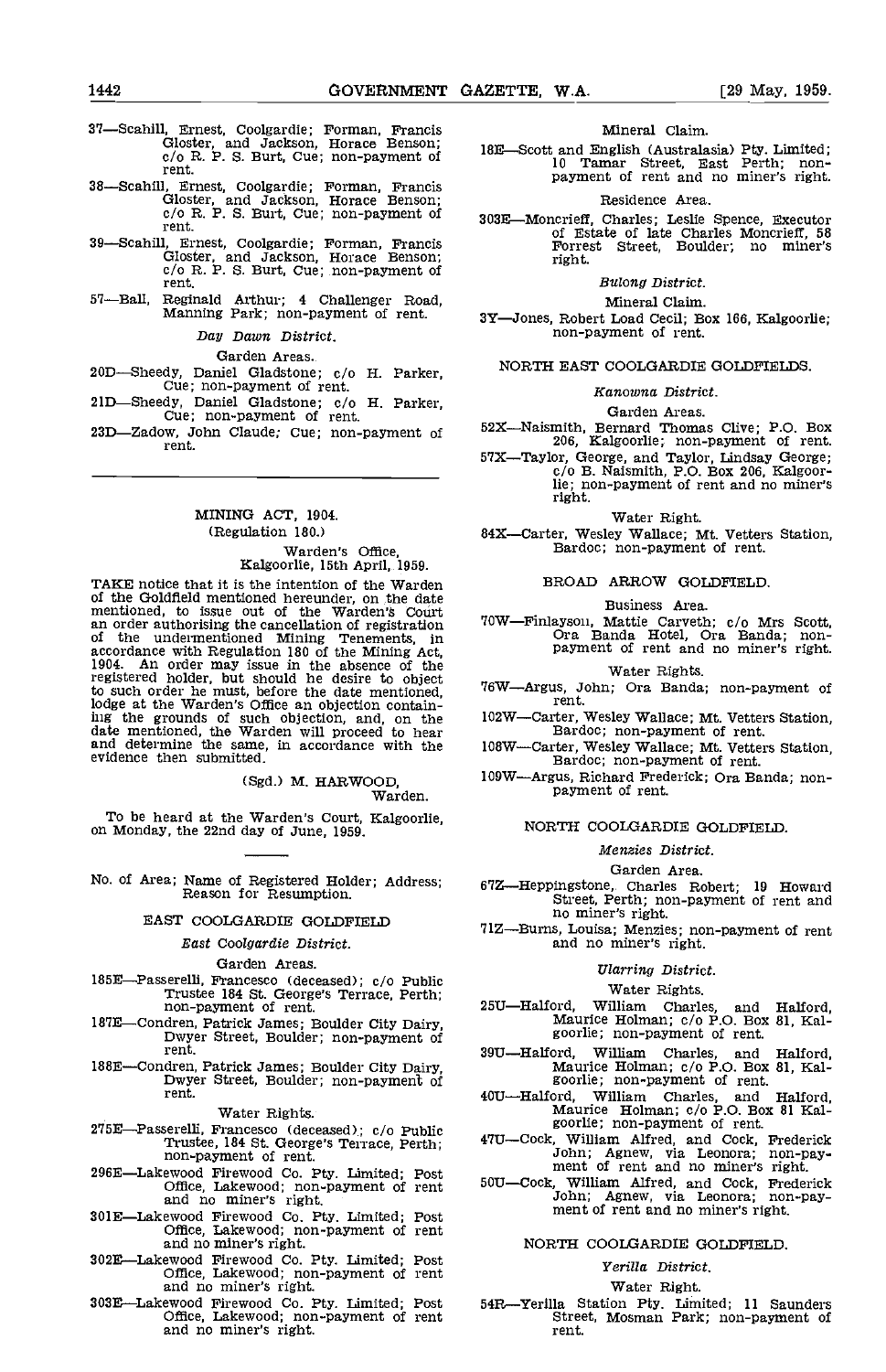(6 Elizabeth II (No. XXXVII), 1904-1957.)

Sale of Goods, Property and Effects.

PLC. 3819/41, Pt. 5.

NOTICE is hereby given that the articles mentioned in the Schedule hereunder, being lost and unclaimed goods, property and effects found on  $65-1$ <br>Railway premises, also goods, property and effects  $66-1$ left and deposited at Cloak Room and unclaimed,<br>together with goods, property and effects upon<br>which charges are due and unpaid, pursuant to  $68-\text{L}$ <br>the Act, by-laws and regulations, will be sold by  $70-\text{L}$ auction at Perth Station on Tuesday, 16th June, 1959, commencing at 10 o'clock in the forenoon.

T. MARSLAND,

Commissioner of Railways.

Lot; Station; Article, Marks, etc.; Name,

- 
- $1$ —L.P.O.: 1 gladstone bag. 2—L.P.O.: I suit case men's working clothes.<br>3—L.P.O.: 1 music stand. 4-L.P.O.: 1 suitcase men's working clothes.<br>5-L.P.O.: 1 suitcase men's working clothes;<br>Johnstone.
- 
- 50 Johnstone.<br>6—L.P.O.: 1 gent's overcoat; Johnstone.<br>7—L.P.O.: 1 attache case girls' and boys' cloth-<br>ing.
- $8$ -L.P.O.: 1 attache case-two pairs men's<br>pyjamas and pyjama pants  $(4)$ . pyjamas and pyjama pants  $(4)$ .<br>9—L.P.O.: 1 attache case children's bathers and  $87$ —L
- bathing trunks (6 pairs).<br>
10—L.P.O.: 1 attache case children's clothing.<br>
11—L.P.O.: 1 attache case children's clothing.<br>
12—L.P.O.: 1 gladstone bag.
- 13—L.P.O.: 7 children's cardigans.<br>14—L.P.O.: 6 boys' pullovers.<br>15—L.P.O.: 1 travelling rug.<br>16—L.P.O.: 1 grey blanket.<br>17—L.P.O.: 2 hot water bottles.<br>18—L.P.O.: 7 towels. 20—L.P.O.: 7 towels.
- 
- 
- 
- 
- 
- 
- 
- 
- 
- 
- 
- 
- 21—L.P.O.: 6 babies' pillows.  $99 L$ <br>
22—L.P.O.: 6 gents' felt hats.  $100 L$ <br>
23—L.P.O.: 6 gents' felt hats.  $101 L$ <br>
24—L.P.O.: 1 hockey stick.  $25 L$ .P.O.: 1 box children's dolls.  $102 L$ <br>
26—L.P.O.: 1 box children's to
- ties (7).<br>28—L.P.O.: 1 package kitchen utensils and sun-<br>dries. 107
- 
- $29$ —L.P.O.: 4 thermos flasks.
- 
- 
- 
- 
- $30$ —L.P.O.: 1 package books (fiction).<br>  $31$ —L.P.O.: 1 package books (fiction).<br>  $110$ —L.P.O.: 6 ladies' cardigans.<br>  $32$ —L.P.O.: 6 ladies' cardigans.<br>  $112$ —L.<br>  $112$ —L.P.O.: 6 ladies' cardigans.<br>  $112$ —L.P.O.: 1 suitca
- 
- 
- 35—L.P.O.: 1 attache case, small purses.<br>36—L.P.O.: 1 attache case, small purses.<br>36—L.P.O.: 2 blankets (slightly damaged).<br>37—L.P.O.: 1 attache case fancy work, wool and<br>38—L.P.O.: 1 bag ladies' shoes (7 prs.).<br>39—L.P.O.:
- 
- 
- 
- 
- 
- 
- 
- 
- 
- 
- 
- 
- 
- 
- 
- 
- $54$ —L.P.O.: 4 pairs boys' football boots.  $129$ <br>  $55$ —L.P.O.: 3 hockey sticks.  $56$ —E.P.O.: 1 box gent's slippers (5 prs.).  $130$ —L<br>  $57$ —L.P.O.: 1 bag children's shoes, slippers and  $131$ —L<br>  $-$ L
- sandals (13 prs.).
- Lot; Station; Article, Marks, etc.; Name.
- 
- 
- 58—L.P.O.: 1 bag ladies' slippers (10 prs.).<br>59—L.P.O.: 1 package books (educational).<br>60—L.P.O. and Merredin: 1 box kitchen utensils
- 
- 
- 
- and sundries.<br>
61—L.P.O.: 1 boy's overcoat.<br>
62—L.P.O.: 1 boy's raincoat.<br>
63—L.P.O.: 1 box children's waterproof hats and
- hoods.<br>64—L.P.O.: 1 bag men's working boots (5 pairs).<br>65—L.P.O.: 1 tennis racquet.
- 
- 
- 
- 
- 
- 
- 64—L.P.O.: 1 bag men's working boots (5 pairs),<br>65—L.P.O.: 1 tennis racquet.<br>66—L.P.O.: 1 tennis racquet.<br>67—L.P.O.: 1 tennis racquet.<br>67—L.P.O.: 4 ladies' clutch bags.<br>69—L.P.O.: 5 ladies' clutch bags.<br>70—L.P.O.: 1 gent'
- damaged). damaged).<br>72—L.P.O.: 6 ladies' and gent's plastic raincoats<br>(slightly damaged).
- 
- 
- 73—L.P.O.: 6 gent's woollen pullovers.<br>
74—L.P.O.: 6 gent's woollen pullovers.<br>
75—L.P.O.: 8 gent's woollen pullovers and car-<br>
digans.<br>
digans.<br>
76—L.P.O.: 1 lady's overcoat.<br>
77—L.P.O.: 1 lady's overcoat.<br>
77—L.P.O.: 1
	-
- 
- 
- 
- 
- 
- 
- 
- 
- 
- 
- 
- 
- 
- 
- 
- 
- -
- 86—L.P.O.: 1 dozen pairs children's woollen<br>
gloves.<br>
gloves.<br>
87—L.P.O.: 1 lady's umbrella.<br>
89—L.P.O.: 1 lady's umbrella.<br>
89—L.P.O.: 1 lady's umbrella.<br>
90—L.P.O.: 1 lady's umbrella.<br>
92—L.P.O.: 1 lady's umbrella.<br>
93—L and hair brushes.<br>
97—L.P.O.: 1 rug.<br>
98—L.P.O.: 1 grey blanket.<br>
99—L.P.O.: 1 box children's waterproof hats (10).<br>
100—L.P.O.: 1 attache case girls' berets (7).<br>
101—L.P.O.: 1 attache case ladies' assorted scarves<br>  $\sim$

102-L.P.O.: 1 package school books.<br>103-L.P.O.: 1 package school books.<br>103-L.P.O.: 1 box children's purses and wallets.<br>104-L.P.O.: 1 gent's gabardine overcoat.<br>105-L.P.O.: 1 tennis racquet.<br>107-L.P.O.: 1 tennis racquet.

girls' clothing.<br>117—Albany; 1 set kitchen canisters; Gravenstock. 118Albany and Perth: I case crockery and cut-

mirrors, brushes and sundries. 125—L.P.O.: 1 lady's umbrella.<br>126—L.P.O.: 1 lady's umbrella 126—L.P.O.: 1 lady's umbrella 128—L.P.O.: 1 lady's umbrella. 129—L.P.O.: 1 lady's umbrella.

130—L.P.O.: 1 lady's umbrella. 131-L.P.O.: 1 lady's umbrella. 132-L.P.O.: 1 lady's umbrella.

111. E.P.O.: 1 mattress (small).<br>115—L.P.O.: 1 mattress (small).<br>116—Albany and Perth: 1 suitcase ladies' and

lery; Gravenstock.<br>
119—Albany: 1 lady's hat box; Gravenstock.<br>
120—Albany: 1 travelling rug.<br>
121—Albany and L.P.O.: 1 carton ladies' and

girls' straw hats (29).<br>
122—Albany and various: 3 old shopping bags and 2 school bags.<br>
123—Albany and various: 5 gent's felt hats.<br>
124—Albany and various: 1 attache case ladies'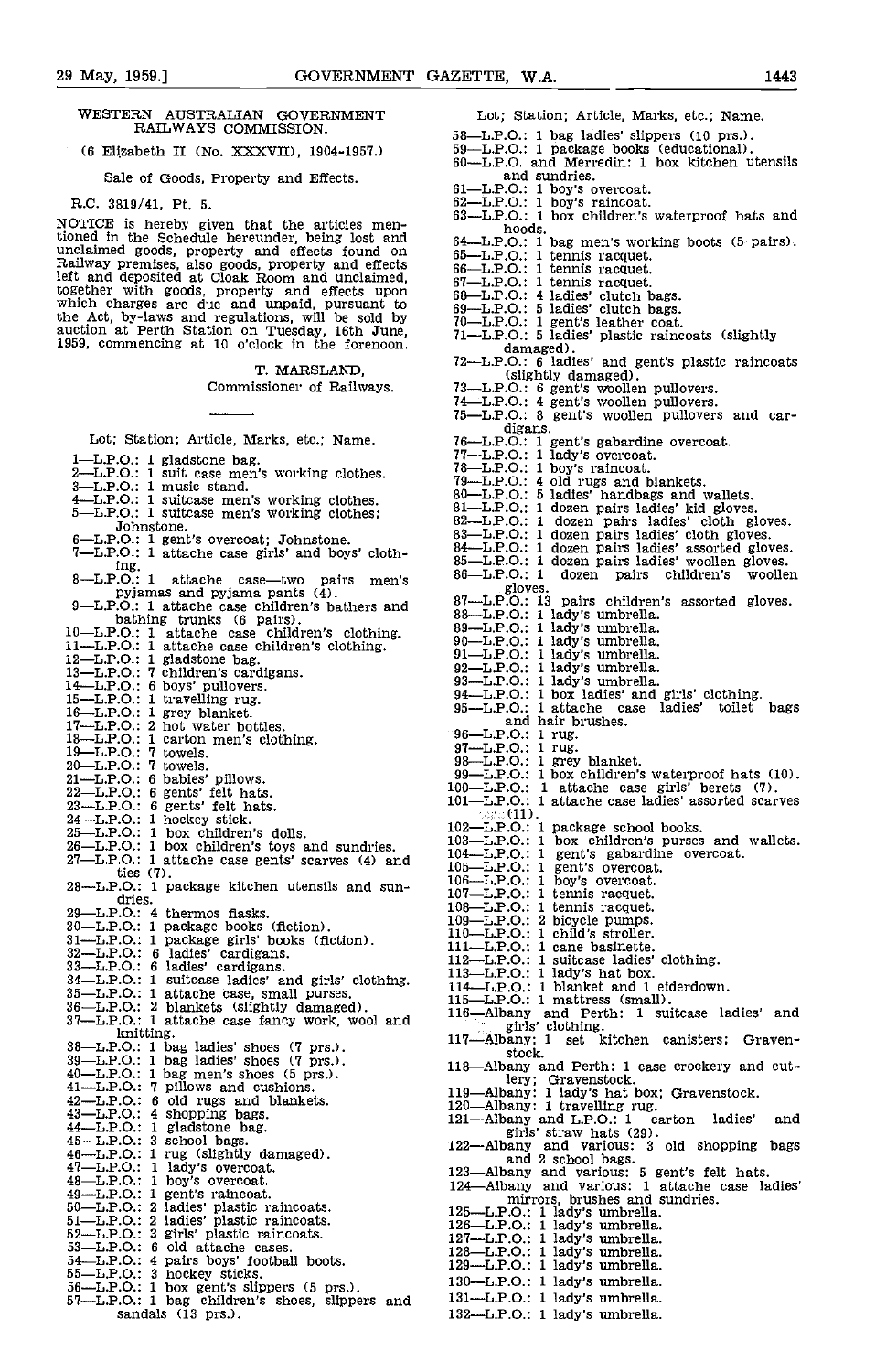Lot; Station; Article, Marks, etc.; Name. 133L.P.O.: 1 lady's umbrella, 134Maddington: 1 lady's umbrella. 135L.P.O.: 6 gent's and youths' old overcoats. 136L.P.O.: 6 gent's old overcoats and raincoats. 137L.P.O.: 1 youth's gabardine overcoat. 138L.P.O.: 1 youth's overcoat. 139L.P.O.: 1 youth's overcoat. 140L.P.O.: 1 attache case children's purses and wallets. 141—L.P.O.: 15 string shopping bags.<br>142—Collie and L.P.O.: 5 babies' blankets and shawls. shawls. 143L.P.O.: 1 dozen gent's sun hats. 144L.P.O.: 6 old attache cases. 145—L.P.O.: 1 dozen pairs ladies' cloth gloves. 146—L.P.O.: 5 children's old raincoats. 215—147—L.P.O.: 6 children's coats, overcoats and raincoats. 21<br>148—L.P.O.: 1 old raincape, 1 old leather coat 21<br>and 1 old raincoat. 21 149—L.P.O.: 1 lady's umbrella (slightly damaged).  $219-151-11$ .P.O.: 1 lady's umbrella (slightly damaged).  $220-151-11$ .P.O.: 1 lady's umbrella (slightly damaged).  $222-152-11$ .P.O.: 1 lady's umbrella (slightly damaged). towels (4), and pillow slips (4); Nu Style 228-<br>Traders. 160—Perth Parcels and various: 1 suitcase men's 229and youth's working clothes; Mellet.<br>
161—L.P.O.: 1 package books and bibles.<br>
162—L.P.O.: 1 box crockery and sundries.<br>
163—E.P.O.: 1 shopping bag and 1 satchel.<br>
164—Perth Goods: 2 old kitchen chairs; Quayle.<br>
165—Perth 166—L.P.O.: 1 bag children's sandshoes and sandals. 167L,P.Q. and Mullewa: 1 box kitchen utensils and sundries. 168—Ballidu: 3 agricultural parts.<br>169—L.P.O.: 4 damaged tennis racquets.<br>170—L.P.O. and various: 1 box ladies' felt hats (28). 171—L.P.O.: 1 package tea towels, shelf paper and sundries. sundries.<br>  $172-L.P.O.: 1 \text{ lady's umbrella (slightly damaged).} 246-1173-L.P.O.: 1 \text{ lady's umbrella (slightly damaged).} 247-1174-L.P.O.: 1 \text{ lady's umbrella (slightly damaged).} 247-1175-L.P.O.: 1 \text{ lady's umbrella (slightly damaged).} 248-1175-L.P.O.: 1 \text{ lady's umbrella (slightly damaged).} 248-1176-L.P.O.: 1 \text{ lady's umbrella (slightly damaged).} 250-1177-L.P.O.: 1 \text{ lady's umbrella (slightly damaged).} 251-1178-L.P.O.: 1 \text{$ sundries.<br>
183—LP.O. and Collie: 1 attache case girls' berets<br>
183—LP.O.:<br>
259—LP.O.:<br>
259—LP.O.:<br>
259—LP.O.: (7).<br>  $184$ -L.P.O.: 1 attache case boys' college caps (8).<br>  $260$ -L.P.O.: 1 attache case boys' caps (8).<br>  $261$ -L.P.O.: 1 attache case girls' berets (6).<br>  $187$ -L.P.O.: 1 attache case torches (5).<br>  $188$ -L.P.O.: 1 paper r squares, handles and sundries. 190—L.P.O.: 1 package bike pumps (slightly dam- 26 aged) and bicycle parts. 26 aged and bicycle parts. 191—Esperance: 1 window. 26 192—Meckering: 1 old axe and shovel.<br>
193—L.P.O.: 2 gent's sports coats. 194—Government Stores: 1 package brake lining, 4 in. x  $\frac{3}{8}$  in. 195—Government Stores: quantity flue piping.  $274-1$ <br>196—Government Stores: 3 doz. pairs Acme sash  $274-1$ <br>balances.  $276-1$ balances.<br>197—Government Stores: 1 bag spring washers. 198-Government Stores: 1 package hose couplings. 199–Government Stores: 13 packets round head  $279-1$ screws (8 pkts. 1 in., 5 pkts. 1 $\frac{1}{4}$  in.). 280-<br>200—Government Stores: 1 bag spring washers 281-200-Government Stores: 1 bag spring washers  $(1\frac{1}{2}$  in., approx. 132). fittings.<br>
203—L.P.O.: 1 child's rocker; Leicester.<br>
204—L.P.O.: 2 boys' footballs and mouth organ.<br>
205—L.P.O.: 2 boys' footballs and mouth organ.<br>
206—L.P.O.: 1 lady's umbrella (slightly damaged).<br>
207—L.P.O.: 1 lady's u helmets.<br>
215—L.P.O. and Bridgetown: 1 box ladies' and girls'<br>
straw hats (27).<br>
216—L.P.O.: 1 gent's bicycle.<br>
217—L.P.O.: 1 gent's bicycle.<br>
218—Bakers Hill: 1 box motor engine and parts. 218—Bakers rim: 1 oox motor engine and parts.<br>229—L.P.O.: 4 shopping bags.<br>223—L.P.O.: 6 shopping bags and baskets.<br>221—L.P.O.: 6 ladies' cardigans.<br>223—L.P.O.: 5 ladies' cardigans and children's cardigans and<br>224—L.P.O.: pullovers.<br>
225-L.P.O.: 10 towels.<br>
226-L.P.O.: 1 attache case children's bathing<br>
trunks (6 prs.). 11 Trunks (6 prs.).<br>
227—L.P.O.: 1 suitcase ladies' clothing.<br>
228—Bridgetown: 1 lady's umbrella (slightly damaged).<br>
229—Fremantle: 1 lady's umbrella (slightly dam-<br>
aged).<br>
230—Albany: 1 lady's umbrella (slightly dam-<br>
2 234L.P.O.: 6 old attache cases. 235—L.P.O.: 2 military overcoats.<br>236—L.P.O.: 1 cream blanket. 237—L.P.O.: 1 grey blanket (slightly damaged).<br>238—L.P.O.: 1 grey blanket.<br>239—L.P.O.: 1 attache case, small purses.<br>240—L.P.O.: 1 doz. pairs ladies' assorted gloves.<br>241—L.P.O.: 11 pairs ladies' assorted gloves.<br>242—L.P.O assorted gloves.<br>
244—L.P.O.: 1 gent's wrist watch.<br>
245—L.P.O.: 1 lady's wrist watch.<br>
246—L.P.O.: 1 lady's wrist watch.<br>
247—L.P.O.: 1 lady's wrist watch.<br>
248—L.P.O.: 1 lady's wrist watch.<br>
249—L.P.O.: 1 box camera.<br>
25 1 box camera.<br>1 box camera.  $252$ —L.P.O.: 1 box camera.  $253$ —L.P.O.: 1 box camera. 253-L.P.O.: 1 box camera.<br>254-L.P.O.: 1 camera.<br>255-L.P.O.: 1 case spectacles. 256—L.P.O.: 1 case spectacles.<br>257—L.P.O.: 1 case spectacles.<br>257—L.P.O.: 1 case spectacles.<br>259—L.P.O.: 1 case spectacles.<br>260—L.P.O.: 1 case spectacles.<br>260—L.P.O.: 1 cigarette case.<br>262—L.P.O.: 1 cigarette dighters.<br>263 1 card brooches.<br>1 card brooches. 267-L.P.O.: 1 card brooches.<br>268-L.P.O.: 1 case spectacles. 268—L.P.O.: 1 case spectacles.<br>269—L.P.O.: 1 case spectacles.<br>270—L.P.O.: 1 case spectacles.<br>271—L.P.O.: 1 case spectacles.<br>271—L.P.O.: 1 case spectacles.<br>273—L.P.O.: 1 case spectacles.<br>274—L.P.O.: 1 case spectacles.<br>275—L 277L.P.O.: 2 ladies' necklaces.  $278$ —L.P.O.:  $3$  ladies' necklaces.  $279$ -L.P.O.: 1 travelling clock.<br> $280$ -L.P.O.: 1 tin ladies' ear-rings (4 prs.). 281—L.P.O.: 1 package ladies' odd ear-rings (13).<br>282—L.P.O.: 1 case sun glasses.<br>283—L.P.O.: 1 case sun glasses.

201-Government Stores: 1 cistern ball.

Lot; Station; Article, Marks, etc.; Name.

- 202-Government Stores: quantity assorted iron<br>fittings.
- 
- 
- 
- 
- 
- 
- 
- 
- 
- 
- 
- 
- 
- 
- 
- 
- 
- 
- 
- 
- 
- 
- 
- 
- 
- 
- 
- 
- 
- 
- 
- 
- 
- 
- 
- 
- 
- 
- 
- 
- 
- 
- 
- 
- 
- 
- 
- 
- 
- 
- 
- 
- 
- 
- 
- 
- 
- -
- -
- 
- 
- 
- 
- 
- 
- 
- 
- 
- 
- 
- 
- -
- 
- 
-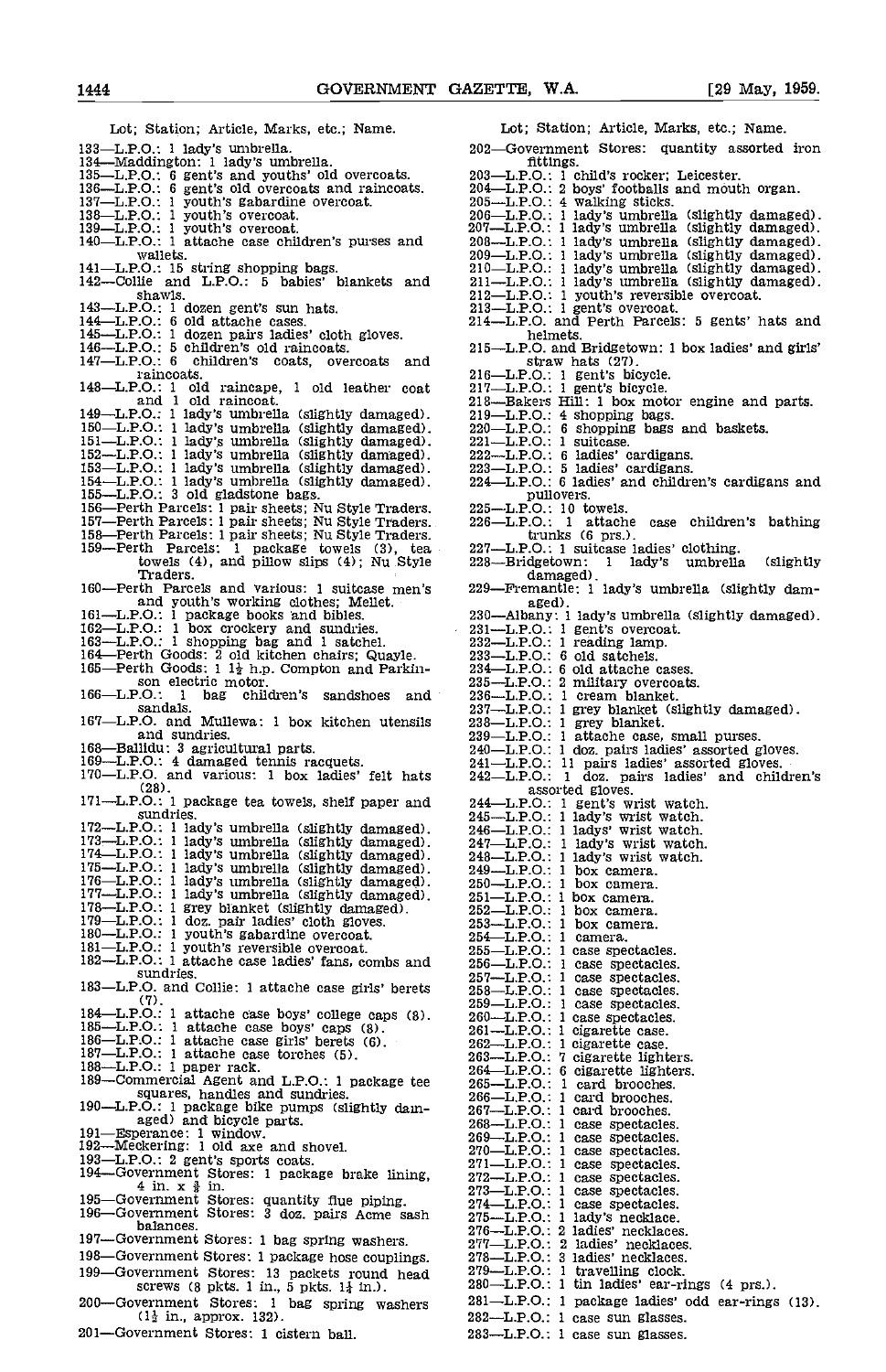| Lot; Station; Article, Marks, etc.; Name.                                         | B SECTION.                                                                   |
|-----------------------------------------------------------------------------------|------------------------------------------------------------------------------|
| 284—L.P.O.: 1 case sun glasses.                                                   | Lot; Station; Article, Marks, etc.; Name.                                    |
| 285—L.P.O.: 1 case sun glasses.                                                   | 1—Perth; 1 attache case girls' clothing.                                     |
| 286-L.P.O.: 1 box bracelets and sundries.                                         | 2—Perth and Merredin: 1 suitcase men's cloth-                                |
| 287-L.P.O.: 5 children's bracelets and name                                       | ing.                                                                         |
| bracelets.                                                                        | 3—Perth: 1 suitcase youths' working clothes.                                 |
| 288-L.P.O.: 1 bedroom clock.<br>289—L.P.O.: 1 alarm clock.                        | 4 Perth: 1 travelling rug.<br>5—Perth: 1 grey rug.                           |
| 290—L.P.O.: 1 travelling clock.                                                   | 6-Perth: 3 rabbit traps.                                                     |
| 291—L.P.O.: 1 case spectacles.                                                    | 7-Perth: 1 package crockery.                                                 |
| 292-L.P.O.: 1 case spectacles.                                                    | 8-Perth: 1 suitcase men's working clothes.                                   |
| 293—L.P.O.: 1 case spectacles.                                                    | 9-Perth: 1 gladstone bag.                                                    |
| 294 L.P.O.: 1 case spectacles.                                                    | 10-Perth: 1 Websters dictionary.                                             |
| 295-L.P.O.: 1 case spectacles.                                                    | 11-Perth: 1 suitcase youth's working clothes.                                |
| 296-L.P.O.: 1 case spectacles.                                                    | 12-Perth: 1 gladstone bag.                                                   |
| 297-L.P.O.: 3 fountain pens.                                                      | 13—Perth: 1 suitcase men's working clothes.                                  |
| 298-L.P.O.: 3 fountain pens.                                                      | 14 Perth: 1 camp stretcher.                                                  |
| 299—L.P.O.: 8 fountain pens.<br>300-L.P.O.: 1 box biro pens and propelling pen-   | 15—Perth: 1 dolls pram.<br>16-Perth: 1 child's tricycle.                     |
| cils.                                                                             | 17-Perth: 1 child's trolley and toys.                                        |
| 301-L.P.O.: 9 sets rosary beads.                                                  | 18—Perth: 1 bookshelf.                                                       |
| 302-L.P.O.: 9 sets rosary beads.                                                  | 19—Perth: 1 child's iron cot.                                                |
| 303-L.P.O.: 2 dress rings.                                                        | 20—Perth: 1 hockey stick.                                                    |
| $304$ —L.P.O.: 5 rings.                                                           | 21—Perth: 1 package kitchen utensils and sun-                                |
| 305-L.P.O.: 2 gent's watches (slightly damaged).                                  | dries.                                                                       |
| 306—L.P.O.: 3 pairs sun glasses.                                                  | 22-Perth: 1 suitcase men's working clothes.                                  |
| 307—L.P.O.: 3 pairs sun glasses.                                                  | 23-Perth: 1 mantle radio.                                                    |
| 308-L.P.O.: 3 pairs sun glasses.                                                  | 24 Perth: 1 gladstone bag.                                                   |
| 309-L.P.O.: 12 pairs ladies' and children's sun                                   | 25—Perth: 1 pair double sheets.<br>26—Perth: 1 package books (fiction).      |
| glasses.<br>310-L.P.O.: 1 case sun glasses.                                       | 27-Perth: 1 mantle radio.                                                    |
| 311-L.P.O.: 1 case spectacles.                                                    | 28—Perth: 1 lady's hat box.                                                  |
| 312—L.P.O.: 1 case spectacles.                                                    | 29-Perth: 1 military overcoat.                                               |
| 313-L.P.O.: 1 case spectacles.                                                    | 30—Perth: 1 suitcase men's clothing.                                         |
| 314 L.P.O.: 1 case clip-on sun glasses.                                           | 31—Perth: 1 pair single sheets.                                              |
| 315-L.P.O.: 13 cases spectacles.                                                  | 32-Perth: 1 grey blanket.                                                    |
| 316-L.P.O.: 7 pairs spectacles.                                                   | 33—Perth: 1 bush rug.                                                        |
| 317—L.P.O.: 14 pairs damaged spectacles and sun                                   | 34 - Perth: 1 rug.                                                           |
| glasses.                                                                          | 35—Perth: 1 rug.                                                             |
| 318-L.P.O.: 11 safety razors.                                                     | 36-Perth: 3 attache cases.<br>37-Perth: 1 gent's leather coat.               |
| 319-L.P.O.: 5 spectacle cases.<br>320-L.P.O.: 6 spectacle cases.                  | 38-Perth: 1 package books (educational).                                     |
| 321—L.P.O.: 18 spectacle cases.                                                   | 39—Perth: 1 electric iron.                                                   |
| 322—L.P.O.: 8 sun glass cases.                                                    | 40—Perth: 1 travelling rug.                                                  |
| 323—L.P.O.: 1 lady's wrist watch.                                                 | 41—Perth: 6 old suitcases.                                                   |
| $324$ -L.P.O.: 1 gent's wrist watch.                                              | 42-Perth: 6 old suitcases.                                                   |
| 325-L.P.O.: 1 brooch and sundries.                                                | 43-Perth: 1 package kitchen utensils and sun-                                |
| 326-Commercial Agent: 1 package small purses                                      | dries.                                                                       |
| and ticket holders.                                                               | 44 Perth: 1 box kitchen utensils and sundries.                               |
| 327-Commercial Agent: 1 package small purses                                      | 45-Perth: 1 suitcase men's clothing.<br>46-Perth: 1 suitcase men's clothing. |
| and ticket holders.<br>328-L.P.O.: 2 plastice rain coats.                         | 47—Perth: 5 children's hoops.                                                |
| 329-L.P.O.: 1 gent's gabardine overcoat.                                          | 48—Perth: 7 old rugs and blankets.                                           |
| 330—L.P.O.: 1 youth's gabardine overcoat.                                         | 49-Perth: 7 old rugs and blankets.                                           |
| 331-L.P.O.: 1 attache case children's books, shoes                                | 50-Perth: 1 bag men's working boots and shoes.                               |
| and sandals (8 pairs).                                                            | 51—Perth: 1 single mattress.                                                 |
| 332-L.P.O.: 7 tobacco pouches, 1 tobacco tin and                                  | 52-Perth: 1 bundle conduit (small lengths).                                  |
| 1 cigarette case.                                                                 | 53 Perth: 1 package kitchen utensils and sun-                                |
| 333-L.P.O.: 8 gent's wallets and folders.                                         | dries.<br>54—Perth: 1 suitcase ladies' clothing.                             |
| 334 L.P.O.: 1 bassinet (slightly damaged).                                        | 55-Perth: 6 old suitcases.                                                   |
| $335-L.P.O.:$ 1 travelling rug.                                                   | 56-Perth: 1 leather satchel.                                                 |
| 336-L.P.O.: 3 old gladstone bags.<br>337—L.P.O.: 1 dozen towels and towelling.    | 57-Perth: 1 leather bag men's and youths' cloth-                             |
| 338-Maddington and L.P.O.: 6 ladies' umbrellas                                    | ing.                                                                         |
| (damaged).                                                                        | 58—Fremantle: 1 gent's bicycle.                                              |
| 339—L.P.O.: 6 ladies' umbrellas (damaged).                                        | 59-Fremantle: 1 travelling rug.                                              |
| 340—L.P.O.: 6 ladies' umbrellas (damaged).                                        | 60-Fremantle and Bunbury: 1 box kitchen                                      |
| 341-Commercial Agent and L.P.O.: 1 package                                        | utensils.                                                                    |
| bearings and 1 fan belt.                                                          | 61-Albany and various: 1 box ladies' shoes (6                                |
| 342-Perth Parcels: 1 package towels (6), sheets                                   | prs.).                                                                       |
| 4 pairs and pillow slips (4); Nu Style                                            | 62—Perth: 2 radios (damaged).<br>63-Perth and various: 1 suitcase men's and  |
| Trading.                                                                          | youth's clothing.                                                            |
| 343—Dwellingup: 1 bundle hessian.<br>344 Perth Parcels: 1 gladstone bag; Meadows. | 64 Perth: 1 wire bedstead.                                                   |
| 345-Perth Parcels: 1 suit case; Dwyer.                                            | 65-Perth: 8 ladies' and gents' old overcoats and                             |
| 346-Collie: 1 lady's umbrella.                                                    | raincoats.                                                                   |
| 347—L.P.O.: 6 ladies' umbrellas (damaged).                                        | 66—Perth: 1 suitcase.                                                        |
| 348—L.P.O.: 6 ladies' umbrellas (damaged).                                        | 67—Perth: 1 suitcase.                                                        |
| 349-L.P.O.: 6 ladies' umbrellas (damaged).                                        | 68-Perth: 1 alarm clock.                                                     |
| 350—L.P.O.: 6 ladies' umbrellas (damaged).                                        | 69-Perth: 1 alarm clock.                                                     |
| 351—L.P.O.: 5 ladies', girls' and children's old                                  | 70—Perth: 1 case spectacles.                                                 |
| overcoats.                                                                        | 71—Perth: 1 cigarette case.                                                  |
| 352-L.P.O.: 1 bag odd gloves.                                                     | 72-Perth: 1 case spectacles.<br>73—Perth: 5 old shopping bags.               |
| $353$ -LPO: 1 gladstone bag.                                                      | 74 Perth and various: 1 bag ladies' and children's                           |
| $354$ —L.P.O.: 1 tub.<br>$355 - L.P.O.: 1 gram$ (damaged).                        | clothing.                                                                    |
| 356—Government Stores: 5 tin containers.                                          | 75—Perth: 3 old gladstone bags.                                              |
|                                                                                   | 76-Perth: 6 old attache cases.                                               |
| 357—L.P.O.: 4 old haversacks.                                                     | 77-Kalgoorlie: 1 suitcase; Ferletti.                                         |
| 358—LPO: 1 vent cover and iron work.                                              | 78-Kalgoorlie and various: 4 pillows and 4 sheets;                           |
| 359—L.P.O.: 1 box ladies' dress and overcoat belts.                               | Ferletti and various.                                                        |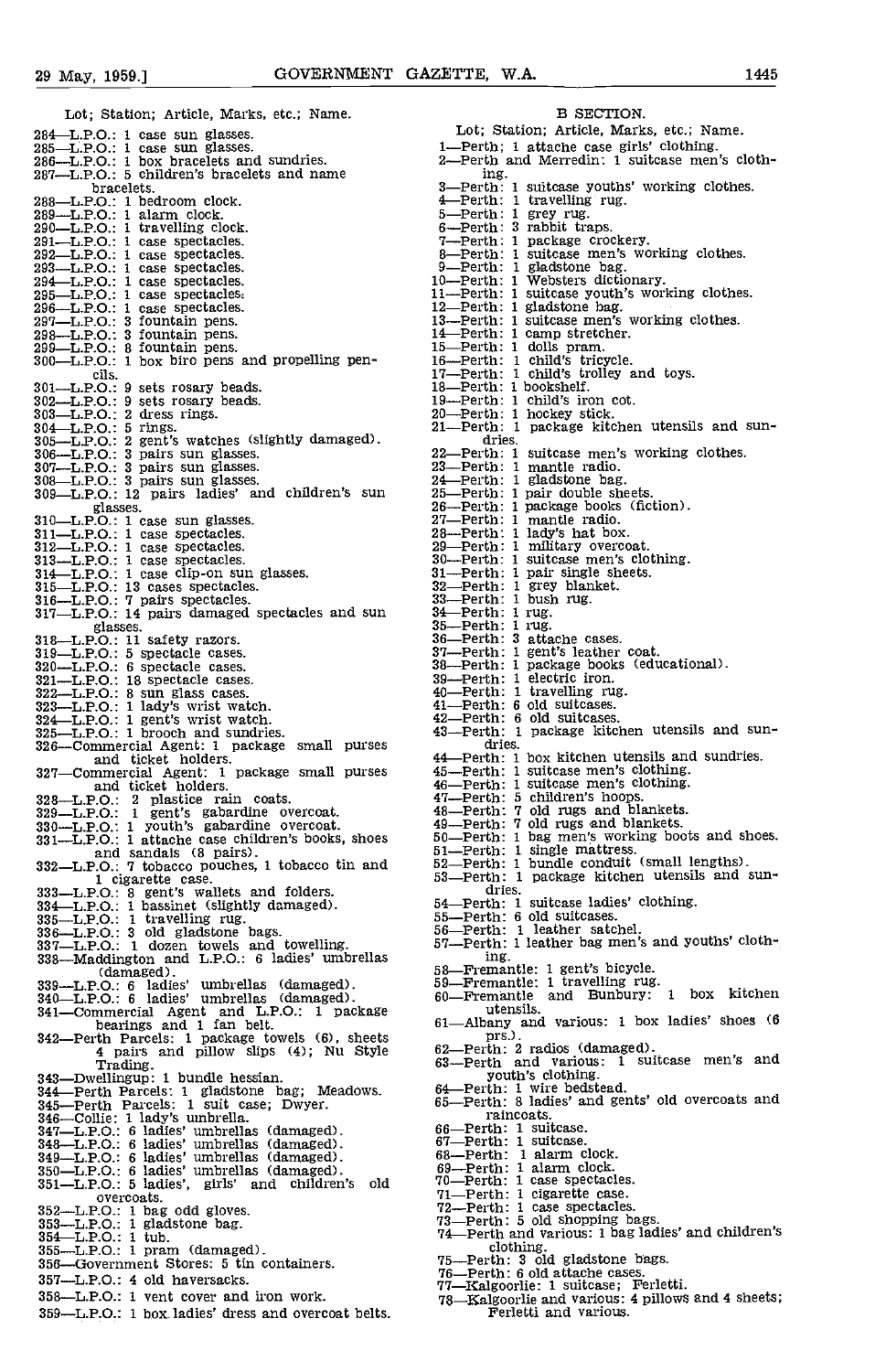### C SFCTION.

Lot; Station; Article, Marks, etc.; Name.

| LOG SCREDIT, APRICIE, METRS, EC., Name.                                                        | 67—Perth Parcels: 1 phone directory; Guest.                                                          |
|------------------------------------------------------------------------------------------------|------------------------------------------------------------------------------------------------------|
| 1—Claremont: 1 package kitchen utensils.                                                       | 68—Perth Parcels: 1 case ornaments; Guest.                                                           |
| 2—Perth Parcels: 1 bush rug; McSkee.                                                           | 69-Perth Parcels: 1 box crockery; Guest.<br>70—Perth Parcels: 1 kitchen utensils; Guest.             |
| 3—Perth Parcels: 1 blanket; McSkee.<br>4—Perth Parcels and various: 1 suitcase men's           | 71-Perth Parcels: 1 carton cutlery; Guest.                                                           |
| working clothes; McSkee and various.                                                           | 72-Perth Parcels: 1 reading lamp; Guest.                                                             |
| 5—Perth Parcels and various: 2 old gladstone                                                   | 73-Perth Parcels: 1 smoker's stand; Guest.                                                           |
| bags: Thomas.                                                                                  | 74—Perth Parcels: 1 carton toys and dolls; Guest.                                                    |
| 6—Perth Parcels and various: 1 gent's leather                                                  | 75—Perth Parcels: 1 package children's books;                                                        |
| coat and 1 gent's raincoat; Thomas.                                                            | Guest.<br>76-Perth Parcels: 1 package books (miscel-                                                 |
| 7—Perth Parcels and various: 4 cane shopping<br>baskets; Thompson.                             | laneous); Guest.                                                                                     |
| 8-East Perth; 1 bag men's working boots, shoes                                                 | 77—Perth Parcels: 2 pair men's shoes; Guest.                                                         |
| and sandals (6 prs.).                                                                          | 78-Perth Parcels: 5 pairs men's shoes; Guest.                                                        |
| 9-Jardee and various: 1 carton men's clothing.                                                 | 79—Perth Parcels: 5 pairs men's shoes; Guest.                                                        |
| 10—Dalwallinu: 1 motor cycle: Bynder.                                                          | 80-Perth Parcels: 1 package gramophone records;<br>Guest.                                            |
| 11-Kalgoorlie: 1 lady's cycle; Allan.                                                          | 81—Perth Parcels: 1 attache case tools and sun-                                                      |
| 12-Perth Goods: 1 child's tricycle; Ilsen.<br>13-Perth Goods: 1 iron bedstead; Parcich.        | dries; Guest.                                                                                        |
| 14-Perth Goods: 1 refrigerator; Furlansh.                                                      | 82-Perth Parcels: 1 toilet case and mirror; Guest.                                                   |
| 15—Perth Goods: 3 bar bells; Sinclair.                                                         | 83-Perth Parcels: 3 sewing baskets and 2 chil-                                                       |
| 16—Perth Goods: 1 single mattress; Taner.                                                      | dren's shoulder bags; Guest.                                                                         |
| 17—Perth Goods: 1 grey blanket; Harmelin.                                                      | 84-Perth Parcels: 1 lady's umbrella; Guest.<br>85-Perth Parcels: 1 package towels and house-         |
| 18-Perth Goods: 1 bookcase frame; Johnstone.                                                   | hold linen; Guest.                                                                                   |
| 19—Perth Goods: 1 suitcase men's working<br>clothes; Deacon.                                   | 86—Perth Parcels: 1 suitcase ladies' and gent's                                                      |
| 20—Perth Goods: 1 gent's gaberdine overcoat;                                                   | clothing; Guest.                                                                                     |
| Deacon.                                                                                        | 87-Perth Parcels: 1 suitcase girls' and children's                                                   |
| 21-Perth Goods: 1 old kitchen table; Garlett.                                                  | clothing; Guest.                                                                                     |
| 22—Perth Goods: 1 suitcase; Deacon.                                                            | 88—Perth Parcels: 1 package single sheets (9) and<br>pillow slips (7); Guest.                        |
| 23—Perth Goods and various: 5 old rugs and<br>blankets; Johnstone and various.                 | 89—Perth Parcels: 3 bedspreads; Guest.                                                               |
| 24—Perth Goods and various: 4 old suitcases and                                                | 90—Perth Parcels: 2 bedspreads; Guest.                                                               |
| 1 old portmanteau.                                                                             | 91—Perth Parcels: 1 bedspread; Guest.                                                                |
| 25—Perth Goods and various: 1 package books                                                    | 92-Perth Parcels: 1 pair blankets; Guest.                                                            |
| (fiction); Deacon and various.                                                                 | 93-Perth Parcels: 1 grey blanket; Guest.                                                             |
| 26-East Perth and various: 1 package buckets                                                   | 94 Perth Parcels: 1 tennis racquet; Guest.<br>95-Perth Parcels: 6 pillows and cushions; Guest.       |
| and sundries.<br>27—Kalgoorlie: 1 cyclone stretcher; Burke.                                    | 96-Norseman: 1 bundle old blankets, old sheets                                                       |
| 28-Wundowie: 1 wooden bedstead; Keenan.                                                        | and military overcoat; Tarbert.                                                                      |
| 29-Wundowie: 1 kitchen safe; Keenan.                                                           | 97-Norseman and Kalgoorlie: 1 bag men's cloth-                                                       |
| 30—Wundowie: 2 old kitchen chairs; Keenan.                                                     | ing; Tarbert and Ferlette.                                                                           |
| 31—Bunbury: 1 child's rocker; Kaden.                                                           | 98-Geraldton: 1 basinette.                                                                           |
| 32-Bunbury: 1 child's tricycle; Kaden.<br>33—Boulder: 1 single mattress; Bolger.               | 99-Chidlow: 1 carton weed killer.<br>100-Geraldton: 1 carton ladies' clothing and 1                  |
| 34 Swanbourne: 1 pair grey blankets; McDon-                                                    | sheet.                                                                                               |
| nell.                                                                                          | 101-Geraldton: 2 old suitcases.                                                                      |
| 35-Wundowie: 1 model kangaroo; Ennor.                                                          | 102—Newdegate: 1 dressing table; Cooper.                                                             |
| 36-Kalgoorlie: 1 suitcase lady's clothing; Ely-                                                | 103-Newdegate: 1 china cabinet; Cooper.                                                              |
| ward.                                                                                          | 104-Newdegate: 1 kitchenette; Cooper.                                                                |
| 37—Kalgoorlie: 1 lady's overcoat; Elyward.                                                     | 105-Newdegate: 1 wardrobe; Cooper.<br>106-Newdegate: 1 wardrobe; Cooper.                             |
| 38—Kalgoorlie: 1 package sheets, towels and<br>household linen; Elyward.                       | 107-Newdegate: 1 old table; Cooper.                                                                  |
| 39—Koorda: 1 suitcase (slightly damaged);                                                      |                                                                                                      |
| Trinidad.                                                                                      |                                                                                                      |
| 40—Kalgoorlie: 1 single mattress; Burke.                                                       |                                                                                                      |
| 41—Norseman: 1 child's cot (damaged): Tarbert.                                                 | BETTING CONTROL ACT, 1954-1957.                                                                      |
| 42—Norseman: 1 washing machine (damaged);<br>Tarbert.                                          |                                                                                                      |
| 43—Norseman: 1 child's chair; Tarbert.                                                         | Cancellation.                                                                                        |
| 44-Norseman: 3 axes; Tarbert.                                                                  | NOTICE is hereby given of the cancellation of the                                                    |
| 45—Fremantle: 2 gent's sport coats and 1 dressing                                              | Certificate of Registration No. 207 and the current                                                  |
| gown; Mavers and various.                                                                      | renewal Certificate thereof in the name of Robert<br>Alan Gardiner in respect to premises at Lot 33, |
| 46—Bunbury: 1 box crockery and glassware:                                                      | Tower Street, Leonora.                                                                               |
| Kaden.<br>47—Bunbury: 1 box kitchen utensils and sundries:                                     | H. H. STYANTS,                                                                                       |
| Kaden.                                                                                         | Chairman,                                                                                            |
| 48—Bunbury: 1 carton ladies' and girls' clothing;                                              | The Betting Control Board                                                                            |
| Kaden.                                                                                         | of Western Australia.                                                                                |
| 49—Bunbury: 1 pair blankets; Kaden.                                                            |                                                                                                      |
| 50—Bunbury: 2 bedspreads; Kaden.                                                               |                                                                                                      |
| 51-Bunbury: 1 blanket; Kaden.<br>52-Bunbury: 1 package sheets and household                    |                                                                                                      |
| linen; Kaden.                                                                                  | BETTING CONTROL ACT, 1954-1957.                                                                      |
| 53—Bunbury: 1 length plastic hose; Kaden.                                                      | IN accordance with the provisions of section 13,                                                     |
| 54—Perth Parcels: 4 old suitcases; Winton and                                                  | subsection 3, of the Betting Control Act, 1954–                                                      |
| various.                                                                                       | 1957, notice is hereby given of the registration of                                                  |
| 55—L.P.O. and various: 1 box kitchen utensils and                                              | the undermentioned premises under the said Act<br>as premises in which betting may be carried on by  |
| sundries: various.<br>56—Boulder; 5 old blankets; Bolger and various.                          | a bookmaker, together with the name of the person                                                    |
| 57—Perth Parcels: 1 lady's necklace; Kestmanck.                                                | to whom the Certificate of Registration has been                                                     |
| 58—Perth Parcels: 1 camera; Guest.                                                             | issued.                                                                                              |
| 59—Perth Parcels: 1 camera; Guest.                                                             | Leonora.                                                                                             |
| 60—Perth Parcels: 1 camera; Guest.                                                             | Lot 33, Tower Street: Solly, Clifford Rose.                                                          |
| 61—Perth Parcels: 1 stroller; Guest.                                                           | H. H. STYANTS,                                                                                       |
| 62-Perth Parcels: 1 electric toaster; Guest.<br>63—Perth Parcels: 1 mantle model radio; Guest. | Chairman.                                                                                            |
| 64—Perth Parcels: 1 vacuum cleaner; Guest.                                                     | The Betting Control Board                                                                            |
| 65—Perth Parcels: 1 set aluminium pots; Guest.                                                 | of Western Australia.                                                                                |
|                                                                                                |                                                                                                      |

| 66-Perth Parcels: 1 case ornaments; Guest.                                                |
|-------------------------------------------------------------------------------------------|
| 67-Perth Parcels: 1 phone directory; Guest.<br>68-Perth Parcels: 1 case ornaments; Guest. |
|                                                                                           |
| 69-Perth Parcels: 1 box crockery; Guest.<br>70-Perth Parcels: 1 kitchen utensils; Guest.  |
|                                                                                           |
| 71-Perth Parcels: 1 carton cutlery; Guest.                                                |
| 72-Perth Parcels: 1 reading lamp; Guest.                                                  |
| 73-Perth Parcels: 1 smoker's stand; Guest.                                                |
| 74-Perth Parcels: 1 carton toys and dolls; Guest.                                         |
| 75-Perth Parcels: 1 package children's books;                                             |
| Guest.                                                                                    |
| 76—Perth Parcels: 1 package books (miscel-                                                |
| laneous); Guest.                                                                          |
| 77—Perth Parcels: 2 pair men's shoes; Guest.                                              |
| 78-Perth Parcels: 5 pairs men's shoes; Guest.                                             |
| 79—Perth Parcels: 5 pairs men's shoes; Guest.                                             |
| 80—Perth Parcels: 1 package gramophone records;                                           |
| Guest.                                                                                    |
| 81-Perth Parcels: 1 attache case tools and sun-                                           |
| dries; Guest.                                                                             |
| 82—Perth Parcels: 1 toilet case and mirror: Guest.                                        |
| 83-Perth Parcels: 3 sewing baskets and 2 chil-                                            |
| dren's shoulder bags; Guest.                                                              |
| 84—Perth Parcels: 1 lady's umbrella: Guest.                                               |
| 85-Perth Parcels: 1 package towels and house-                                             |
| hold linen; Guest.                                                                        |
| 86—Perth Parcels: 1 suitcase ladies' and gent's                                           |
| clothing; Guest.                                                                          |
| 87-Perth Parcels: 1 suitcase girls' and children's                                        |
| clothing: Guest.                                                                          |
| 88—Perth Parcels: 1 package single sheets (9) and                                         |
| pillow slips (7); Guest.                                                                  |
| 89—Perth Parcels: 3 bedspreads; Guest.<br>90-Perth Parcels: 2 bedspreads; Guest.          |
| 91—Perth Parcels: 1 bedspread; Guest.                                                     |
| 92-Perth Parcels: 1 pair blankets; Guest.                                                 |
| 93-Perth Parcels: 1 grey blanket; Guest.                                                  |
| 94-Perth Parcels: 1 tennis racquet; Guest.                                                |
| 95-Perth Parcels: 6 pillows and cushions; Guest.                                          |
| 96-Norseman: 1 bundle old blankets, old sheets                                            |
|                                                                                           |
| and military overcoat; Tarbert.<br>97—Norseman and Kalgoorlie: 1 bag men's cloth-         |
| ing: Tarbert and Ferlette.                                                                |
|                                                                                           |

Lot; Station; Article, Marks, etc.; Name.

- 
- 
- 
- 
- 
- 
- 
- 11 Suppose the Francisco Hernette.<br>98 Geraldton: 1 basinette.<br>99 Chidlow: 1 carton weed killer.
- 
- 
- 100–Geraldton: 1 carton ladies' clothing and 1 sheet.
- 
- 101—Geraldton: 2 old suitcases.<br>102—Newdegate: 1 dressing table; Cooper.<br>103—Newdegate: 1 china cabinet; Cooper.
- 
- 
- 
- 
- 

#### BETTING CONTROL ACT, 1954-1957.

# H. H. STYANTS,

#### BETTING CONTROL ACT, 1954-1957.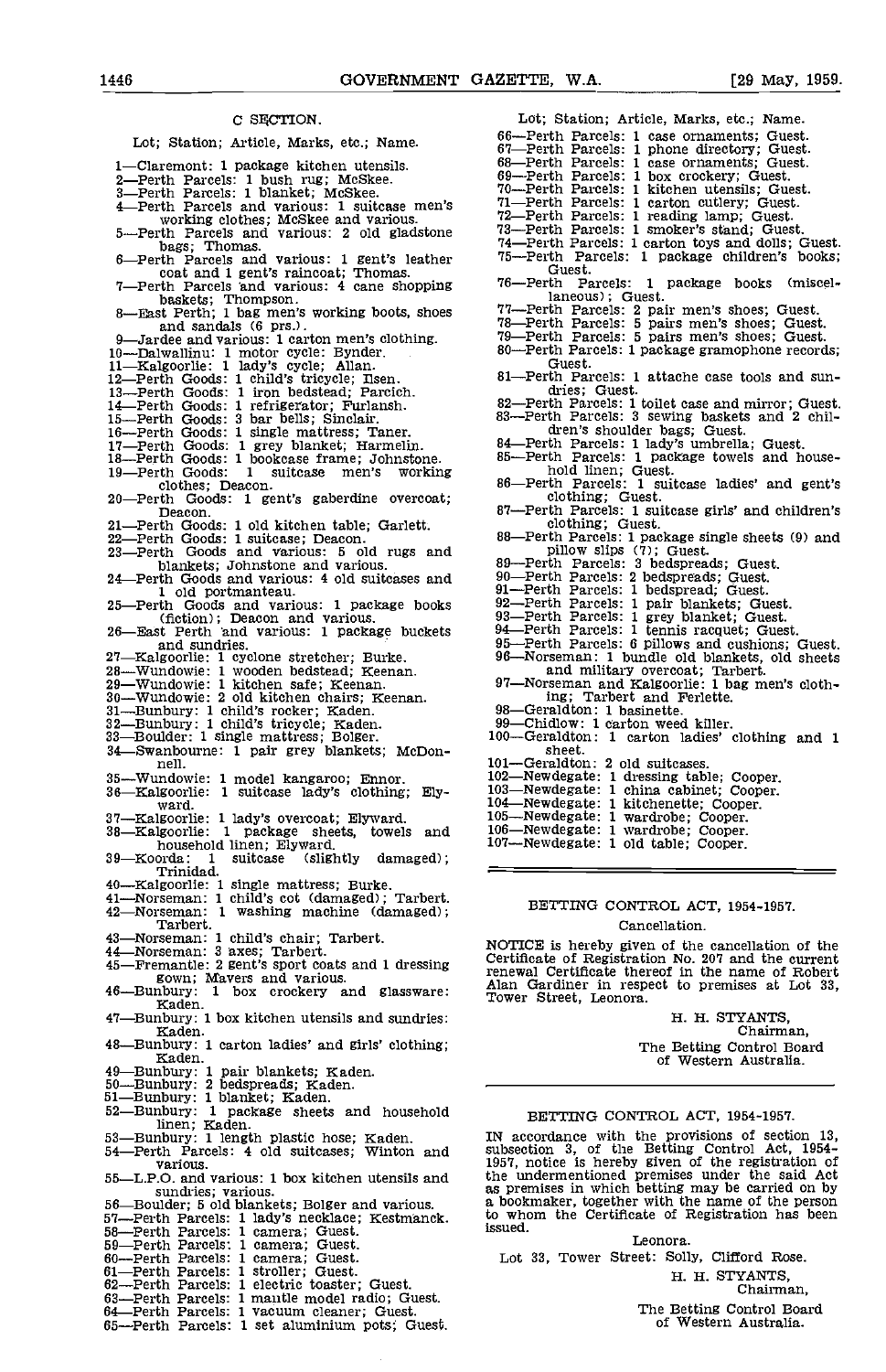#### BETTING CONTROL ACT, 1954-1957.

#### Transfer of Registration.

NOTICE is hereby given of the transfer of the Registration of Premises in the name of Patrick<br>Burselum Healy from the premises at 324 Murray<br>Street, Perth, to premises at 312 Murray Street,<br>Perth, to be effective as from S

H. H. STYANTS,<br>Chairman, The Betting Control Board of Western Australia

# THE LIBRARY BOARD OF WESTERN Solicitors for the Company. AUSTRALIA ACT, 1951-1955.

Declaration.

# The Library Board of Western Australia, Perth, 14th May, 1958.

Ex. Co. No. 827.

HIS Excellency the Governor in Executive Council under the provisions of section 4 of the Library Board of Western Australia Act, 1951-1955, has been pleased to declare the following local authority a participating body for the purposes of the Act:

Melville Road Board (in respect of the S<sup>URC</sup><br>Applecross and Mt. Pleasant Wards).

F. A. SHARR, State Librarian.

#### APPOINTMENT.

#### (26 George V, No. 36.)

HIS Honour the Chief Justice has been pleased to appoint William Frederick White Godfrey, of 40<br>Duncraig Road, Applecross, in the State of West-<br>ern Australia, Solicitor, a Commissioner of the<br>Supreme Court of Western Australia, to administer<br>or take within the State of oath, affidavit, affirmation, declaration, or acknowledgment by a married woman to be used In the Supreme Court of Western Australia. The Commission to remain in force until the said William (P) Frederick White Godfrey ceases to reside in the  $\sim$  N.<br>State of Western Australia aforesaid, or until he  $\sim$   $\sim$  N. ceases to practise the profession of a Solicitor on  $\frac{N.V.}{LAND}$ <br>his own account or in partnership there, or until  $\frac{LAND}{\text{offocor}}$ 

G. J. BOYLSON, Registrar Supreme Court.

Supreme Court Office, Perth, 20th May, 1959.

#### COMPANIES ACT, 1943-1954.

Notice of change of situation of Registered Office of a Company Incorporated outside Western Australia which carries on business in Western Australia.

(Pursuant to Section 330 (4).)

Electronic Industries Imports Proprietary Limited. ELECTRONIC INDUSTRIES IMPORTS PRO-PRIETARY LIMITED hereby gives notice that the registered office of the company was, on the 16th day of April, 1959, changed to and is now situated at 68 Railway Parade, West Perth.

Dated this 6th day of May, 1959.

K. R. CALDECOTT, Agent in Western Australia.

Walsh, Mazza & Heydon, Solicitors for the above- named Company.

#### COMPANIES ACT, 1943-1954.

Canberra Television Services Proprietary Limited.

NOTICE is hereby given that the Registered Office<br>of the abovenamed company will be situated at<br>Room 75, Fourth Floor, A.N.A. House, St. George's<br>Terrace, Perth, and will be open to the public<br>between the hours of 10 a.m. 2 p.m. and 4 p.m., Mondays to Fridays, excluding public holidays.

Dated the 18th day of May, 1959.

FRANK DOWNING.<br>9 Barrack Street, Perth. Solicitor for the Company.

Downing & Downing, 9 Barrack Street, Perth,

# Western Australia.

#### COMPANIES ACT, 1943-1954.

Notice of Situation of Registered Office and of the Days and Hours during which such Office is Accessible to the Public.

Commercial Holdings Limited.

NOTICE is hereby given that the registered office<br>of Commercial Holdings Limited is situate at care<br>of Messrs. A. E. Weston, James & Co., 11 Howard Street, Perth, and that the days and hours during<br>which such office is accessible to the public are as<br>follows: 10 a.m. to 12 noon and 2 p.m. to 4 p.m.<br>week days, excluding Saturdays and public holidays.

Dated the 19th day of May, 1959.

JOSEPH, MUIR & WILLIAMS, Solicitors for the Company.

Joseph, Muir & Williams, 81 St. George's Terrace, Perth.

#### COMPANIES ACT, 1943-1954.

Notice of Situation of Registered Office of a Company incorporated outside Western Aus-tralia which carries on business or is about to carry on business within Western Australia and of the Days and Hours during which such Office is Accessible to the Public.

#### (Pursuant to Section 330 (4).)

N. V. Stoomvaart Maatschappij "Nederland."

N.V. STOOMVAART MAATSCHAPPIJ "NEDER-<br>LAND" hereby gives notice that the registered office of the company is situated at 111-113 St. George's Terrace, Perth, and that the days and hours during which such office is accessible to the public are as follows: Monday to Friday inclusive (excepting public and bank holidays), between the hours of 9 a.m. and 5 p.m.

Dated this 6th day of May, 1959.

# LESLIE PEARCE,<br>Local Agent in Western Australia.

Messrs. Stone, James & Co., of 81 St George's Terrace, Perth, Solicitors for the Company.

## COMPANIES ACT, 1943-1954.

M. G. Bond & Son Pty. Ltd. (In Liquidation).<br>NOTICE is hereby given that the affairs of the<br>above company are fully wound up and for the<br>purpose of receiving the liquidators' account of the winding up a general meeting of the shareholders<br>and creditors of the company will be held at the<br>office of Merry & Merry, 44 St. George's Terrace.<br>Perth, on Tuesday, the 2nd day of June, 1959, at<br>12 o'clock noon.

Dated this 12th day of May, 1959.

C. H. MERRY, F. V. B. HILLMAN, Liquidators.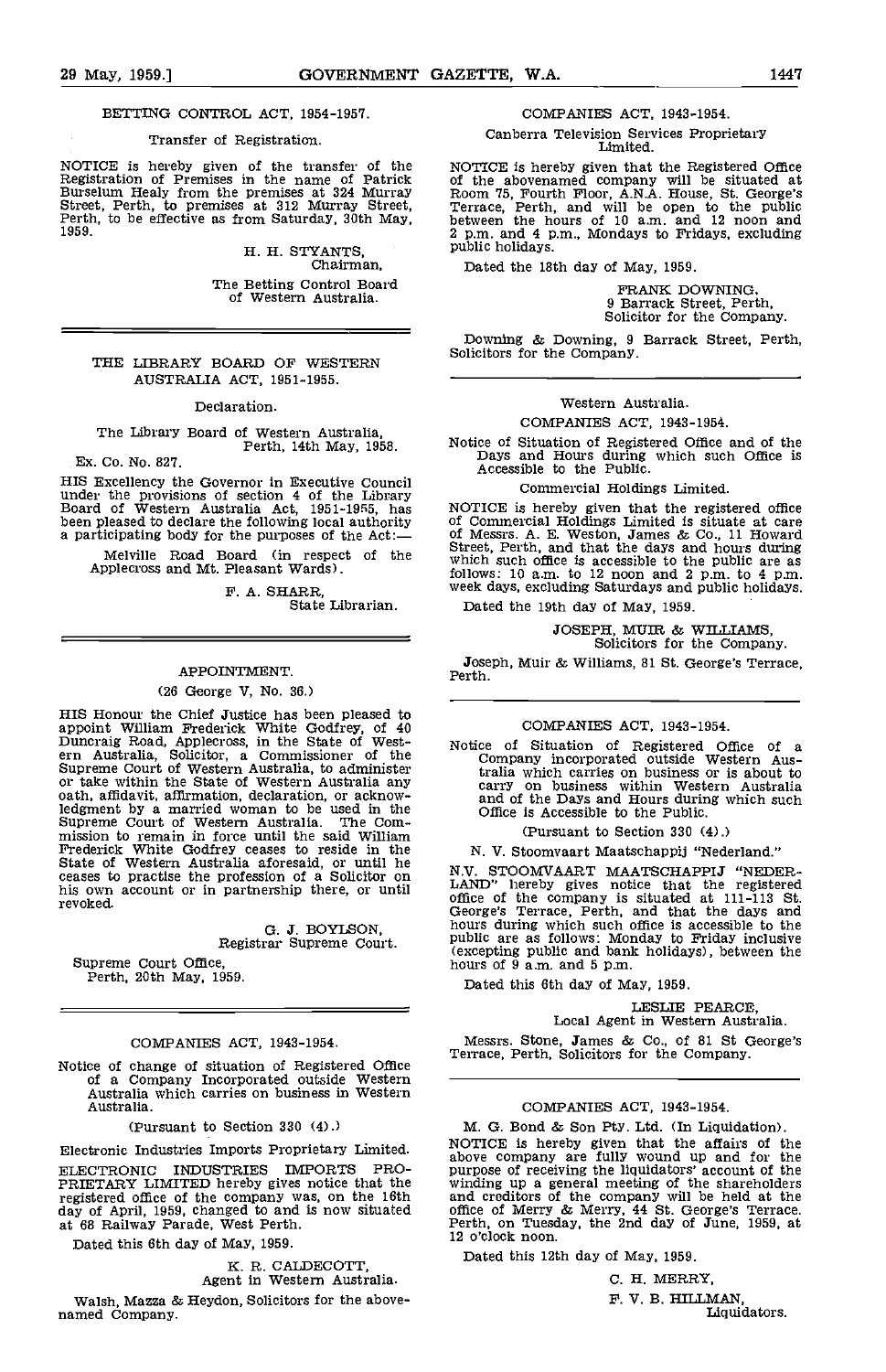COMPANIES ACT, 1943-1946. (Pursuant to Section 99 (4).)

Lanes (W.A.) Pty. Limited.

NOTICE is hereby given that the registered office  $A^{C}$  of Lanes (W.A.) Pty, Limited, was on the 11th day of May, 1959, changed to and is now situated at 36 and 38 Railway Crescent, Welshpool.

Dated this 15th day of May, 1959.

K. 3. FALKNER, Director.

COMPANIES ACT, 1943-1954.

(Section 99 (4).)

Swanco Pty. Ltd.

NOTICE is hereby given that the registered office of Swanco Pty. Ltd is situate at 33 Swan Street, North Fremantle, and that the days and hours during which such office is accessible to the public are as follows: From Monday to Friday inclusive in each week (other than public holidays) between the hours of 9 a.m. and 5 p.m.

Dated this 25th day of May, 1959.

PARKER & PARKER, 21 Howard Street, Perth, Solicitors for the Company.

# COMPANIES ACT, 1943-1946. Notice Concerning Lost Share Certificate. (Pursuant to Section 414 (1).)

Supa-Furn Limited.

NOTICE is hereby given that share certificate No.<br>106 for one thousand shares in the abovenamed<br>company entered in the name of Eileen Mary<br>Kenny, of Willagee Park Hotel, Willagee, Western<br>Australia, has been lost and it is the directors of the abovenamed company to Issue a duplicate certificate in lieu thereof after the expiration of 28 days from the publication hereof.

Dated the 26th day of May, 1959.

3. G. LORECK, Acting Secretary.

#### COMPANIES ACT, 1943-1954.

BEAUREPAIRE TYRE SERVICE PROPRIETARY LIMITED hereby gives notice that the registered office of the company is situated at 581-583 Murray<br>Street, Perth, and that the days and hours during<br>which such office is accessible to the public are<br>as follows: Mondays to Fridays inclusive (but<br>excluding public holiday

Dated this 8th day of May, 1959.

# NEIL A. EDWARDS, Agent in Western Australia.

Wheatley & Sons, Solicitors, 49 St. George's Ter- race, Perth.

### COMPANIES ACT, 1943-1954.

Notice of Change in Situation of Registered Office and/or of the Days and Hours such Office is Accessible to the Public.

(Pursuant to Section 99 (4).)

Lloyd & Co. Pty. Ltd.

NOTICE is hereby given that the registered office of Lloyd & Co. Pty. Ltd. was, on the 27th day of April, 1959, changed to and is now situated at 121 Hay Street, Subiaco.

Dated this 26th day of May, 1959.

H. L. GILBERT, Director.

COMPANIES ACT, 1943-1954.

Notice of Change in Situation of Registered Office and/or the Days and Hours such Office Is Accessible to the Public.

(Pursuant to Section 99 (4).)

Humble & Gomme Pty. Ltd.

NOTICE is hereby given that the registered office of Humble & Gomme Pty. Ltd. was, on the 15th day of May, 1959, changed to and is now situated at 18 St. George's Terrace, Perth, and that situated at 18 St. George's Terrace, Perth, and that the days and hours during which such office is accessible to the public are as follows:—Monday to Friday (holidays excepted), front 10 am, to 4 p.m.

Dated this 27th day of May, 1959.

H. M. SPILSBURY, Secretary.

#### COMPANIES ACT, 1943-1954.

Notice of Situation of Registered Office of a Company Incorporated outside Western Australia<br>about to carry on Business within Western<br>Australia and of the Days and Hours during<br>which such Office is Accessible to the Publi (Pursuant to Section 330 (4).)

Discount Corporation of Australia Pty. Limited. DISCOUNT CORPORATION OF AUSTRALIA PTY. LIMITED hereby gives notice that the reg-istered office of the company is situated at First Floor, 114 St. George's Terrace, Perth, and that the days and hours during which such office is accessible to the public are as follows: Mondays to Fridays (excluding holidays), 10 a.m. to 3 p.m.

Dated this 4th day of May, 1959.

# 3. I. THODEY, Agent in Western Australia.

Robinson, Cox & Co., of 20 Howard Street, Perth, Solicitors for the Company.

# MOUNTAIN VIEW GOLD NO LIABUTY. Notice of Meeting.

NOTICE is hereby given that the Eleventh Annual General Meeting will be held at the Palace Hotel, St. George's Terrace, Perth, Western Australia, on Monday, 22nd June, 1959, at 11.30 a.m.

#### Business.

To receive and, if approved, adopt the directors' report and statement of accounts for year ended 31st August, 1958.

To elect a director. Mr. George Moss retires in accordance with clause 91 of the Articles of Association and, being eligible, offers himself for re- election.

To determine, In accordance with clause 77 of the Articles of Association, the remuneration of directors for the ensuing year.

(4) To appoint auditors for the ensuing year, and to determine their remuneration.

To report progress of drilling at Day Dawn.

To transact any other business that may legally be brought forward.

By order of the Board,

E. S. WALTON,

Secretary. Perpetual Trustee Buildings, St. George's Terrace, Perth, Western Australia. Dated 29th May, 1959.

Transfer Books and Register of Members will be closed from 5 p.m., Monday, 15th June, 1959, until 5 p.m., Monday, 22nd June, 1959.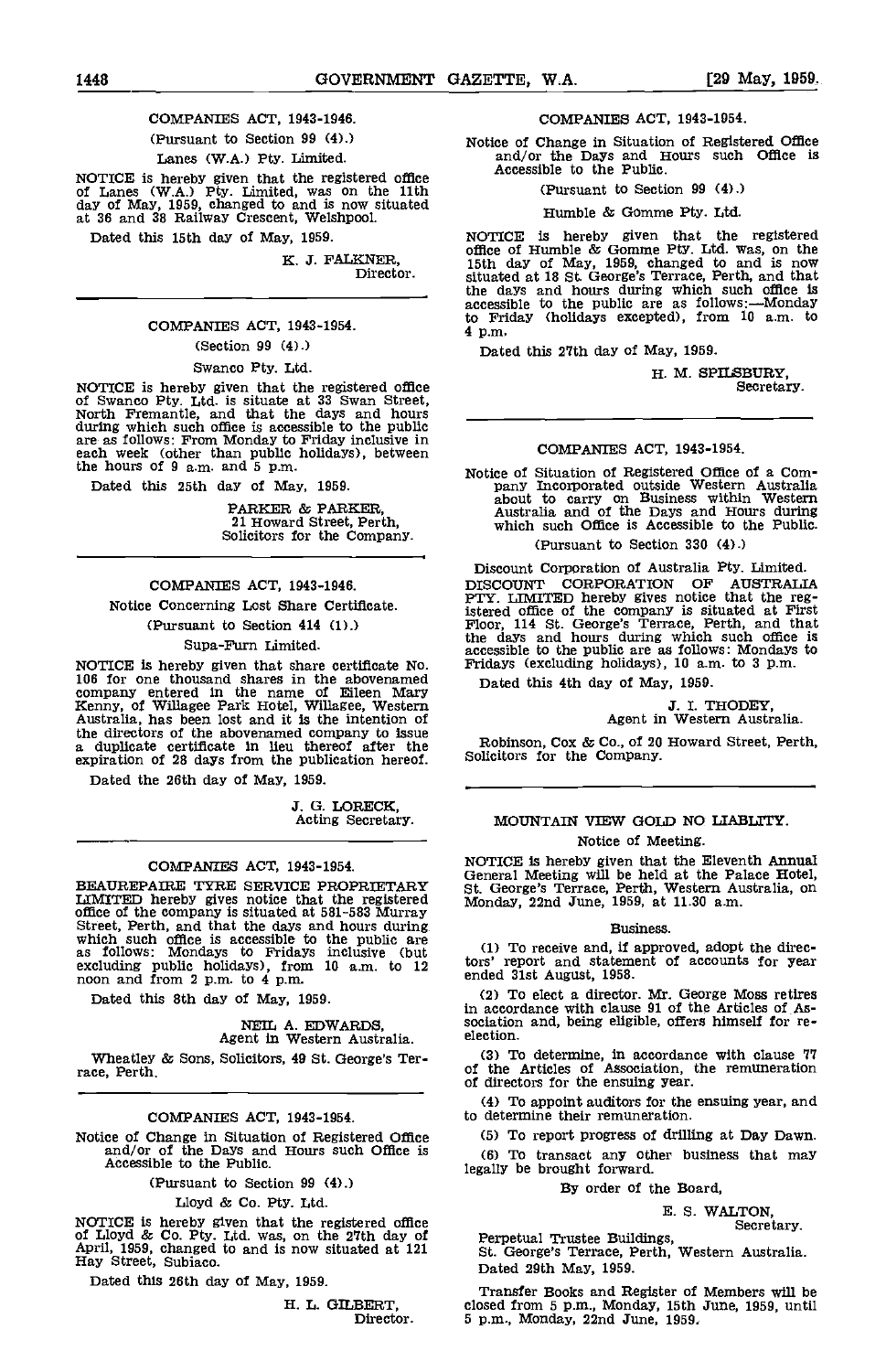#### COMPANIES ACT, 1943-1954.

NOTICE is hereby given that a meeting of the  $\frac{1}{6}$  shareholders and creditors of South Perth Building Co. Pty. Ltd. (In Liquidation) will be held at the office of Garland & Garland, Eighth Floor, 2<br>N.M.L. Building, 81 St. George's Terrace, Perth, at p.m. on Thursday, the 11th day of June, 1999, 4 p.m. on Thursday, the

Dated this 25th day of May, 1959.

IDRIS V. GARLAND, Liquidator.

#### COMPANIES ACT, 1943-1954.

## Notice Concerning Lost Share Certificates. (Pursuant to Section 414 (1).)

#### The Western Australian Worsted and Woollen Mills Limited.

NOTICE is hereby given that the following share the 3<br>certificates for 79 ordinary shares in the above-<br>named company, entered in the names of the of the shareholders named, have been lost or destroyed, and it is the intention of the directors of the abovenamed company to issue duplicate certificates in<br>lieu thereof after the expiration of twenty-eight Date<br>days from the publication hereof:—

Certificate No. 614 for 20 shares-William Ernest Eaton, of Goomalling.

Certificate No. C506 for 12 shares—Frederick Alfred Lewis Douglas, of The Lakes, Woodanilling.

Certificate No. 1777 for 25 shares-William Moir Garrity, of Eticup, Broomehill.

Certificate No. 1318 for 10 shares-Eliza Moir, of Ravensthorpe.

Certificate No. C.1596 for 12 Shares-Ellen Sophia Popple, of Moira Road, Collie.

Dated the 19th day of May, 1959.

S. P. RODGERS, Secretary.

IN THE MATTER OF THE COMPANIES ACT, 1943-1954, and in the matter of Swanco Pty. Ltd

NOTICE is hereby given that, pursuant to section 26 (1) of the abovenamed Act, a Certificate of Incorporation as a Limited Company, has this day been issued to Swanco Pty. Ltd.

Dated this 25th day of May, 1959.

T. MACFARLANE, Deputy Registrar of Companies.<br>Companies Office,

Supreme Court, Perth, W.A.

IN THE MATTER OF THE COMPANIES ACT. 1943-1954, and in the matter of Westralian Air Surveys Proprietary Limited.

NOTICE is hereby given that, pursuant to section date t<br>
26 (1) of the abovenamed Act, a Certificate of the as<br>
Incorporation as a Limited Company, has this day entitle been issued to Westralian Air Surveys Proprietary and diffusion and Limited.

Dated this 20th day of May, 1959.

T. MACFARLANE, Deputy Registrar of Companies.

Companies Office, Supreme Court, Perth, WA.

IN THE MATTER OF THE COMPANIES ACT, 1943-1954, and in the matter of Albert's TV & Hi-Fi Centre Pty. Ltd.

NOTICE Is hereby given that, pursuant to section 26 (1) of the abovenamed Act, a Certificate of Incorporation as a Limited Company, has this day been issued to Albert's TV  $\&$  Hi-Fi Centre Pty. Ltd. Dated this 18th day of May, 1959.

T. MACFARLANE,<br>Deputy Registrar of Companies.<br>Companies Office,

Supreme Court, Perth, W.A.

#### IN THE SUPREME COURT OF WESTERN AUSTRALIA-PROBATE JURISDICTION.

In the matter of the Will of Grace Page Sloan, late of Wellard, in the State of Western Australia, Widow, deceased.

ALL claims or demands against the estate of the abovenamed deceased must be sent in writing to the Executors, care of the undersigned, on or before the 30th day of June 1959, after which date the said Executors will proceed to distribute the assets of the said deceased amongst the persons entitled thereto having regard only to the claims and demands of which they shall then have had notice.

Dated this 14th day of May, 1959.

PRANK UNMACK & CULLEN, of 45 Market Street, Fremantle, Solicitors for the Executors.

#### IN THE SUPREME COURT OF WESTERN AUSTRALIA-PROBATE JURISDICTION.

In the matter of the Will of Richard Dickson Gell, formerly of 15 Langsford Street, Claremont, in the State of Western Australia, but late of 5 Taylor Road, Claremont, in the said State, Bank Officer, deceased.

ALL claims or demands against the estate of the abovenamed deceased must be sent in writing to the Executrix, care of the undersigned, on or before the 30th day of June, 1959, after which date the said Executrix will proceed to distribute the assets of the said deceased amongst the persons entitled thereto having regard only to the claims and demands of which she shall then have had notice.

Dated this 14th day of May, 1959.

FRANK UNMACK & CULLEN, of 45 Market Street, Fremantle, Solicitors for the Executrix.

## IN THE SUPREME COURT OF WESTERN AUSTRALIA-PROBATE JURISDICTION.

In the matter of the Will of Weller Arnold, late of 32 Bathurst Street, Hobart, in the State of Tasmania, Biscuit Manufacturer (Retired), deceased.

ALL claims or demands against the estate of the abovenamed deceased must be sent in writing to the executors, care of Nicholson, Verschuer & Nicholson, Solicitors, 97 St. George's Terrace, Perth, on or before the 30th day of June, 1959, after which date the said Executors will proceed to distribute the assets of the said deceased amongst the persons entitled thereto, having regard only to the claims and demands of which they shall then have had notice.

Dated this 25th day of May, 1959.

NICHOLSON, VERSCHUER & NICHOLSON, 97 St. George's Terrace, Perth, Solicitors for the Executors.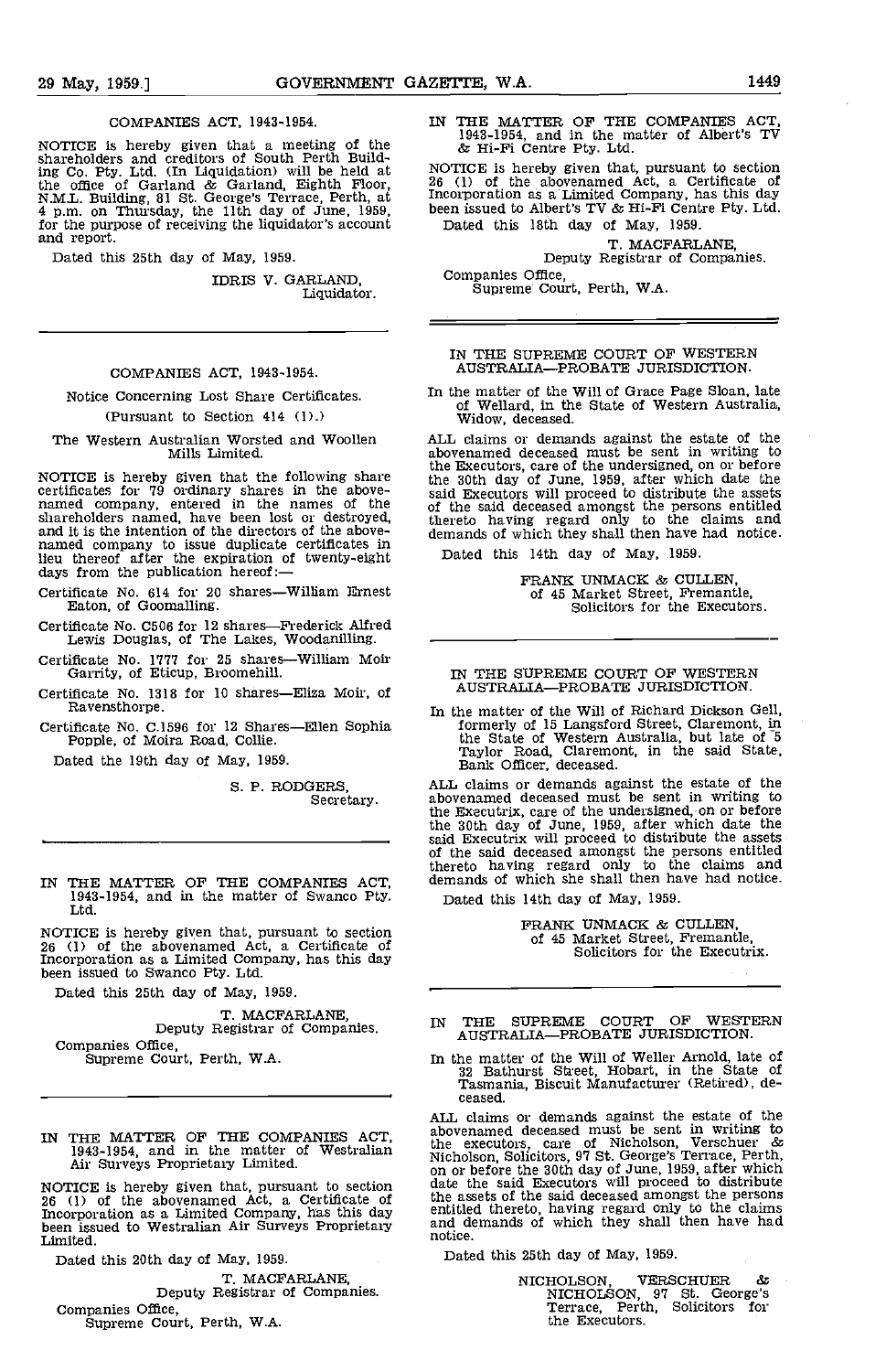- AUSTRALIA-PROBATE JURISDICTION.
- In the matter of the Will of Wesley Allan Sambell, formerly of "Waratah," Dinninup, in the State of Western Australia, but late of 12 Louise Street, Nedlands, in the said State, Farmer and Grazier, deceased.

ALL claims or demands against the estate of the Tate of Yellowdine; 25/12/58.<br>abovenamed deceased must be sent in writing to the Joyce, John Francis (also known as John Martial abovenamed deceased must be sent in writing to the Joycenecutrix, Betty Valetta Sambell, of c/o Messrs. Ilbery & Toohey, 69 St. George's Terrace, Perth, Form or before the 30th day of June, 1959, after which Morg date the said Executrix will proceed to distribute 2 date the said Executrix will proceed to distribute  $2/5/59$ .<br>the assets of the said deceased amongst the persons entitled thereto having regard only to the claims been;  $10/1/59$ .<br>and demands of which she shall then have notice.

Dated this 25th day of May, 1959.

ILBERY & TOOHEY. of 69 St. George's Terrace, Perth. Solicitors for the Executrix,

#### IN THE SUPREME COURT OF WESTERN AUSTRALIA-PROBATE JURISDICTION.

#### Notice to Creditors and Claimants.

NOTICE is hereby given that all persons having among claims or demands against the estates of the under- mentioned deceased persons are hereby required to send particulars of such claims or demands to me in writing on or before the 22nd day of June, 1959, after which date I will proceed to distribute the assets of the said deceased persons among those entitled thereto, having regard only to those claims put or demands of which I shall then have had notice.

Dated at Perth the 20th day of May, 1959.

J. H. GLYNN, Public Trustee.

Public Trust Office, State Insurance Building, 184 St. George's Terrace, Peth, W.A.

Name; Occupation; Address; Date of Death.

- Bastian, Clarice Irene (also known as Bastian, W.A.G.K.; late of 81 Anzac Terrace, Bassen-<br>Clarice, Scott, Clarice Irene and Scott, Clarice); Married Woman; late of 287 Bulwer Street, Formsty, Elizabeth Drever; Married Wom
- 
- Davenport, William Hasker; Retired Farmer; late of Bowden Avenue, Armadale; 22/2/59,
- Grade, Oscar; Retired Carpenter; late of 6 Coral Street, South Fremantle; 4/4/59.
- Hart, Frederick George; Retired Stores Clerk; late of 5 Lenton Road, Attadale; 22/4/59. Green, John Edward; formerly Bricklayer but late
- Jackson, Oliver; Farmer; late of Te Aroha, in New Zealand; 28/6/58.
- Livie, Janet Dobie Hardie; Married Woman; late of 2 Rosetta, Street, Bassendean; 4/4/59.
- Raven, Albert George; Retired Farmer; formerly of Annett Road, Walliston, but late of Claremont; 18/4/59.
- Snaith, Clara; Widow; late of 2 Prowse Street, West Perth; 1/3/59.
- Snell, Elizabeth; Widow; formerly of 13 Fairlight Street, Mosman Park, but late of Harvest Road, North Fremantle; 1/3/59.
- Zalan, Ryszard; Seaman; formerly of 11 Earnsfield Road, Claremont, but late of 18 Wongan Avenue, White Gum Valley; 2/3/58.
- Campbell, Norman Arthur; Pensioner; late of Fole- wood Road, Toodyay; 28/5/58.
- Hollerhead, Walter Thomas; formerly Labourer but late Pensioner; late of Brookton; 18/2/59.
- Staniland, Leonard; Pensioner; late of Faversham House, York; 22/2/59,
- woolgar, Jack Hugh; P.M.G. Linesman; late of Bridge House, James Street, Guildford; 27/12/58.

IN THE SUPREME COURT OF WESTERN Betti, Alessio; Labourer; late of Carnarvon; 23/4/59. Betti, Alessio; Labourer; late of Carnarvon; 23/4/59.<br>Clough, William Edwin; formerly Postmaster but<br>late Builder and Contractor; late of Marvel

- Lock, via Southern Cross; 13/4/59.<br>Daniels, Alfred William; Retired Miner; formerly<br>of 1 Brookman Street, Kalgoorlie, but late of<br>17 Kitchener Road, Kalgoorlie, 29/4/59.<br>Harper, Frank Cyril Raymond; Railway Fettler;<br>late o
- 

Joyce); Retired Miner; late of 25 Dart Street, Boulder; 17/1/59.<br>Morgan, Walter; Retired Farmer; late of Wagin;

Ritchie, William; Farm Labourer; late of Narem-

# IN THE SUPREME COURT OF WESTERN AUSTRALIA-PROBATE JURISDICTION

Notice to Creditors and Claimants.

NOTICE is hereby given that all persons having claims or demands against the estates of the undermentioned deceased lersons are hereby re- quired to send particulars of such claims or demands to me in writing on or before the 29th day of June, 1959, after which date I will proceed to distribute the assets of the said deceased persons among those entitled thereto, having regard only to those claims or demands of which I shall then have had notice.

Dated at Perth, the 27th day of May, 1959.

J. H. GLYNN, Public Trustee.

PUBLIC TRUST OFFICE, State Insurance Building, 184 St. George's Terrace, Perth, W.A.

Name; Occupation; Address; Date of Death.

- Best, Thomas Gilmore (also known as Best, Gilmore Thomas); formerly Carpenter but late Builder; formerly of Pinjarra, but late of 213 Burniston Street, Scarborough; 6/5/59.<br>Blanch, Albert James; Car and Wagon Examiner, W.A
- 
- 
- 
- 
- Carlin, Samuel Allen; Clerk; late of 24 Richardson Cox, Edgar Frederick; Retired Farmer; late of 10<br>
Street, West Perth; 24/4/59.<br>
Davenport, William Hasker; Retired Farmer; late Street, Mosman Park;  $10/3/59$ .<br>
Davenport Blanch, Albert James; Car and Wagon Examiner,<br>
W.A.G.R.; late of 81 Anzac Terrace, Bassen-<br>
dean; 6/3/59.<br>
Christey, Elizabeth Drever; Married Woman;<br>
formerly of Margaret River, but late of 39<br>
Codusworthy Road, Claremont
	-
	-
	-
	- late of 44 Wasley Street, Mount Lawley; 5/4/59.
	- Perlinan, Gertrude (also known as Gertie Pearlman and Etta Pearlman); Widow; late of 296 Bul- wer Street, Perth; 7/4/59. Teichmann, Josef; -; late of Sunset Home, Ned-
	-
	- manus, 25/3/59.<br>
	Thomas, Ada; Married Woman; late of 7 Rhodes<br>
	Place, Mosman Park; 6/4/59.<br>
	Webb, Daisy Ethel; Spinster; late of 53 Leura<br>
	Street, Hollywood; 25/4/58.
	-
	- Street, Hollywood; 25/4/58.<br>Wilson, Doris Day; Spinster; formerly of 43 Kent<br>Terrace, Kent Town, South Australia, but late<br>of 167 Petra Street, Palmyra; 14/1/59.<br>Kitchen, Francis George; Retired; late of 17<br>Sampson Road, B
	-
	- Sampson Road, Bunder Briotti); Fencing Contractor; late of Three Springs; 22/3/59.<br>Three Springs; 22/3/59. Smith, Jane; Widow; late of Ravensthorpe;
	- Smith, Jane;<br>10/10/43.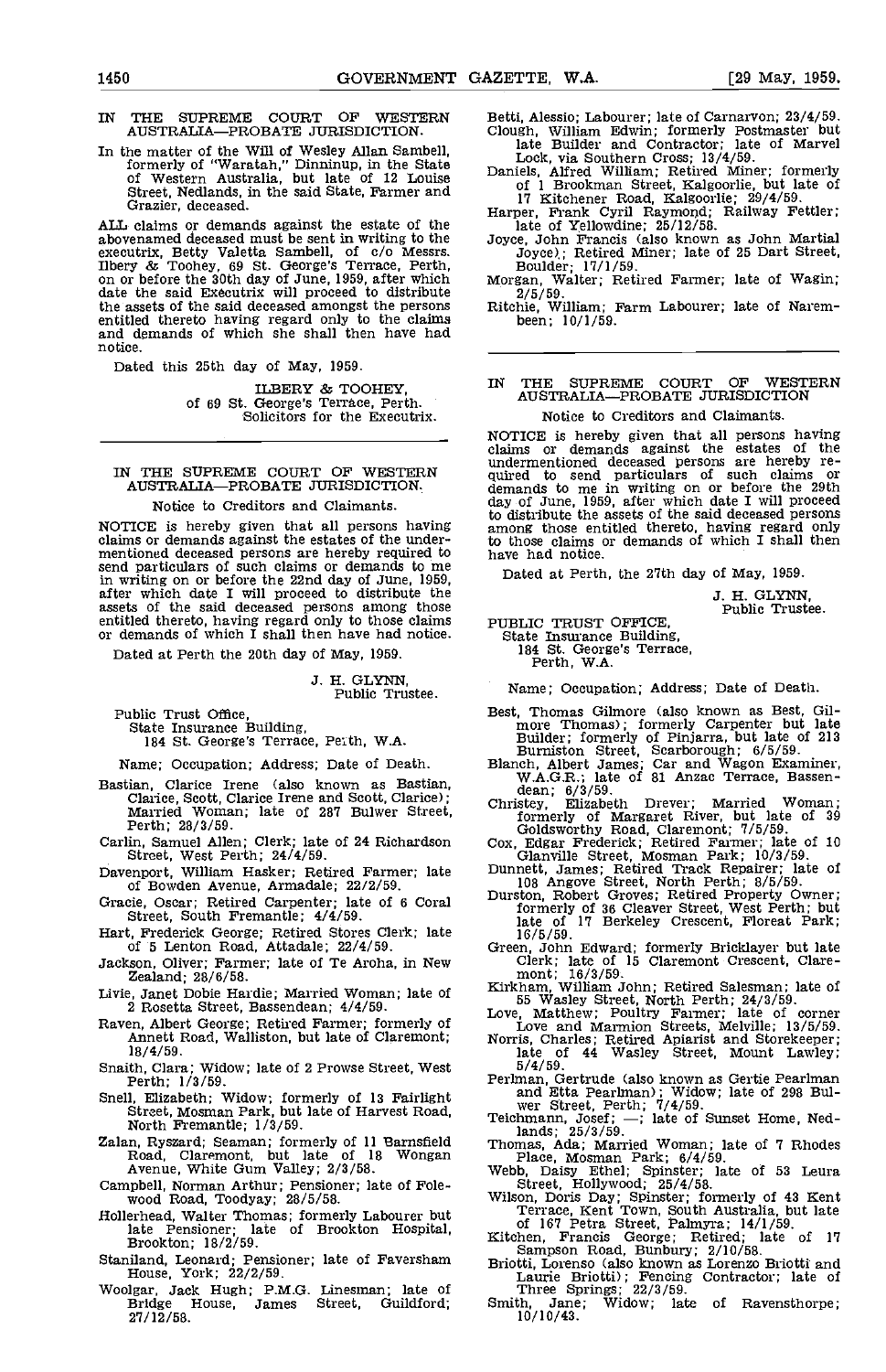$\blacksquare$ 

#### PUBLIC TRUSTEE ACT, 1941-1953.

NOTICE is hereby given that, pursuant to section 14 of the Public Trustee Act, 1941-1953, the Pub-lic Trustee has elected to administer the estates of the undermentioned deceased persons.

Dated at Perth the 26th day of May, 1959.

3. H. GLYNN, Public Trustee, 184 St. George's Terrace, Perth,

- Name of Deceased; Occupation; Address; Date of Death; Date Election Filed.
- Mabis, Paul Emil; Retired Miner; late of Collie; 20/12/58; 18/5/59.
- Reid, Robert Little; Retired Labourer; late of<br>Wittencom Gorge; 30/11/58; 21/5/59.
- Davis, Sim Sydney; Dry Cleaner; late of Kal-<br>goorlie; 26/10/58; 21/5/59.

# ACTS OF PARLIAMENT, ETC., FOR SALE AT GOVERNMENT PRINTING OFFICE.

|                                                                                         | £                 | 8.           | d.     | LIn             |
|-----------------------------------------------------------------------------------------|-------------------|--------------|--------|-----------------|
| Abattoirs Act and Amendment                                                             | 0<br>             | 2            | 0      | Lin             |
| Administration Act (Consolidated)                                                       | 0<br>$\cdots$     | 4            | 0      | Ma              |
| Adoption of Children Act<br>$\cdots$                                                    | 0<br>             | $\mathbf{I}$ | 6      | Ma              |
| Associations<br>Incorporation Act<br>and                                                |                   |              |        | Mя              |
| Regulations<br>$\cdots$<br><br>$\ldots$                                                 | 0<br>             | $\mathbf{2}$ | 0      |                 |
| Auctioneers Act<br><br>$\cdots$<br>$\cdots$                                             | 0<br>             | $\mathbf{I}$ | 6      | Ma              |
| Bills of Sale Act<br>$\cdots$<br>$\ldots$<br>$\cdots$                                   | 0<br>$\mathbf{a}$ | 3            | 0      |                 |
| Brands Act<br>$\cdots$<br>$\ddotsc$<br>$\cdots$<br>$\cdots$                             | 0<br>             | 2            | 0      | Me              |
| Bush Fires Act (Consolidated)<br>$\sim$                                                 | 0<br>             | 4            | 0      | Me              |
| Carriers Act<br><br><br>                                                                | 0<br>             | 0            | 6      |                 |
| Child Welfare Act<br>$\mathbf{1}$<br>$\cdots$<br>$\cdots$                               | 0<br>$\cdots$     | 3            | 6      | Mi.             |
| Companies Act<br>$\cdots$<br>$\sim$<br>as d                                             | 0<br>             | 10           | 0      | Mi.             |
| Dairy Industry Act<br><br>                                                              | 0<br>             | 2            | 0      | Mi.             |
| Dairy Products<br>Marketing<br>Regulation                                               |                   |              |        |                 |
| Act.<br>$\sim$<br><br><br>                                                              | 0<br>$\cdots$     | 2            | 0      | Mi.             |
| Declarations and Attestations Act                                                       | 0<br>$\cdots$     | 0            | 6      | Mo              |
| Dentists Act<br>$\cdots$<br>$\mathbf{1}$ and $\mathbf{1}$ and $\mathbf{1}$<br>$\cdots$  | 0<br>             | 3            | 0      | Mυ              |
| Dog Act (Consolidated)<br>$\sim$<br>$\cdots$                                            | 0                 | 1            | 6      |                 |
| Dried Fruits Act<br><b>Contract</b>                                                     | 0                 | 2            | 0      | Nа              |
| $\cdots$<br><br>Droving Act                                                             |                   | 1            | 6      | Pa:             |
| $\cdots$<br>$\sim$<br>$\cdots$<br>Egg Marketing Act                                     | 0<br>$\cdots$     | 1            |        | Pa <sup>-</sup> |
| $\cdots$<br>$\cdots$<br>Electricity Act                                                 | 0<br>             |              | 6      | Pea             |
| <br>.<br>$\cdots$                                                                       | 0<br>             | 3            | 0      | Pet             |
| Electoral Act (Consolidated)<br>$\cdots$                                                | 0<br>             | 4            | 0      | Ph              |
| Evidence Act (Consolidated)<br>$\cdots$<br>Factories and Shops Act (Consolidated)       | <br>0<br>0        | 4<br>4       | O<br>0 | Pre             |
| Factories and Shops Act Regulations                                                     | 0<br>             | 1            | U      | Pla             |
| Factories and Shops Time and Wages                                                      |                   |              |        | Pul             |
| Books-                                                                                  |                   |              |        | Pul             |
| Large<br>$\cdots$ .<br><br><br><br><br><br><br><br><br><br><br><br>$\cdots$<br>$\cdots$ | 0<br>$\cdots$     | 7            | 6      | Pu              |
| Small<br>$\ldots$<br>$\cdots$<br>$\cdots$                                               | 0<br>             | 5            | 0      | Ro              |
| Feeding Stuffs Act<br>$\cdots$<br>                                                      | 0<br>             | 1            | 0      | Sal             |
| Fertilisers Act<br><br>$\cdots$<br>$\cdots$                                             | 0<br>             | 1            | 6      | Sec             |
| Fire Brigades Act<br>$\ddotsc$<br>                                                      | 0<br>             | 3            | 0      | Sec             |
| Firearms and Guns Act (Consolidated)                                                    | n                 | $\mathbf{I}$ | R      | Sta             |
| Fisheries Act (Consolidated)<br>$\cdots$                                                | 0<br>             | 3            | 0      | Sta             |
| Forests Act<br><b>Contract</b><br>$\sim$ 1111<br>$\sim 10^{-11}$<br>                    | 0<br>             | 2            | 0      | Sta             |
| Fremantle Harbour Trust Act<br>(Consoli-                                                |                   |              |        | Sta             |
| dated)<br>$\cdots$<br>$\cdots$<br>$\cdots$<br>                                          | 0<br>             | 3            | 0      | Su              |
| Friendly Societies Act and Amendments                                                   | 0                 | 3            | 0      | Suj             |
| Gold Buyers Act and Regulations                                                         | 0<br>.            | 2            | 0      | Tir             |
| Hawkers and Pedlars Act and Amend-                                                      |                   |              |        |                 |
| ment<br><br><br>$\sim 100$ km s $^{-1}$<br>$\cdots$                                     | 0<br>             | 0            | 6      | To <sup>.</sup> |
| Health Act (Consolidated)<br>and the company of the company                             | 0                 | 7            | 0      | <b>Tri</b>      |

# Acts of Parliament, etc.-continued.

| section           |   |                                                                                            |        |        |        |  |
|-------------------|---|--------------------------------------------------------------------------------------------|--------|--------|--------|--|
| ie Pub-           |   | Hire Purchase Agreement Act (Consoli-                                                      |        | £s.d.  |        |  |
| estates           |   | dated)<br><br>$\cdots$<br><b>Contract Contract</b><br>$\cdots$<br>$\sim 10^{-1}$           | 0      | 1      | 0      |  |
| 159. .            |   | Illicit Sale of Liquor Act<br>$\cdots$<br>                                                 | 0.     | 1      | 0      |  |
|                   |   | Industrial Arbitration Act (Consolidated)                                                  |        | 0 12   | 6      |  |
| ſ,<br>æe,         |   | Inebriates Act<br>$\ldots$ $\ldots$                                                        | 0      | 1      | 0      |  |
| erth.             |   | $\cdots$<br>$\cdots$<br>Infants, Guardianship of, Act                                      | 0      | 1      | 6      |  |
| ; Date            |   | $\cdots$<br>$\cdots$<br>Inspection of Machinery Act with Regu-                             |        |        |        |  |
|                   |   | lations<br>and a<br><br>$\sim 10^{-10}$<br>$\cdots$<br>$\cdots$                            | 0      | 4      | 0      |  |
| Collie:           |   | Inspection of Scaffolding Act (Consoli-                                                    |        |        |        |  |
|                   |   | dated)<br>$\cdots$<br>$\cdots$<br>$\cdots$<br>$\cdots$<br>$\cdots$                         | 0      | 1      | 6      |  |
| late of           |   | Interpretation Act<br>المحدد<br>and the<br>$\ldots$ .<br>$\sim 10^{-1}$                    | 0      | 3      | 0      |  |
| of Kal-           |   | Irrigation and Rights in Water Act<br>$\cdots$                                             | 0      | 3      | 0      |  |
|                   |   | Justices Act (Consolidated)                                                                |        | 4      | 0      |  |
|                   |   | $\cdots$<br>$\cdots$                                                                       | 0      |        |        |  |
|                   |   | Land Act<br>$\sim 100$<br>$\cdots$<br>$\cdots$<br>$\cdots$<br>$\cdots$                     | 0      | 5      | 0      |  |
| LE AT             |   | Legal Practitioners Act (Consolidated)<br>Licensed Surveyors Act                           | 0<br>0 | 3<br>2 | 0<br>0 |  |
|                   |   | <b>Contract Contract</b><br>$\cdots$<br>$\cdots$<br>Licensing Act and Amendments           | 0      | 4      | 6      |  |
|                   |   | $\sim$<br>Limitation Act                                                                   |        |        |        |  |
| £<br>.s. d.       |   | $\cdots$<br>$\cdots$<br>$\cdots$<br>$\cdots$                                               | 0      | 2      | 0      |  |
| $\mathbf{2}$<br>0 | O | Limited Partnerships Act<br>$\ldots$ .<br>$\cdots$                                         | 0      | 1      | 0      |  |
| 0<br>4            | 0 | Marine Stores Dealers Act<br>$\cdots$<br>$\cdots$                                          | 0      | 1      | 6      |  |
| 0<br>$\mathbf{1}$ | 6 | Marriage Act<br><br>$\cdots$<br>$\cdots$<br>$\cdots$                                       | 0      | з      | 0      |  |
|                   |   | Married Women's Property Act (Consoli-                                                     |        |        |        |  |
| 0<br>2            | 0 | dated)<br><b>Contact Contact</b><br>$\cdots$<br>$\cdots$<br><br>$\cdots$                   | 0      | 1      | 0      |  |
| 0<br>1            | 6 | Married Women's Protection Act (Con-<br>solidated)                                         |        |        |        |  |
| 0<br>3            | o | $\cdots$<br>$\cdots$<br>$\cdots$<br>$\cdots$<br>Medical Practitioners Act                  | 0      | 1      | 0      |  |
| 0<br>2            | 0 | $\cdots$<br>$\ldots$ .                                                                     | 0      | 2      | 0      |  |
| 0<br>4            | n | Metropolitan Water<br>Supply, Sewerage<br>and Drainage Act                                 |        |        |        |  |
| 0<br>0            | 6 | and the<br>$\cdots$<br>$\cdots$<br>Milk Act<br>$\cdots$<br>$\cdots$                        | 0      | 3      | 0      |  |
| 0<br>з            | 6 | <b>Contractor</b><br>$\sim$<br>$\cdots$<br>Mines Regulation Act                            | 0      | 3      | 0      |  |
| 0 10              | 0 | $\sim$ $\sim$<br>$\cdots$<br>$\cdots$                                                      | 0      | 3      | 6      |  |
| 0<br>2            | 0 | Mine Workers' Relief Fund Act and Regu-<br>lations<br>aasan in<br>$\cdots$                 | 0      | 3      | 6      |  |
|                   |   | $\cdots$<br>$\cdots$<br>$\cdots$<br>Mining Act<br>$\sim 10^{-10}$                          |        |        | 0      |  |
| 0<br>2            | 0 | <br><br><br>$\cdots$<br>Money Lenders Act (Consolidated)                                   | 0      | 5      |        |  |
| 0<br>0            | 6 | $\cdots$<br>Municipal<br>Corporations Act                                                  | 0      | 2      | 0      |  |
| 0<br>з            | 0 | (Consoli-<br>dated)<br>$\cdots$<br>$\cdots$<br><b>Contract</b><br>$\cdots$                 | 0      | 5      | 0      |  |
| 0<br>1            | 6 | $\sim 10^{-11}$<br>Native Administration Act                                               | 0      | 3      | 0      |  |
| 2<br>0            | 0 | $\cdots$<br>$\cdots$<br>Partnership Act                                                    |        |        |        |  |
| 0<br>-1           | 6 | $\cdots$<br>$\cdots$<br>$\sim$ $\sim$<br><b>Contract</b>                                   | 0      | 1      | 6      |  |
| 0<br>-1           | 6 | Pawnbrokers Act (Consolidated)<br>$\cdots$                                                 | 0      | 1      | 6      |  |
| 0<br>-3           | 0 | Pearling Act (Consolidated)<br>$\sim$ $\sim$ $\sim$<br>$\cdots$                            | 0      | 3      | 0      |  |
| 0<br>4            | 0 | Petroleum Act<br>$\mathbf{r}$ and $\mathbf{r}$ and $\mathbf{r}$ and $\mathbf{r}$<br>$\sim$ | 0      | 3      | 6      |  |
| 0<br>4            | 0 | Pharmacy and Poisons Act<br>$\sim$ $\sim$ $\sim$<br>$\cdots$                               | 0      | 3      | 6      |  |
| 0<br>4            | 0 | Prevention of Cruelty to Animals Act                                                       | 0      | 2      | 0      |  |
| 0<br>1            | 0 | Plant Diseases Act<br>$\cdots$                                                             | 0      | 2      | 0      |  |
|                   |   | Public Service Act (Consolidated)<br>$\cdots$                                              | 0      | 3      | 6      |  |
|                   |   | Public Works Act and Amendment<br>$\cdots$                                                 | 0      | 3      | 6      |  |
| 0<br>7.           | 6 | Purchasers' Protection Act<br>$\cdots$                                                     | 0      | 1      | 0      |  |
| 0<br>5.           | 0 | Road Districts Act (Consolidated)<br>$\mathbf{r}$                                          | 0      | 5      | 0      |  |
| 0<br>1            | 0 | Sale of Goods Act<br>$\sim 100$                                                            | 0      | 2      | 0      |  |
| 0<br>1            | 6 | Second-hand Dealers Act<br>$\sim 10^{-11}$                                                 | 0      | 1      | 0      |  |
| 0<br>3.           | 0 | Seeds Act<br>and the material contracts of the state of<br>$\sim 10^{-11}$                 | 0      | 1      | 6      |  |
| 0<br>1            | 6 | Stamp Act (Consolidated)<br>$\sim 10^{-10}$                                                | 0      | 3      | 6      |  |
| 0<br>3            | 0 | State Housing Act<br>$\cdots$                                                              | 0      | 3      | 6      |  |
| $\mathbf{2}$<br>0 | O | State Transport Co-ordination Act<br>$\cdots$                                              | 0      | 3      | 0      |  |
|                   |   | State Trading Concerns Act<br>$\sim$<br>$\cdots$                                           | 0      | 2      | 0      |  |
| 0<br>3            | 0 | Superannuation and Family Benefits Act                                                     | 0.     | 3      | 6      |  |
| 0<br>3.           | 0 | Supreme Court Act                                                                          | 0      | 4      | 0      |  |
| 0<br>$\bf{2}$     | 0 | Timber Industry Regulation Act and                                                         |        |        |        |  |
|                   |   | Regulations<br>$\cdots$<br>$\cdots$<br>$\cdots$<br>$\cdots$                                | 0.     | 3      | 6      |  |
| 0<br>0            | 6 | Town Planning and Development Act                                                          | 0      | 2      | 6      |  |
| 0<br>7.           | 0 | Traffic Act (Consolidated)<br>$\sim 10^{-10}$<br>$\sim 10^{-11}$                           | 0.     | 4      | 0      |  |